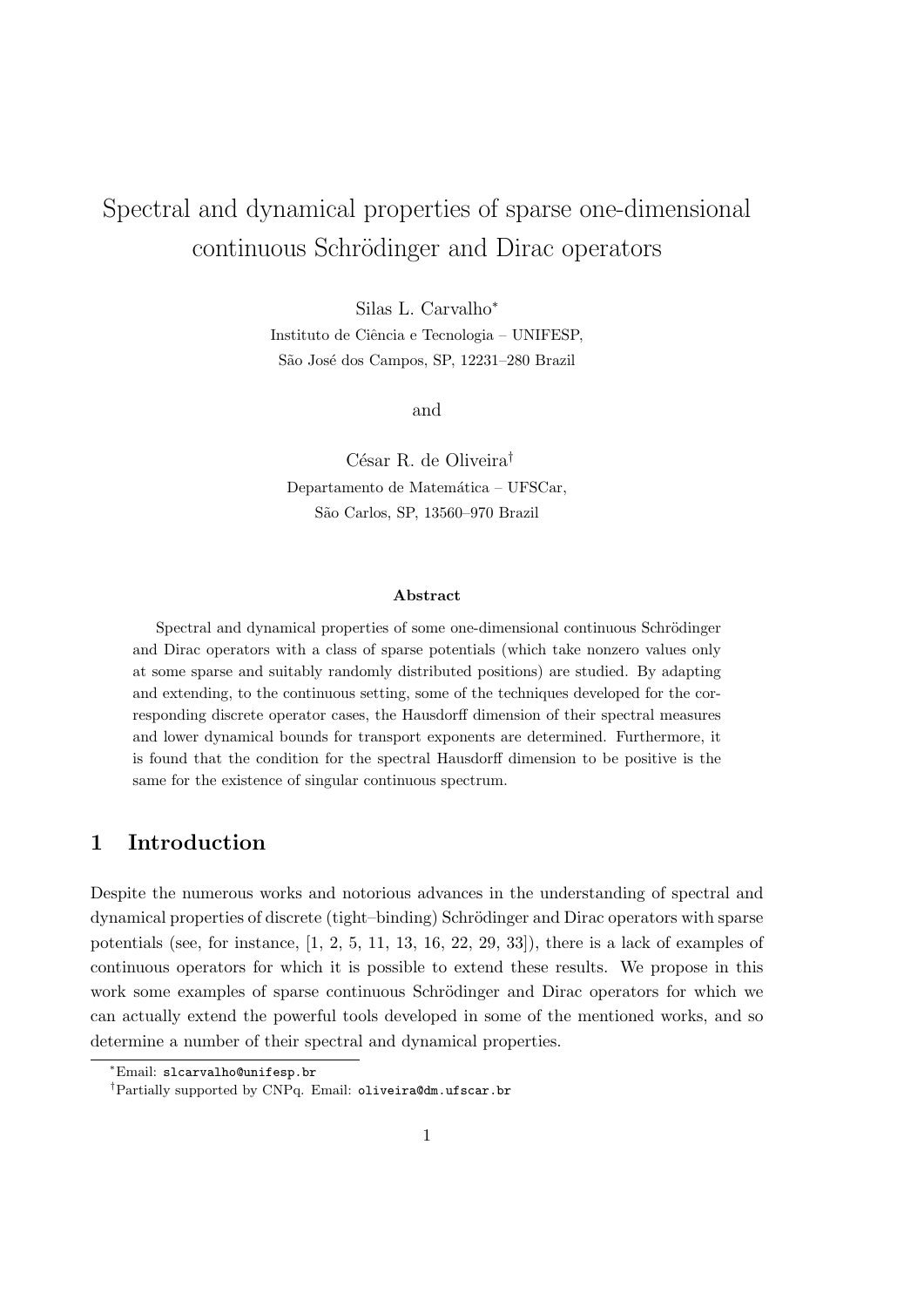Sparse operators have been used in great profusion in the last years thanks to the possibility of rather detailed spectral and dynamical analysis (there are, in some cases, exact results for the Hausdorff dimension of the spectral measure; see [1, 2, 33]). We understand by sparse operators those with zero potential except at the neighborhood of specific points whose distances are rapidly increasing. We will give a precise definition of the concept further in the text (see [19] for a brief discussion and a collection of results).

We deal essentially with two one-dimensional models: the Schrödinger continuous operator

$$
(H_S \psi)(x) = -(\Delta \psi)(x) + (V \psi)(x) = -\psi''(x) + V(x)\psi(x) , \qquad (1.1)
$$

acting in  $L^2(\mathbb{R}_+),$  where  $V(x)$  is the potential given by a real bounded function, and which satisfies the boundary condition

$$
\psi(0)\cos\phi - \psi'(0)\sin\phi = 0, \qquad (1.2)
$$

with  $\phi \in [0, \pi]$ ; the Dirac continuous operator

$$
(H_D \Psi)(x) = \begin{pmatrix} V_1(x) + mc^2 & -cd/dx \\ cd/dx & V_2(x) - mc^2 \end{pmatrix} \Psi(x) , \qquad (1.3)
$$

acting in  $L^2(\mathbb{R}_0^+, \mathbb{C}^2)$ , where  $c > 0$  represents the speed of light, m the inertial mass of the particle (which can take the value  $m = 0$ , an important difference with respect to nonrelativistic models),  $V_1(x), V_2(x)$  some real bounded functions; we assume that (1.3) satisfies the boundary condition

$$
\psi_2(0)\cos\phi - \psi_1(0)\sin\phi = 0, \qquad (1.4)
$$

with  $\phi \in [0, \pi], \psi_1(x)$  and  $\psi_2(x)$  the components of the "spinorial" wave function  $\Psi(x)$  $\int \psi_1(x)$  $\psi_2(x)$  $\setminus$ which are associated, respectively, with positive and negative energy values (see, for instance, [30]). Since  $V, V_1$  and  $V_2$  are bounded potentials,  $H_S$  and  $H_D$  are self-adjoint operators, with the domain given by the domain of the free cases (i.e, null potentials).

In two previous works, some lower bounds for the dynamics generated by the discrete counterpart of  $H_D$  have been obtained [24], as well as several of its spectral properties [1]. In the present work, we extend our analysis to the operators defined by  $(1.1)$  and  $(1.3)$ , subject to randomly sparse perturbations composed of infinitely many compact 'bumps' whose consecutive distances are rapidly growing.. So, this article is to be considered a natural continuation of such works [1, 24].

It is possible, in principle, to deal with bumps of distinct sizes, that grow, diminish or remain constant. Some randomness in the distribution of the position of the bumps, following an idea in [33] in the discrete case, will play a decisive role in the determination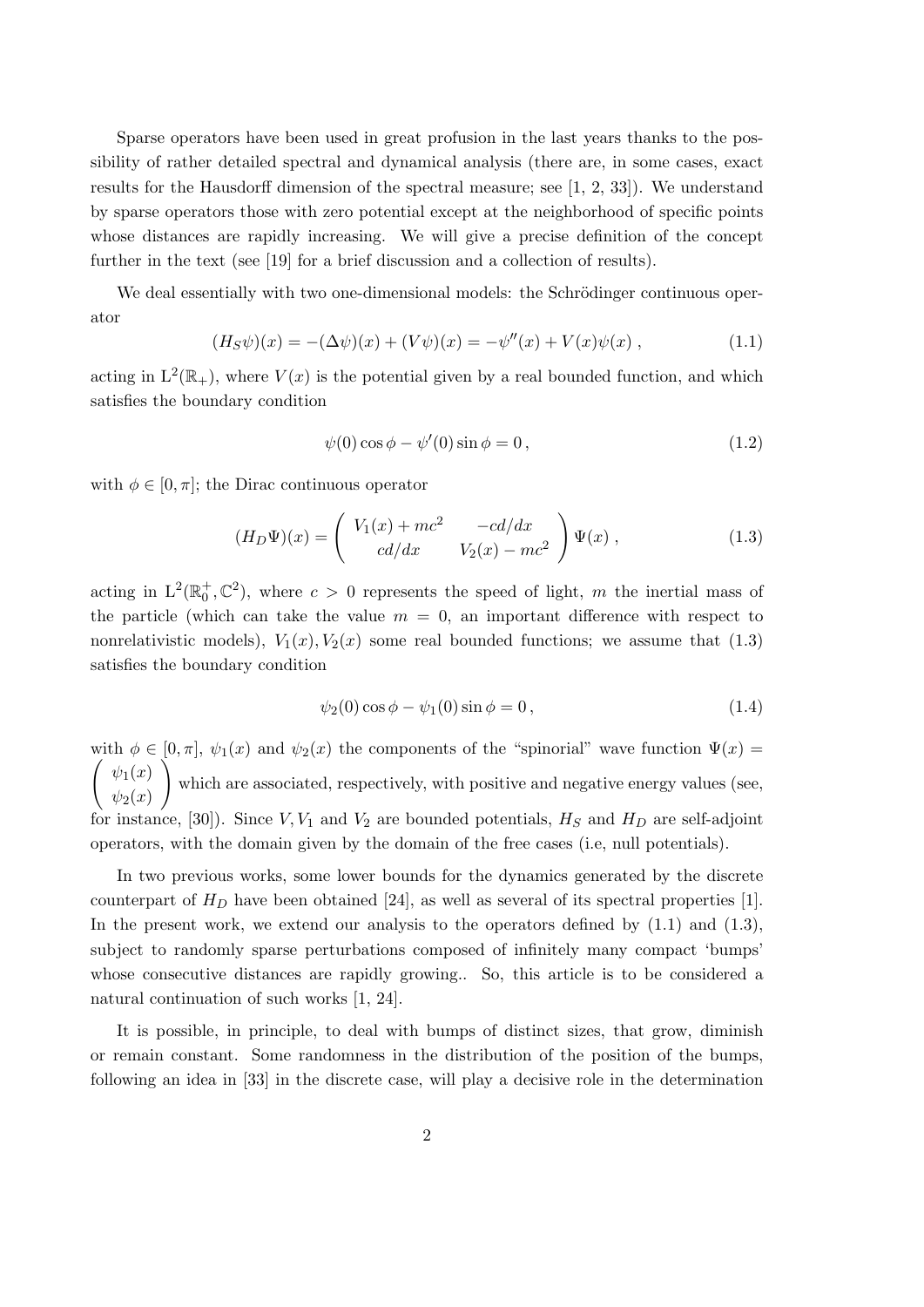of the exact Hausdorff dimension of the spectral measure and of the lower bounds of the dynamical exponents. We consider a set  $\{a_j\}_{j\geq 1}$  of a rapidly increasing sequence of real numbers, so that  $V(x) = 0$  if  $x \notin [a_j, a_j + 1], j \in \mathbb{N}$ , and nonzero elsewhere; see ahead for precise statements.

By considering some sparse potentials, in [1] several techniques and ideas from [13, 22, 33] (see also  $[2, 3]$ ), in the context of discrete Schrödinger operators, were applied to a discrete counterpart of the Dirac operator (1.3), and a transition between purely point and singular continuous spectrum was also found, as well as the determination of the Hausdorff dimension.

To the best of our knowledge, there are no similar results to the important continuos case, neither for Schrödinger nor for Dirac continuous operators (see [17, 28] for other examples of sparse continuous Schrödinger operators). Thus, it is the aim of this work to apply and extend to the operators (1.1) and (1.3), with suitably chosen potentials, the main tools and results we have just mentioned; this will give us a precise estimate of the norm of transfer matrices, a powerful tool in the determination of some dynamical lower bounds of the transport exponents (according to [11, 24]; see Section 4 for details).

We underline that it is precisely such choice of the potentials, as well as the proposed parametrization of the eigenfunctions to (2.8) and (3.40), that will permit us to apply our strategy. More specifically, we deal with potentials of the form

$$
V(x) = \sum_{j=1}^{\infty} v \chi_{[a_j^{\omega}, a_j^{\omega} + 1]}(x) , \qquad (1.5)
$$

where  $0 \neq v \in \mathbb{R}$ ,  $\chi_I(x)$  is the characteristic function of the interval I, and  $\mathcal{A} = (a_j^{\omega})_{j \geq 1}$  is a random sequence of real numbers of the form  $a_j^{\omega} = a_j + \omega_j$ , such that the sequence  $(a_j)$ satisfies

$$
a_j - a_{j-1} \ge 1
$$
,  $j = 2, 3, ...$ 

and

$$
\lim_{j \to \infty} \frac{a_{j+1}}{a_j} = \beta > 1 ;
$$

 $\omega = (\omega_1, \omega_2, \dots)$  represents a sequence of independent random variables defined on a probability space  $(\Xi, \mathcal{B}, \nu)$ , so that there is some  $\eta > 0$  with  $\omega_j$  uniformly distributed over the finite set  $\{0, 1, 2, \ldots, j^{\eta}\}\$ , for all j.

In order to simplify our analysis, we restrict the separation between barriers by the identity

$$
a_j - a_{j-1} = \beta^j , \qquad j = 2, 3, \dots \tag{1.6}
$$

with  $a_1 + 1 = \beta > 1$ . Condition (1.6) guarantees that each "bump" is placed at an interval of unitary size (this is just another convenience which could be removed) without superpo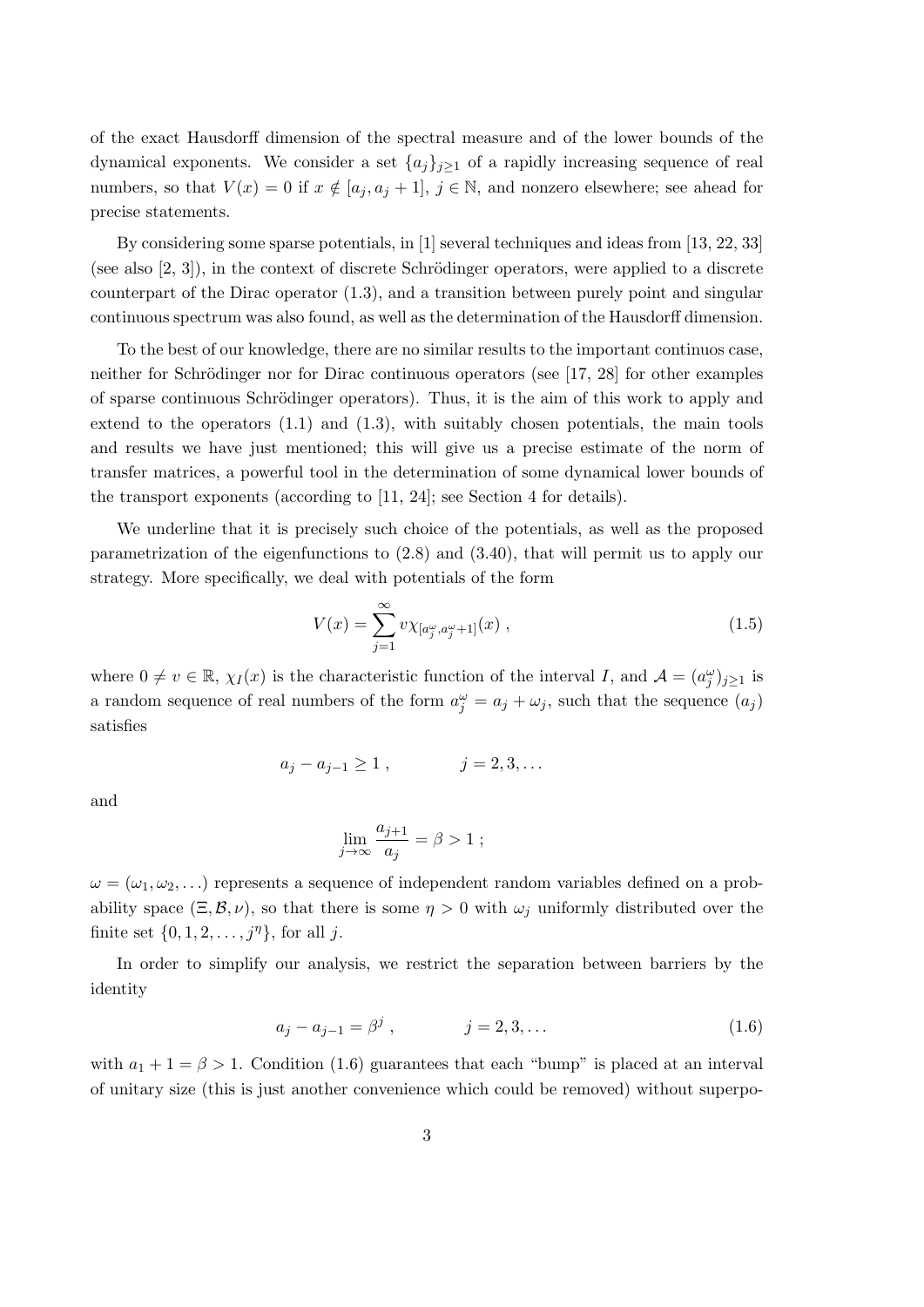sitions for any  $\eta > 0$ , since the distance between (average) consecutive nonzero potential positions grows exponentially with an additional power-law randomness.

Another feature here is that, in the Dirac case, the values of  $v$  may be distinct for the potentials  $V_1(x)$  and  $V_2(x)$ ; physically, this means that the particle and the antiparticle are subject to different fields, or react differently to the same field. Now we fix some notation.

**Definition 1.1** By  $H_S(v, \phi)$  we denote the continuous Schrödinger operator (1.1) acting in  $L^2(\mathbb{R}_+),$  with potential  $V(x)$  satisfying  $(1.5)-(1.6)$ , subject to the phase boundary condition (1.2) at  $x = 0$ .

**Definition 1.2** By  $H_D(v_1, v_2, \phi)$  we denote the continuous Dirac operator (1.3) acting in  $L^2(\mathbb{R}_+,\mathbb{C}^2)$ , with potentials  $V_1(x), V_2(x)$  satisfying  $(1.5)-(1.6)$  (with  $v=v_i \in \mathbb{R}, i=1,2$ in (1.5)), subject to the phase boundary condition (1.4) at  $x = 0$ .

By taking into account some cited works and the results exposed in the following sections, we would like to point the following major differences between the considered sparse continuous and discrete operators (in both Schrödinger and Dirac settings):

- the existence of several transition points between singular continuous and dense purely point spectra in the continuous operator cases, but only one transition point in the discrete ones;
- the presence of "critical energies" (i.e., values of energy where the norm of the transfer matrices are bounded, leading to a ballistic transport) for continuous operators, in contrast to the absence of this phenomenon for discrete operators.

The paper is organized as follows. In Section 2, we describe some spectral properties of  $H_S(v, \phi)$ , such as its essential spectrum, the definition of the spectral measure and its classification according to Hausdorff measures. In Section 3, we repeat the analysis developed to the Schrödinger operator in Section 2, to the continuous Dirac operator  $H_D(v_1, v_2, \phi)$ . In Section 4, we present some lower bounds to the transport exponents, obtained combining results of the previous sections with the techniques developed in [11].

# 2 Spectral properties of  $H_S(v, \phi)$

In this section we discuss spectral properties of the Schrödinger operator  $H_S(v, \phi)$ . In order to accomplish our task, it will be important to adapt results of [13] to the continuous scenario.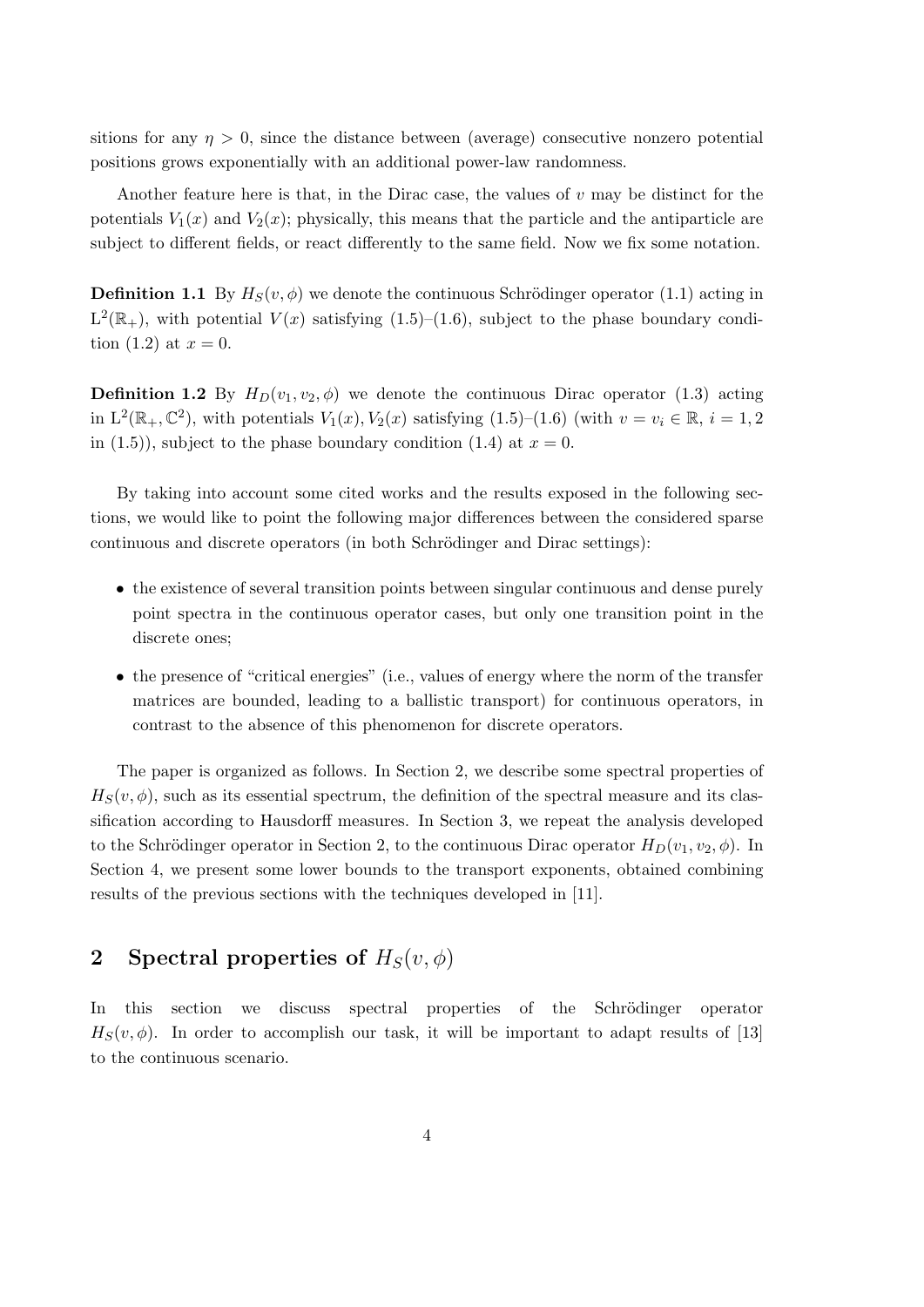#### 2.1 Essential spectrum

We begin with a characterization of the essential spectrum of  $H_S(v, \phi)$  through a theorem due to Klaus, which we reproduce in Theorem 2.3, and whose proof reduces to a direct extension of Theorem 3.13 in [6].

**Theorem 2.3** Let  $H_S(v, \phi)$  be the Schrödinger operator in Definition 1.1 and let

$$
H'_{S}(0,\phi) = H_{S}(0,\phi) + v\chi_{[0,1]}, \qquad (2.7)
$$

where  $(\chi_{[0,1]}\psi)(x) = \chi_{[0,1]}(x)\psi(x)$  for any  $\psi \in L^2(\mathbb{R}_+)$ . Then,

$$
\sigma_{\rm ess}(H_S(v,\phi)) = \sigma(H_S'(0,\phi)) \ .
$$

The eigenvalues of  $H'_{\mathcal{S}}(0, \phi)$  do not belong to the essential spectrum of  $H_{\mathcal{S}}(v, \phi)$ ; hence, they cannot belong to the continuous spectrum of  $H_S(v, \phi)$ , neither be eigenvalues of infinite multiplicity (since we have a unidimensional problem).

To determine the essential spectrum of  $H_S'(0, \phi)$ , we need the following

**Proposition 2.4** Let  $H'_{\mathcal{S}}(0, \phi)$  be the operator defined by (2.7). Then, the spectrum of  $H'_{S}(0, \phi)$  is absolutely continuous, with  $\sigma_{\text{ess}}(H'_{S}(0, \phi)) = \mathbb{R}_{+}$ .

Given the necessity of some tools which will be presented only in the next subsections, we have moved the proof of Proposition 2.4 to Appendix A.

It follows by Theorem 2.3 and Proposition 2.4, that the spectrum of  $H_S(v, \phi)$  is the union of the interval  $\mathbb{R}_+ = \sigma_{\text{ess}}(H_S(0,\phi))$  with the possible addition of a finite number of isolated points (note that if  $v \geq 0$ , these points are necessarily contained in  $\mathbb{R}_+$ ).

### 2.2 Transfer matrix and Prüfer-type variables

In order to determine the spectral nature of the operator  $H_S(v, \phi)$ , we study the exact asymptotic behavior of the solutions to the Schrödinger eigenvalue equation

$$
H_S(v, \phi)\psi(x) = E\psi(x) , \qquad (2.8)
$$

with  $E \in \mathbb{R}$ . This is an important step in our approach; it is here that the concepts of transfer matrix and Prüfer variables play a fundamental role. What follows is an adaptation of the material presented in Sections 3 and 4 in [22] to our continuous setting.

Let  $u_D(x, E)$  and  $u_N(x, E)$  be the solutions to (2.8) with initial conditions

$$
u_D(0) = 0, \t u'_D(0) = 1,u_N(0) = 1, \t u'_N(0) = 0,
$$
\t(2.9)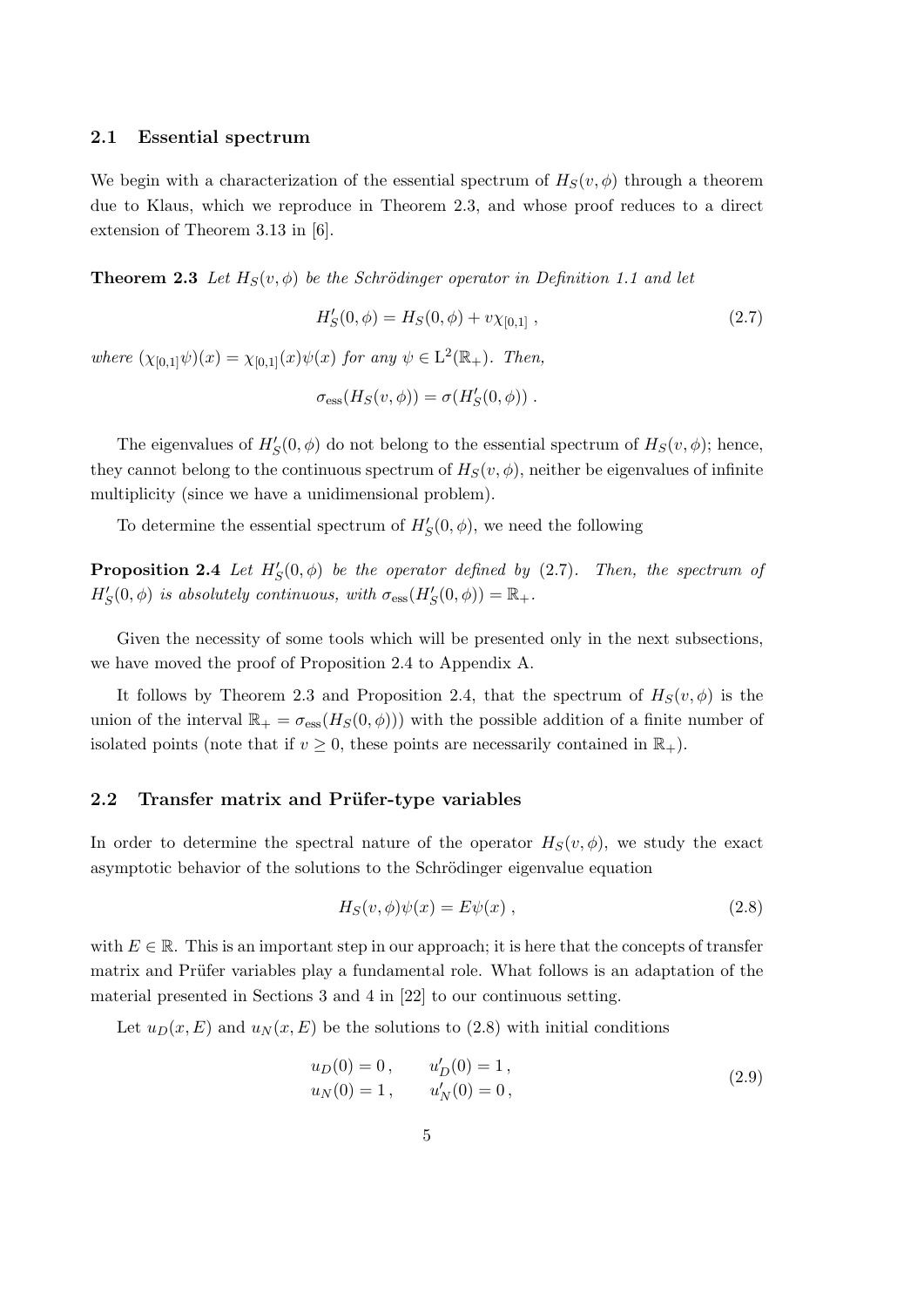which satisfy the Dirichlet and Neumann boundary conditions, respectively.

For arbitrary  $x, y \in \mathbb{R}_+$  and  $E \in \mathbb{C}$ , the transfer matrix is the unique  $2 \times 2$ -matrix  $T(x, y; E)$  such that **1999**  $\sim$ 

$$
T(x, y; E) \left( \begin{array}{c} \psi(y) \\ \psi'(y) \end{array} \right) = \left( \begin{array}{c} \psi(x) \\ \psi'(x) \end{array} \right) , \tag{2.10}
$$

for every solution  $\psi$  of (2.8). In fact, we can represent  $T(x, y; E)$  in terms of the solutions to (2.8) subject to the initial conditions (2.9):

$$
T(x, y; E) = \begin{pmatrix} u_N(x) & u_D(x) \\ u'_N(x) & u'_D(x) \end{pmatrix}.
$$

Simon and Last have shown in [20] that is possible to determine the minimal supports (see [12] for a definition) of the spectral measure from the asymptotic behavior of the norm of the matrix  $T(x, 0; E)$ , which is directly related to the asymptotic behavior of the solutions to (2.8). This is not, in general, an easy task. We will, nevertheless, make use of our very special potential  $V(x)$ , combined with the sparsity condition (1.6), to decompose  $T(x, 0; E)$ into the product of two types of matrices: a "perturbed" matrix

$$
T_v(E) := T(x, x - 1; E) = \begin{cases} \begin{pmatrix} \cos \alpha & \frac{\sin \alpha}{\alpha} \\ -\alpha \sin \alpha & \cos \alpha \end{pmatrix}, & E > V \\ \begin{pmatrix} 1 & 1 \\ 0 & 1 \end{pmatrix}, & E = V \\ \begin{pmatrix} \cosh \alpha & \frac{\sinh \alpha}{\alpha} \\ \alpha \sinh \alpha & \cosh \alpha \end{pmatrix}, & 0 \le E < V \end{cases}
$$
 (2.11)

with  $\alpha := \sqrt{|E-V|}$ , which occurs for  $x - 1 = a_j^{\omega} \in \mathcal{A}, j \in \mathbb{N}$ , and the so-called "free" matrix  $\overline{1}$ 

$$
T_0(x - y; E) := T(x, y; E) = \begin{pmatrix} \cos k(x - y) & \frac{\sin k(x - y)}{k} \\ -k \sin k(x - y) & \cos k(x - y) \end{pmatrix},
$$

occurring elsewhere, with  $k := \sqrt{E}$ .

Thus, we write

$$
T(x, 0; E) = T(x, a_N^{\omega} + 1; E) T(a_N^{\omega} + 1, a_N^{\omega}; E) T(a_N^{\omega}, a_{N-1}^{\omega} + 1; E) \cdots
$$
  
\n
$$
\cdots T(a_1^{\omega} + 1, a_1^{\omega}; E) T(a_1^{\omega}, 0; E)
$$
  
\n
$$
= T_0(x - a_N^{\omega} - 1; E) T_v(E) T_0(a_N^{\omega} - a_{N-1}^{\omega} - 1; E) \cdots
$$
  
\n
$$
\cdots T_v(E) T_0(a_1^{\omega}; E), \qquad (2.12)
$$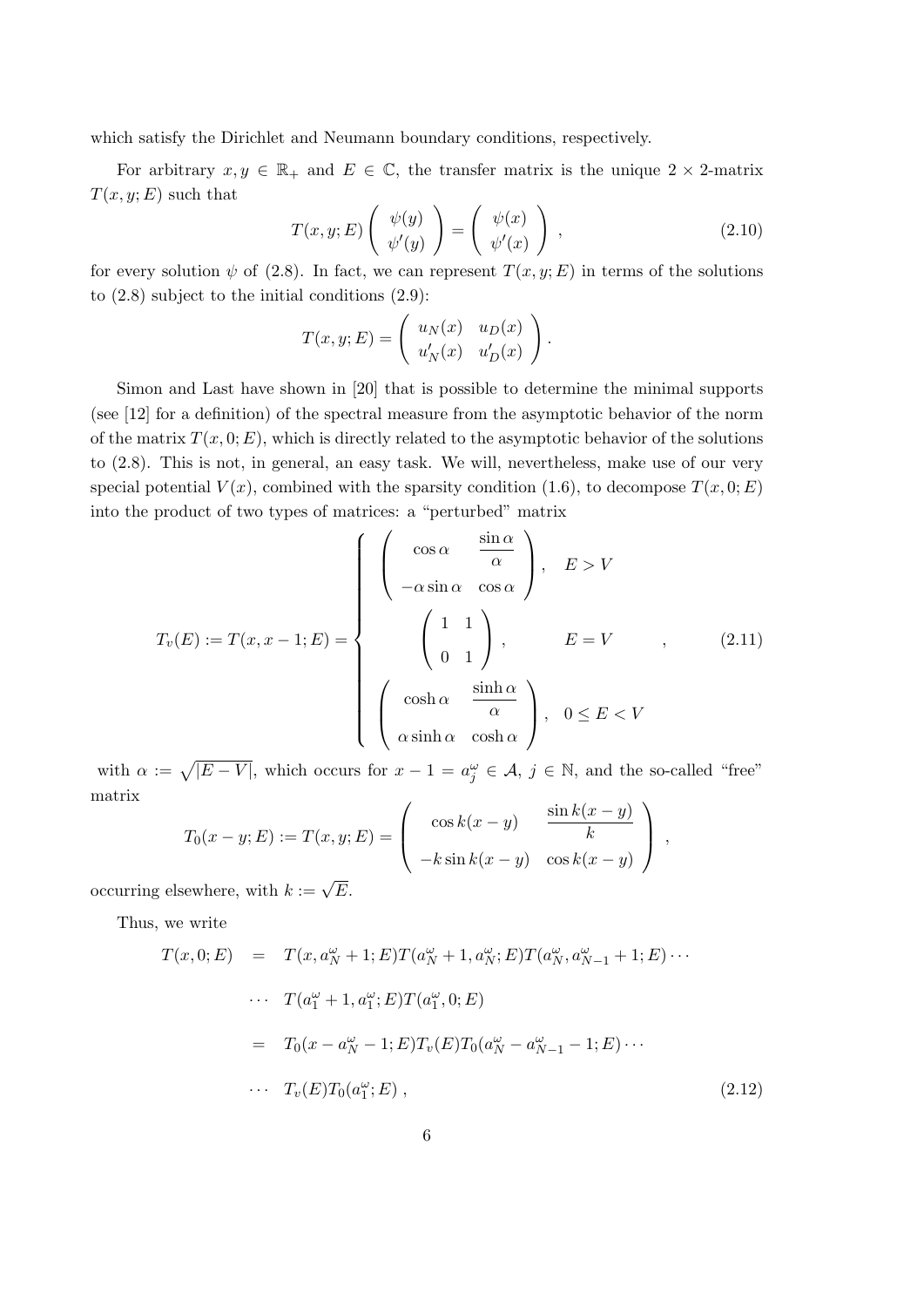where  $a_N^{\omega} + 1 \leq x < a_{N+1}^{\omega}$  for some  $N \in \mathbb{N}$ .

Let  $E = k^2$ , with  $k \in \mathbb{R}$ , be a parametrization of the continuous part of the essential spectrum of  $H_S(v, \phi)$  (see Theorem 2.3). Now note that, for such energies, the free matrix  $T_0(x-y; E)$  is similar to a purely clockwise rotation  $R((x-y)k)$ , that is,

$$
UT_0(x-y;E)U^{-1} = \begin{pmatrix} \cos(x-y)k & \sin(x-y)k \\ -\sin(x-y)k & \cos(x-y)k \end{pmatrix} =: R((x-y)k), \quad (2.13)
$$

with

$$
U := \sqrt{\frac{1+k^2}{2k}} \left( \begin{array}{cc} k & 0 \\ 0 & 1 \end{array} \right) .
$$

Since the product of rotation matrices is also a rotation, we obtain

$$
UT(x,0;E)U^{-1} = R((x - a_N^{\omega})k)P(E)R((a_N^{\omega} - a_{N-1}^{\omega} - 1)k) \cdots P(E)R((a_1^{\omega})k)
$$
 (2.14)

as the conjugation of (2.12) by  $U^{-1}$ , for every  $x \in \mathbb{R}_+$  and  $\omega_j \in \{0, 1, 2, \ldots, j^{\eta}\}, j \geq 1$ ;  $P(E)$  is defined by

$$
P(E) = \begin{cases} \begin{pmatrix} \cos \alpha & \frac{k}{\alpha} \sin \alpha \\ -\frac{\alpha}{k} \sin \alpha & \cos \alpha \end{pmatrix}, & E > V \\ \begin{pmatrix} 1 & k \\ 0 & 1 \end{pmatrix}, & E = V \\ \begin{pmatrix} \cosh \alpha & \frac{k}{\alpha} \sinh \alpha \\ \frac{\alpha}{k} \sinh \alpha & \cosh \alpha \end{pmatrix}, & 0 \le E < V \end{cases}
$$
 (2.15)

The next step is crucial in our analysis. Given the sparse structure of the potential and the relation (2.14), some results of [22] inspired us to consider the following change of variables: given the vectors

$$
\mathbf{v}_n = (R_{n-1}\cos\theta_n^{\omega}, R_{n-1}\sin\theta_n^{\omega}), \qquad \tilde{\mathbf{v}}_n = \left(R_n\cos\tilde{\theta}_n^{\omega}, R_n\sin\tilde{\theta}_n^{\omega}\right), \qquad (2.16)
$$

the Prüfer-type variables  $(R_n, \theta_n^{\omega})_{n \geq 0}$  satisfy a recurrence relation induced by

$$
\mathbf{v}_n = R((a_n^{\omega} - a_{n-1}^{\omega} - 1)k)\tilde{\mathbf{v}}_{n-1}
$$
\n
$$
(2.17)
$$

and

$$
\tilde{\mathbf{v}}_n = P(E)\mathbf{v}_n \tag{2.18}
$$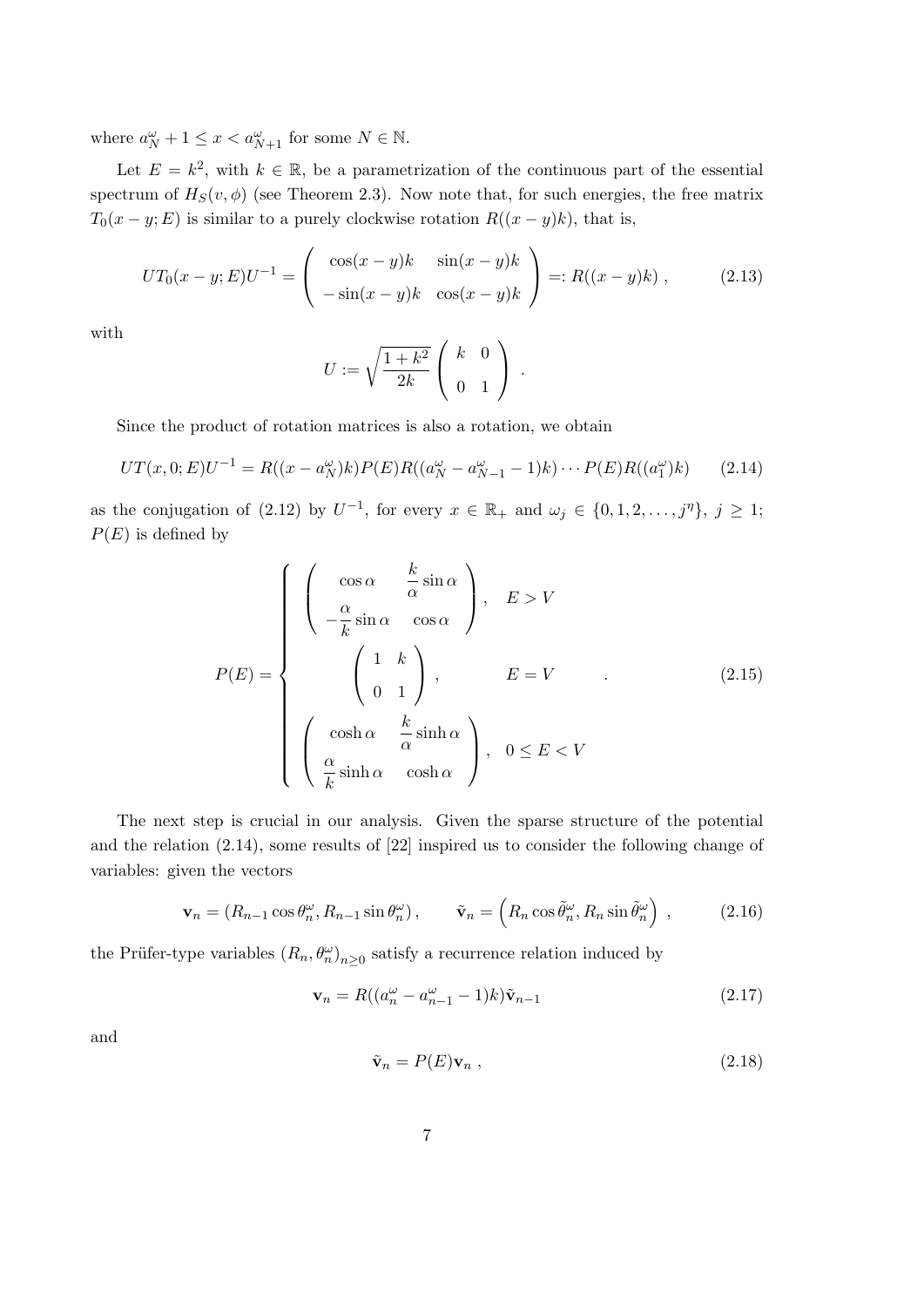with  $\mathbf{v}_1 = R(a_1^{\omega} k)\tilde{\mathbf{v}}_0$ ,

$$
\tilde{\mathbf{v}}_0(\theta_0) = R_0 \begin{pmatrix} \cos \theta_0 \\ \sin \theta_0 \end{pmatrix} = U \begin{pmatrix} \cos \phi \\ \sin \phi \end{pmatrix} = \sqrt{\frac{1 + k^2}{2k}} \begin{pmatrix} k \cos \phi \\ \sin \phi \end{pmatrix} ,
$$

$$
R_0^2 = \frac{1 + k^2}{2k} (k^2 \cos^2 \phi + \sin^2 \phi) .
$$

Thus, if  $\psi(x) = (\psi(x), \psi'(x))$  represents a solution to (3.40) satisfying the initial conditions  $\mathbf{u}(0) = (\cos \phi, \sin \phi)$ , then

$$
\tilde{\mathbf{v}}_n = U\boldsymbol{\psi}((a_n+1)x) .
$$

Remark 2.5 The variables defined in (2.16) are a slight variation of the definition of the  $EFGP$  transform, introduced in [14], for the solutions to the discrete Schrödinger equation. Note that we do not make use of the continuous version of these variables; this is, in fact, an advantage of the choice of potential made here. It is also worth noting that this definition of Prüfer variables, proposed by Marchetti *et. al.* [22], is based on the fact that the radius remains constant after the interaction with the free transfer matrix, which only effect is to displace the angle by a factor  $k$ . In sparse models like the one considered here, the great majority of the interactions produces exactly this kind of effect.

These tools, adapted from the discrete operator setting, will give us conditions to determine the exact asymptotic behavior of the solutions to  $(2.8)$ , as we will see.

By equivalence of norms, the growth of  $T(x, 0; E)$  may be controlled by the particular norm

$$
||UT(x,0;E)U^{-1}\mathbf{v}(0)||^2 = ||UT(a_N^{\omega} + 1,0;E)U^{-1}\mathbf{v}(0)||^2 = R_N^2,
$$

where the equality holds for any normalized vector  $\mathbf{v}(0) = (\cos \theta_0, \sin \theta_0)$  and for each  $x \in \mathbb{R}_+$ such that  $a_N^{\omega} + 1 \leq x < a_{N+1}^{\omega}$ . Thus, from equations (2.15), (2.17) and (2.18),  $R_N^2$  can be written as

$$
(R_N)^2 = (R_0)^2 \prod_{n=1}^N \left(\frac{R_n}{R_{n-1}}\right)^2 = (R_0)^2 \left(\exp\left\{\frac{1}{N} \sum_{n=1}^N \ln f\left(\theta_n^{\omega}, k\right)\right\}\right)^N, \tag{2.19}
$$

with

$$
f(\theta^{\omega}, k) := a(k) + b(k) \cos 2\theta^{\omega} + c(k) \sin 2\theta^{\omega} , \qquad (2.20)
$$

where  $a(k) = 1 + \frac{(k^2 - \alpha^2)^2}{2\alpha^2 k^2}$  $\frac{(x^2-\alpha^2)^2}{2\alpha^2k^2} \sin^2 \alpha$  if  $E > v$ ,  $1 + \frac{(k^2-\alpha^2)^2}{2\alpha^2k^2}$  $\frac{c^2 - \alpha^2}{2\alpha^2 k^2} \sinh^2 \alpha$  if  $0 \le E < v$ ,  $1 + k^2/2$ if  $E = v$ ;  $b(k) = \frac{(\alpha^4 - k^4)}{2\alpha^2 k^2}$  $\frac{\alpha^4 - k^4}{2\alpha^2 k^2} \sin^2 \alpha$  if  $E > v$ ,  $\frac{(\alpha^4 - k^4)}{2\alpha^2 k^2}$  $\frac{\alpha^4 - k^4}{2\alpha^2 k^2}$  sinh<sup>2</sup>  $\alpha$  if  $0 \le E < v$ ,  $-k^2/2$  if  $E = v$ ;  $c(k) = \frac{(k^2 - \alpha^2)}{\alpha k} \sin \alpha \cos \alpha$  if  $E > v$ ,  $\frac{(k^2 + \alpha^2)}{\alpha k} \sinh \alpha \cosh \alpha$  if  $0 \le E < v$ , k if  $E = v$ .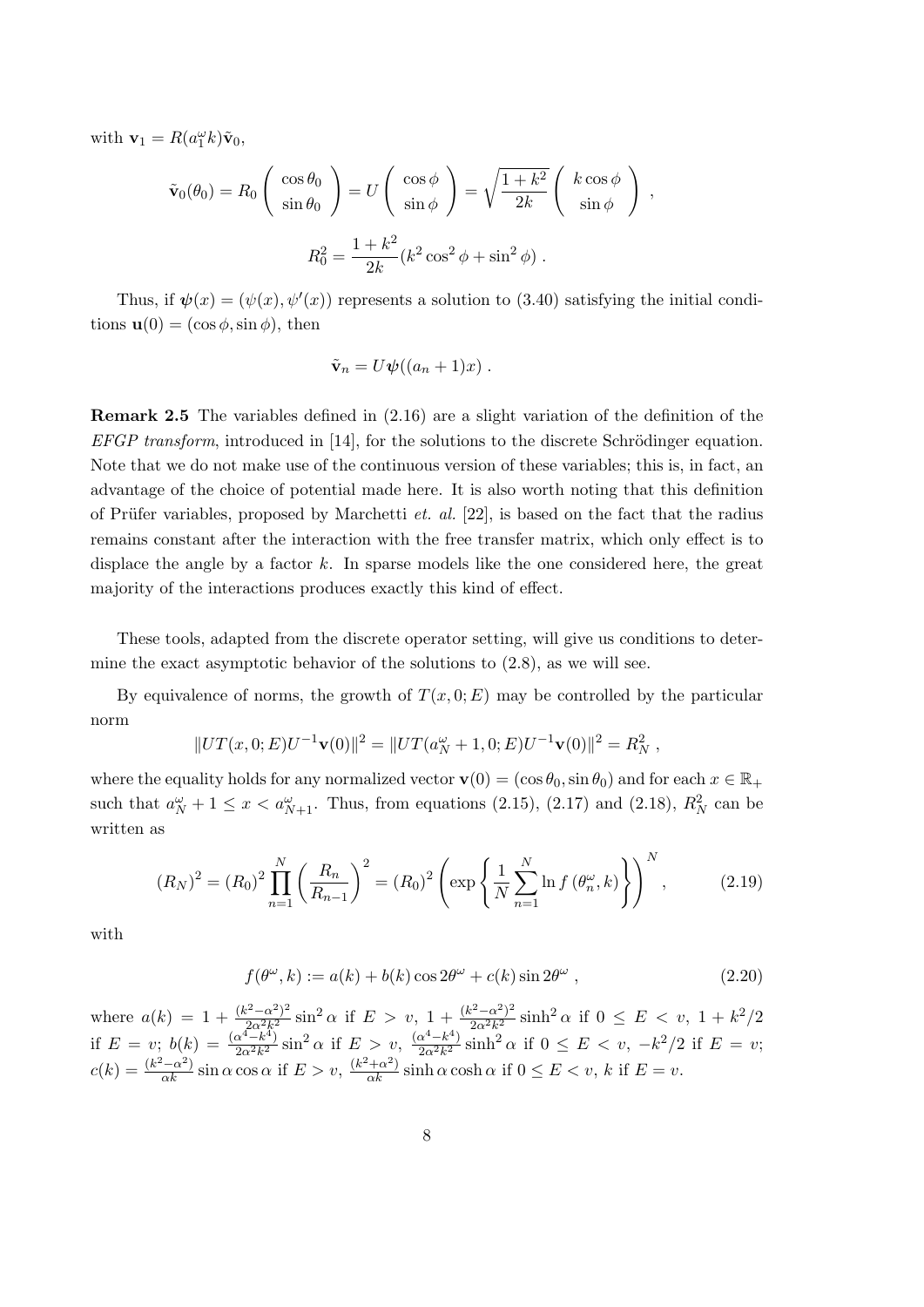The Prüfer angles  $(\theta_n^{\omega})_{n\geq 1}$  are obtained recursively by

$$
\theta_n^{\omega} = \tan^{-1} \left( \frac{A + B \tan \theta_{n-1}^{\omega}}{C + D \tan \theta_{n-1}^{\omega}} \right) - (\beta^n + \omega_n - \omega_{n-1})k \tag{2.21}
$$

for  $n > 1$ , with  $\theta_1^{\omega}$  given by  $\theta_1^{\omega} = \theta_0 - (a_1 + \omega_1)k$ ; here,  $A(k) = \frac{\alpha}{k} \tanh \alpha$  if  $0 \le E < v$ , α  $\frac{\alpha}{k}$  tan  $\alpha$  if  $E > v$ , 0 if  $E = v$ ,  $B(k) = C(k) = 1$  for every  $E \in \mathbb{R}_+$  and  $D(k) = \frac{k}{\alpha}$  tanh  $\alpha$  if  $0 \leq E < v, \frac{k}{\alpha}$  $\frac{k}{\alpha}$  tan  $\alpha$  if  $E > v$ , k if  $E = v$ .

Hence, the determination of the exact asymptotic behavior of the sequence  $(R_n(\theta_0))_{n>1}$ involves an estimate of the Birkhoff-like sum

$$
\frac{1}{N} \sum_{n=1}^{N} \ln f\left(v, \theta_n^{\omega}\right) \tag{2.22}
$$

for N large, which, on the other hand, depends on the distribution properties of the sequence  $(\theta_n^{\omega})_{n\geq 1}$  of the Prüfer angles. This is exactly the same problem present in [1, 3, 22]. By using the ergodic theorem (see Theorem 1.1 in [15]), we may substitute, on the asymptotic limit  $N \to \infty$ , the average (2.22) by the integral

$$
\frac{1}{\pi} \int_0^{\pi} \ln f(v,\theta) d\theta ,
$$

in case the sequence  $(\theta_n^{\omega})_{n\geq 1}$  of the Prüfer angles is uniformly distributed modulo  $\pi$  (shortly, u. d. mod  $\pi$ ), and ln  $f(v, \theta)$ , with  $f(v, \theta)$  given by (2.20), is a periodic Riemann integrable function of period  $\pi$ . Recall that a sequence is u.d. mod  $\pi$  if it is equally distributed, in fractional portions, over half-open subintervals of  $(0, \pi)$ ; see Chapter 1 in [15] for a detailed discussion.

Using again the arguments presented in  $[1, 22]$  (see, in particular, Section 4 in  $[22]$ ), one proves the

**Lemma 2.6** The function  $h(\theta) := \ln f(v, \theta)$  is a periodic Riemann integrable function of period  $\pi$ , which average is given by

$$
\frac{1}{\pi} \int_0^{\pi} h(\theta) d\theta = \ln r(v, E) ,
$$

were

$$
r(v, E) = \begin{cases} 1 + \frac{v^2}{4E(v - E)} \sinh^2 \sqrt{v - E}, & 0 \le E < v \\ 1 + \frac{v}{4}, & E = v \\ 1 + \frac{v^2}{4E(E - v)} \sin^2 \sqrt{E - v}, & E > v \end{cases}
$$
(2.23)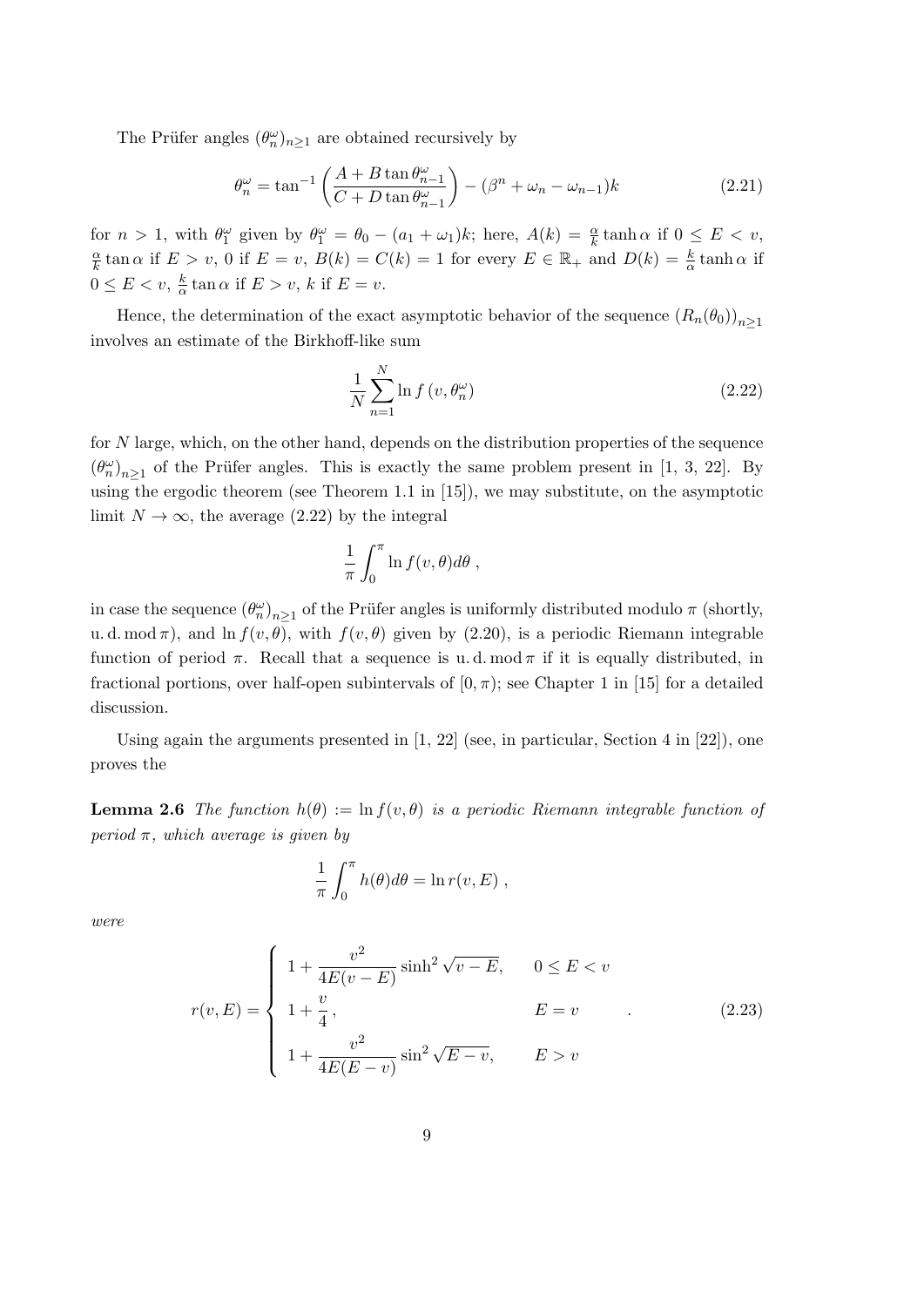Under the hypothesis of uniform distribution modulo  $\pi$  of the sequence  $(\theta_n^{\omega})_{n\geq 1}$  of Prüfer angles, Lemma 2.6 and Theorem 1.1 in [15] provide a precise estimate for the asymptotic limit of (2.22). Through a direct adaptation of Lemma 3.4 in [1], one proves

**Lemma 2.7** Let  $(R_n(\theta_0))_{n\geq 1}$  be the sequence of the Prüfer radii which satisfy the initial conditions  $\psi(0) = (\cos \vartheta, \sin \vartheta)$ . Suppose there is a set  $A \subset \mathbb{R}_+$  of null Lebesgue measure so that the sequence  $(\theta_n^{\omega})_{n\geq 1}$  of the Prüfer angles is u.d. mod  $\pi$  for  $k \in \mathbb{R}_+\backslash A$ . Then,

$$
C_N^{-1}r^N \le (R_N(\theta_0))^2 \le C_N r^N ,
$$

where  $C_N$  is a real number such that  $C_N > 1$  and  $\lim_{N \to \infty} C_N^{1/N} = (R_0)^2$ , with r given  $by (2.23).$ 

The issue regarding the uniform distribution of the sequence  $(\theta_n^{\omega})_{n\geq 1}$  is solved by

**Theorem 2.8** The sequence of Prüfer angles  $(\theta_n^{\omega})_{n\geq 1}$ , defined by (2.21), is u.d. mod  $\pi$  for all  $k \in \mathbb{R}_+ \setminus \mathbb{Q}$  and all  $\omega \in \Xi$ , apart from a set with null  $\nu$  measure.

*Proof.* The proof is exactly the same of Theorem 3.2 in [3].

Remark 2.9 It is our choice of potential and change of variables that give us the dynamical system (2.21), much more tractable than an analogous one obtained from the continuous EFGP transform defined by Kiselev *et. al.* (see Section 1 in [14]), which is defined by a transcendental recurrence relation.

### 2.3 Spectral measure and subordinacy

As is well known, associated with any self-adjoint operator, there exists a monotonically increasing spectral function  $\rho(E)$ , such that its spectrum corresponds to the complement of the set of points  $\lambda \in \mathbb{R}$  where  $\rho(E)$  is constant in a neighborhood of  $\lambda$ . Directly related to this spectral function is the so called Weyl-Titchmarsh coefficient, denoted by  $m(z)$ , defined and analytic in  $\mathbb{C}\setminus\sigma$  ( $\sigma$  represents the spectrum of the operator), and Herglotz, which means that  $m(z)$  has positive imaginary part in the upper half plane (the set of complex numbers z such that  $\Im z > 0$ .

In fact, in our setting  $m(z)$  can be introduced in such way that

$$
\chi(x, z) = -u_2(x, z) + m(z)u_1(x, z) \in \mathcal{L}^2(\mathbb{R}_+, \mathbb{C}),\tag{2.24}
$$

where  $u_1(x, z)$  and  $u_2(x, z)$  are the solutions to (2.8) (with z replacing E) which satisfy the boundary conditions

$$
u_1(0) = \sin \phi,
$$
  $u'_1(0) = \cos \phi,$   
\n $u_2(0) = \cos \phi,$   $u'_2(0) = -\sin \phi.$  (2.25)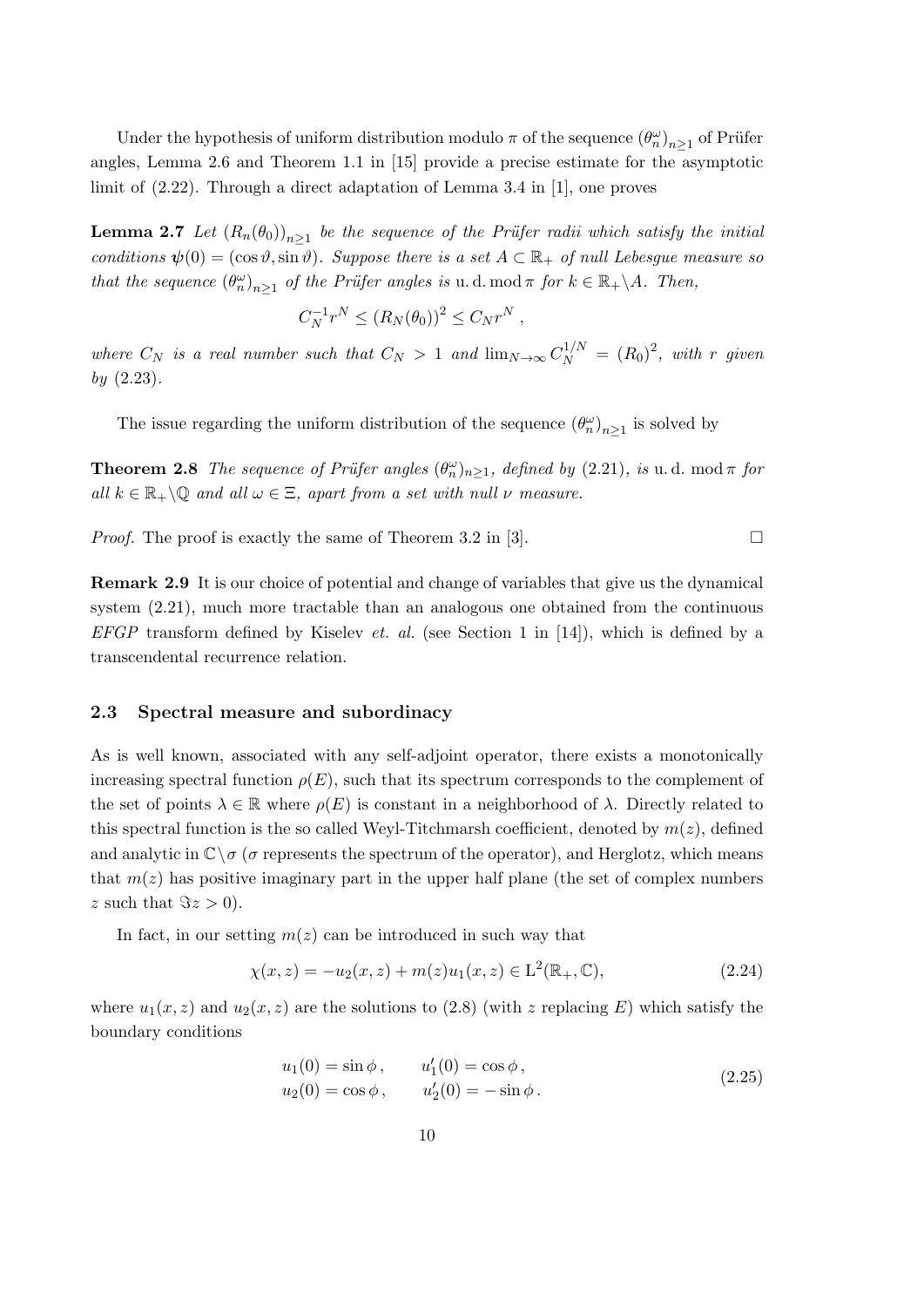It is possible to show that the spectral function  $\rho(E)$  and  $m(z)$  are related by the formula (see Chapter 9 in [4])

$$
\rho(\lambda_2) - \rho(\lambda_1) = \lim_{\varepsilon \downarrow 0} \frac{1}{\pi} \int_{\lambda_1}^{\lambda_2} \Im m(E + i\varepsilon) dE ,
$$

for all  $\lambda_1, \lambda_2 \in \mathbb{R}$  which are points of continuity of  $\rho(E)$ . Thus, the boundary behavior of  $m(z)$  in the vicinity of the real line can be used to determine the spectral types of the related operator (via de la Vallé-Poussin and Lebesgue-Radon-Nikodym theorems; see section 2 of  $[12]$ ).

The main contribution obtained by Gilbert and Pearson theory of subordinacy [12] is precisely the connection between this boundary behavior of  $m(z)$  and the asymptotic behavior of the solutions to (2.8). However, we will adapt the results of Jitomirskaya and Last [13] (only detailed for discrete Schrödinger operators), based on an extension of the theory of subordinacy, in order to classify the singular continuous spectrum according to the local Hausdorff dimension of the spectral measure  $\rho(E)$ .

Now we recall some useful definitions. A good description is found in [18]; for a more general approach and applications besides spectral theory, see [10, 25]. Given a Borel set  $S \subset \mathbb{R}$  and  $\alpha \in [0, 1]$ , consider the number

$$
Q_{\alpha,\delta}(S) = \inf \left\{ \sum_{\nu=1}^{\infty} |b_{\nu}|^{\alpha} : |b_{\nu}| < \delta; S \subset \bigcup_{\nu=1}^{\infty} b_{\nu} \right\},
$$
\n(2.26)

with the infimum taken over all covers by intervals of size at most  $\delta$ . The limit

$$
h^{\alpha}(S) = \lim_{\delta \downarrow 0} Q_{\alpha,\delta}(S) , \qquad (2.27)
$$

is called  $\alpha$ -dimensional Hausdorff (outer) measure. For  $\beta < \alpha < \gamma$ ,

$$
\delta^{\alpha-\gamma} Q_{\gamma,\delta}(S) \leq Q_{\alpha,\delta}(S) \leq \delta^{\alpha-\beta} Q_{\beta,\delta}(S) ,
$$

holds for any  $\delta > 0$  and  $S \subset \mathbb{R}$ . So, if  $h^{\alpha}(S) < \infty$ , then  $h^{\gamma}(S) = 0$  for  $\gamma > \alpha$ ; if  $h^{\alpha}(S) > 0$ , then  $h^{\beta}(S) = \infty$  for  $\beta < \alpha$ . Thus, for every Borel set S, there is a unique  $\alpha_S$  such that  $h^{\alpha}(S) = 0$  if  $\alpha > \alpha_S$  and  $h^{\alpha}(S) = \infty$  if  $\alpha_S < \alpha$ . The number  $\alpha_S$  is called the *Hausdorff* dimension of the set  $S$ .

We also recall the notions of continuity and singularity of a measure with respect to the Hausdorff measure. Given  $\alpha \in [0,1]$ , a measure  $\mu$  is called  $\alpha$ -continuous if  $\mu(S) = 0$  for every set S with  $h^{\alpha}(S) = 0$ ; it is called  $\alpha$ -singular if it is supported on some set S with  $h^{\alpha}(S) = 0.$ 

Another useful concept is the so called *exact dimension* of a measure, taken from [26].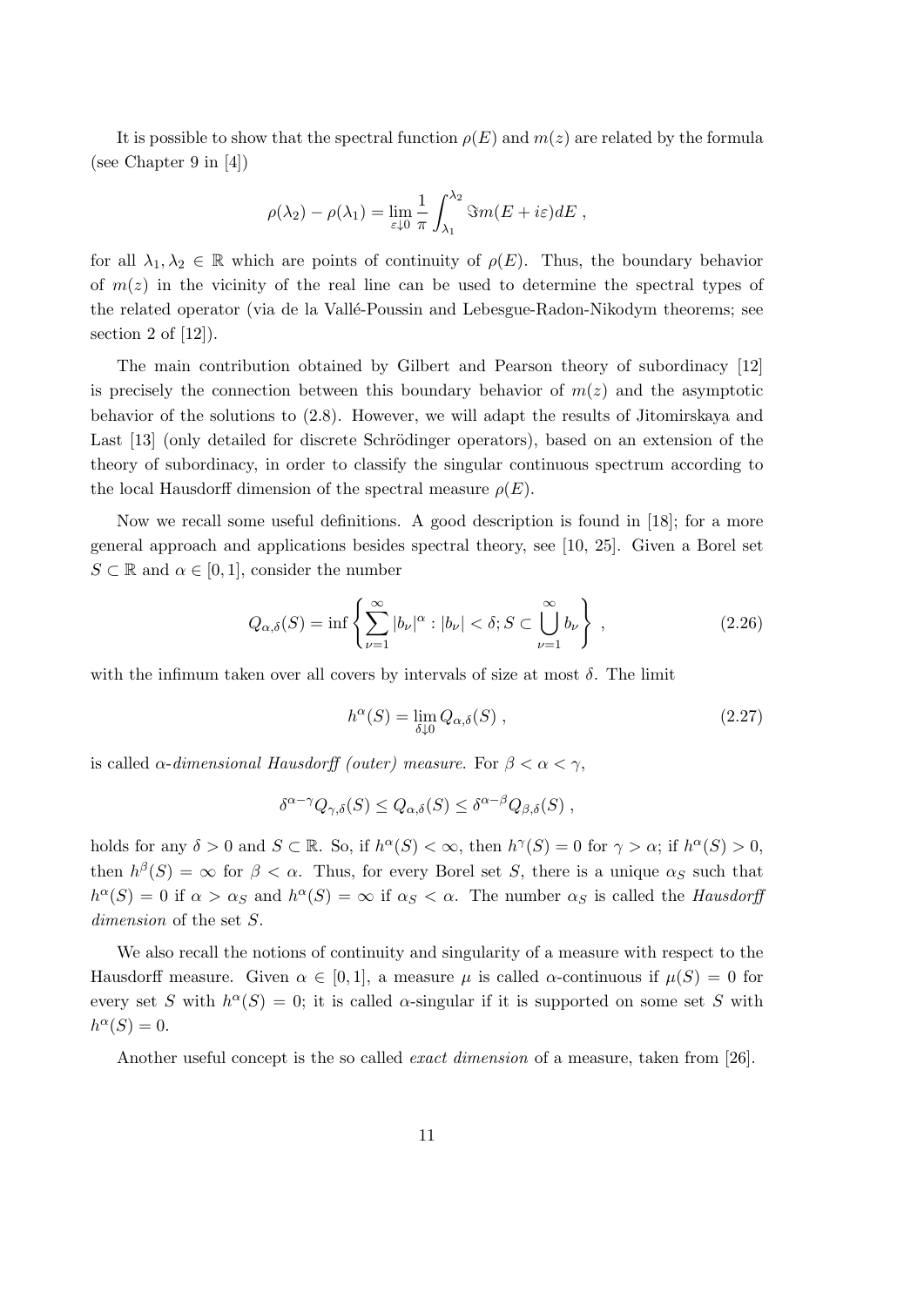**Definition 2.10** A Borel measure  $\mu$  in R is said to be of exact dimension  $\alpha$ , for  $\alpha \in [0, 1]$ , if two requirements hold: (1) for every  $\beta \in [0,1]$  with  $\beta < \alpha$  and S a set of dimension  $\beta$ ,  $\mu(S) = 0$  (which means that  $\mu(S)$  gives zero weight to any set S with  $h^{\alpha}(S) = 0$ ); (2) there is a set  $S_0$  of dimension  $\alpha$  which supports  $\mu$  in the sense that  $\mu(\mathbb{R}\setminus S_0) = 0$ .

**Remark 2.11** There is an equivalent formulation of Definition 2.10: a measure  $\mu$  is said to have exact dimension  $\alpha$  if, for every  $\epsilon > 0$ , it is simultaneously  $(\alpha - \epsilon)$ -continuous and  $(\alpha + \epsilon)$ -singular. This is the definition of exact dimension used in this work.

**Definition 2.12** A solution  $\psi$  to (2.8) is said to be subordinate if

$$
\lim_{l \to \infty} \frac{\|\psi\|_l}{\|\Phi\|_l} = 0
$$

holds for any linearly independent solution  $\Phi$  to (2.8), where  $\lVert \cdot \rVert_l$  denotes the  $\mathrm{L}^2(\mathbb{R}_+)$ -norm at the length  $l \in \mathbb{R}$ , i.e.,

$$
\|\psi\|_{l}^{2} := \int_{0}^{l} |\psi(x)|^{2} dx.
$$

Following [13], for any given  $\epsilon > 0$ , introduce the length  $l(\epsilon) \in (0,\infty)$  by the equality

$$
||u_1||_{l(\epsilon)} ||u_2||_{l(\epsilon)} = \frac{1}{2\epsilon}
$$
\n(2.28)

(see equation (1.12) in [13]), where  $u_1$  and  $u_2$  are the solutions to (2.8) which satisfy the initial conditions (2.25).

Recall that the Wronskian of two functions  $\varphi, \psi : \mathbb{R}_+ \to \mathbb{C}$  is given by  $W[\varphi, \psi](x) =$  $(\varphi(x)\overline{\psi}'(x) - \varphi'(x)\overline{\psi}(x))$ . It follows by Green's identity (see Chapter 9 in [4]) that

$$
\int_0^N \left( \overline{\psi}(x) (H_S(v, \phi) \varphi)(x) - \overline{(H_S(v, \phi)\psi)}(x) \phi(x) \right) dx =
$$
  
=  $W[\varphi, \psi](N) - W[\varphi, \psi](0) = 0,$ 

i.e, the Wronskian of the solutions  $\{\varphi, \psi\}$  to (2.8) is constant. We observe that we are in the limit-point case and so there is just one (normalized) solution in  $L^2(\mathbb{R}_+)$ ; this implies that the left-hand side of  $(2.28)$  is a monotone increasing function of l, which vanishes at  $l = 0$ and diverges as  $l \to \infty$ . On the other hand, the right-hand side of (2.28) is a monotone decreasing function of  $\epsilon$  which diverges as  $\epsilon \to 0$ . It is then concluded that the function  $l(\epsilon)$ is a well-defined monotone increasing and continuous function of  $\epsilon$  which diverges as  $\epsilon \to 0$ .

What follows are versions of the Jitomirskaya-Last inequalities (Theorem 1.1 in [13]) for continuous Schrödinger operators.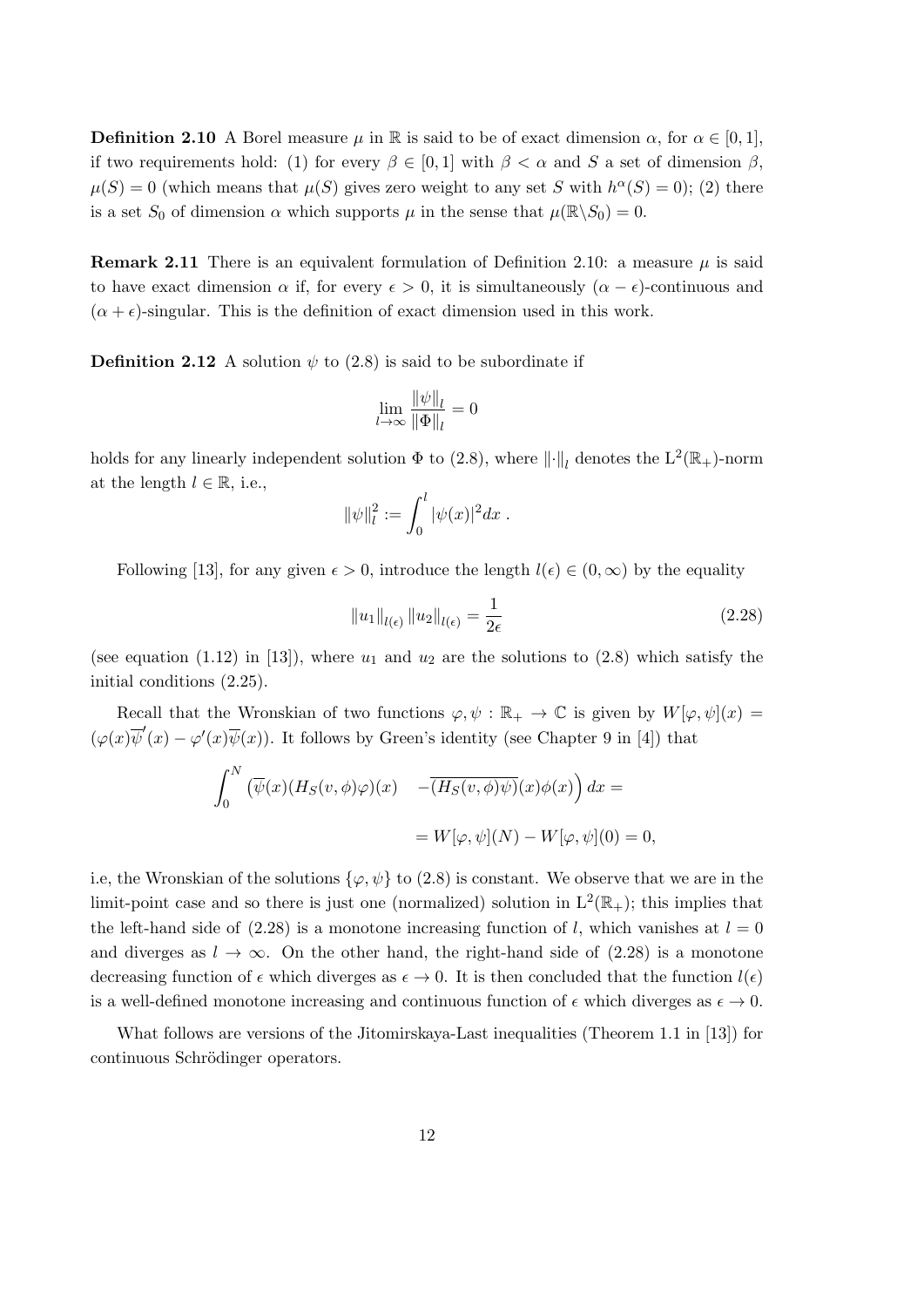**Theorem 2.13** Let  $H_S$  be the Schrödinger operator (1.1) with the boundary condition (1.2). Then, given  $\epsilon > 0$ , one has

$$
\frac{5-\sqrt{24}}{m(E+i\epsilon)} \le \frac{||u_1||_{l(\epsilon)}}{||u_2||_{l(\epsilon)}} \le \frac{5+\sqrt{24}}{m(E+i\epsilon)}
$$

Proof. The proof is a direct application of the arguments presented in Section 3 in [13], together with the variation of parameters formula (see Chapter 3 in [4])

$$
\chi(x, z) = -u_2(x, E) + m(z)u_1(x, E) + i\epsilon u_2(x, E) \int_0^x u_1(t, E)\chi(t, z)dt
$$
  
-  $i\epsilon u_1(x, E) \int_0^x u_2(t, E)\chi(t, z)dt$ 

and the well-known identity

$$
\Im m(z) = \epsilon \int_0^\infty |\chi(x, z)|^2 dx
$$

(see Chapter 9 in [4] for a proof), where  $\chi(x, z)$  represents the unique (up to multiple constants)  $L^2(\mathbb{R}_+)$  solution to (2.8).

Theorem 1.2 in [13] and its corollaries also hold true here, as direct consequences of Theorem 2.13: if  $\rho$  is the spectral measure of H<sub>S</sub>, then, with  $b = \alpha/(2 - \alpha)$ ,

$$
D_{\rho}^{\alpha}(E) := \limsup_{\epsilon \downarrow 0} \frac{\rho\left((E - \epsilon, E + \epsilon)\right)}{(2\epsilon)^{\alpha}} = \infty \tag{2.29}
$$

if, and only if,

$$
\liminf_{l \to \infty} \frac{\|u_1\|_l}{\|u_2\|_l^b} = 0 \tag{2.30}
$$

.

 $D_{\rho}^{\alpha}(E)$  the  $\alpha$ -upper derivative of  $\rho$  at E (see [18, 25] for detailed discussions of this definition).

All the remarks made in [18] with respect to the generalized eigenfunction  $u_1$  are equally valid, which combined with Theorem 1.2 in [13] and the constancy of the Wronskian lead to some results regarding continuity properties of the spectral measure with respect to Hausdorff measures.

Before we proceed, we need the following

**Lemma 2.14** Let  $u_1$  and  $u_2$  be the solutions to (2.8) that satisfy the boundary conditions (2.25). Then, there exists a real number  $c > 0$ , which depends only on E and v, such that

$$
||u_1||_{l+3}||u_2||_{l+3} \geq c l.
$$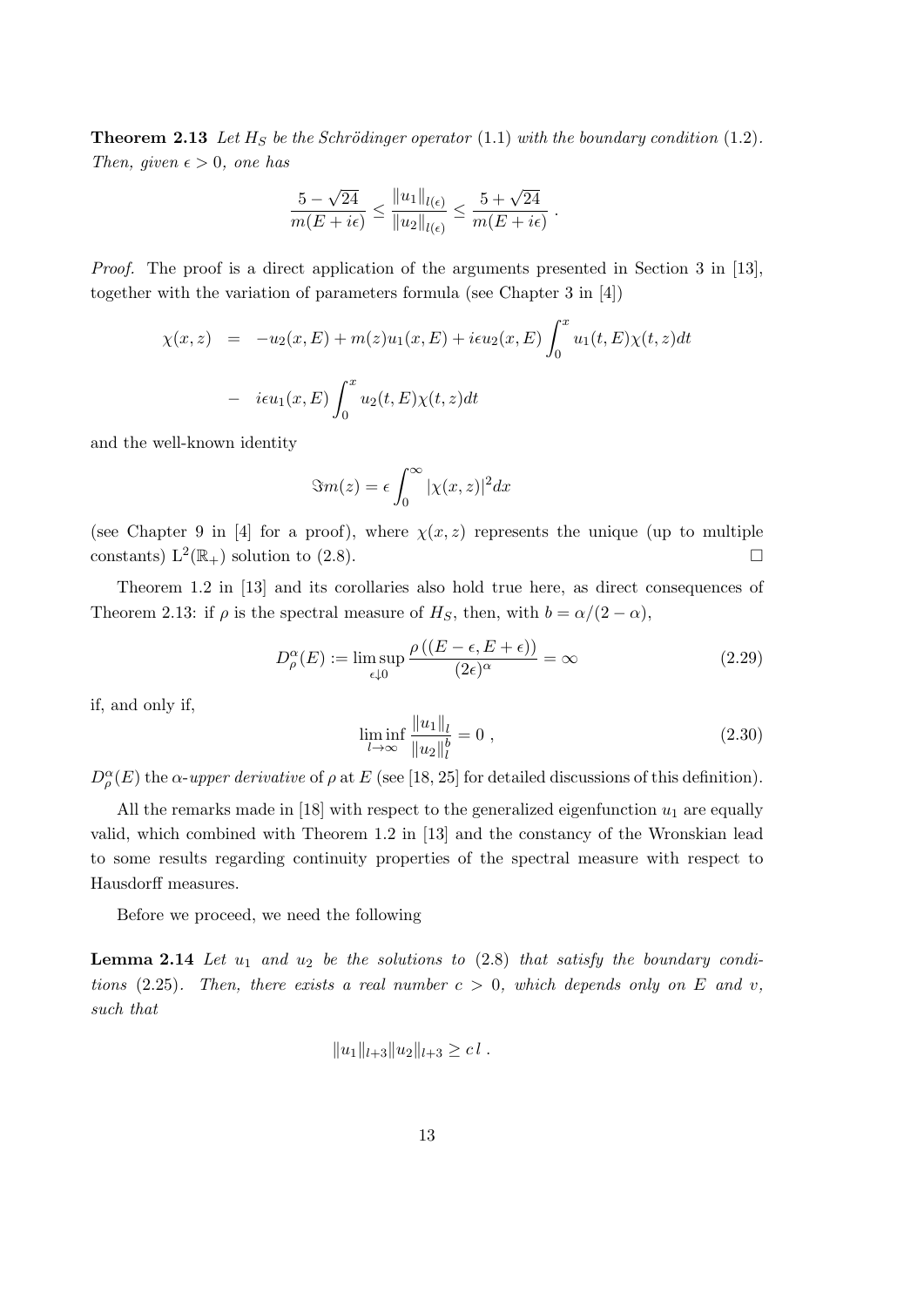Proof. It follows from the Wronskian constancy that

$$
W[u_2, \overline{u_1}](x) = (u_2(x)u'_1(x) - u'_2(x)u_1(x)) = W[u_2, \overline{u_1}](0)
$$
  
=  $\cos^2 \phi + \sin^2 \phi = 1$ ,

for every  $x \in \mathbb{R}_+$ . Thus,

$$
l = \int_0^l W[u_2, \overline{u_1}](x) dx \le \left| \left\langle \begin{pmatrix} u_2 \\ u_2' \end{pmatrix}, \begin{pmatrix} u_1' \\ -u_1 \end{pmatrix} \right\rangle_l \right| \le \left\| \begin{pmatrix} u_2 \\ u_2' \end{pmatrix} \right\|_l \left\| \begin{pmatrix} u_1' \\ -u_1 \end{pmatrix} \right\|_l
$$
  
= 
$$
\left( \int_0^l |u_2(x)|^2 dx + \int_0^l |u_2'(x)|^2 dx \right) \left( \int_0^l |u_1(x)|^2 dx + \int_0^l |u_1'(x)|^2 dx \right),
$$

by an application of the Cauchy-Schwarz inequality. Now we use Lemma 2.4 in [7]: since

$$
\sup_{t \in \mathbb{R}_+} \int_t^{t+1} |V(x) - E| \, dx = |v - E| < \infty \,, \tag{2.31}
$$

we have by the referred lemma that

$$
||u_1||_{l+3}||u_2||_{l+3} \geq c l,
$$

where c is a constant that only depends on E. This concludes the proof of the lemma.  $\square$ 

The proofs of Corollary 2.15(a) and (b) follow the same lines of the proofs of Corollaries 4.4 and 4.5 in [13], respectively.

**Corollary 2.15** (a) Suppose that for some  $\alpha \in [0,1)$  and every E in some Borel set F, every solution  $\psi$  to the Schrödinger equation (2.8) obeys

$$
\limsup_{l\to\infty}\frac{\|\psi\|_l^2}{l^{2-\alpha}}<\infty.
$$

Then, the restriction  $\rho(F \cap \cdot)$  is  $\alpha$ -continuous.

(b) Suppose that

$$
\liminf_{l \to \infty} \frac{\|u_1(E)\|_l^2}{l^{\alpha}} = 0
$$

is satisfied for every E in some Borel set F. Then the restriction  $\rho(F \cap \cdot)$  is  $\alpha$ -singular.

We will, nevertheless, rewrite item  $(a)$  in Corollary 2.15 in terms of the one-dimensional  $2 \times 2$  transfer matrices  $T(x, 0; E)$ , following the strategy proposed in [2] (Corollary 3.7).

**Corollary 2.16** Suppose that for some  $\alpha \in [0,1)$  and every E in some Borel set  $A \subset \mathbb{R}$ ,

$$
\limsup_{l \to \infty} \frac{1}{l^{2-\alpha}} \int_0^l \|T(x, 0; E)\|^2 < \infty \,, \tag{2.32}
$$

with  $\lVert \cdot \rVert$  some matrix norm. Then the restriction  $\rho(A \cap \cdot)$  is  $\alpha$ -continuous.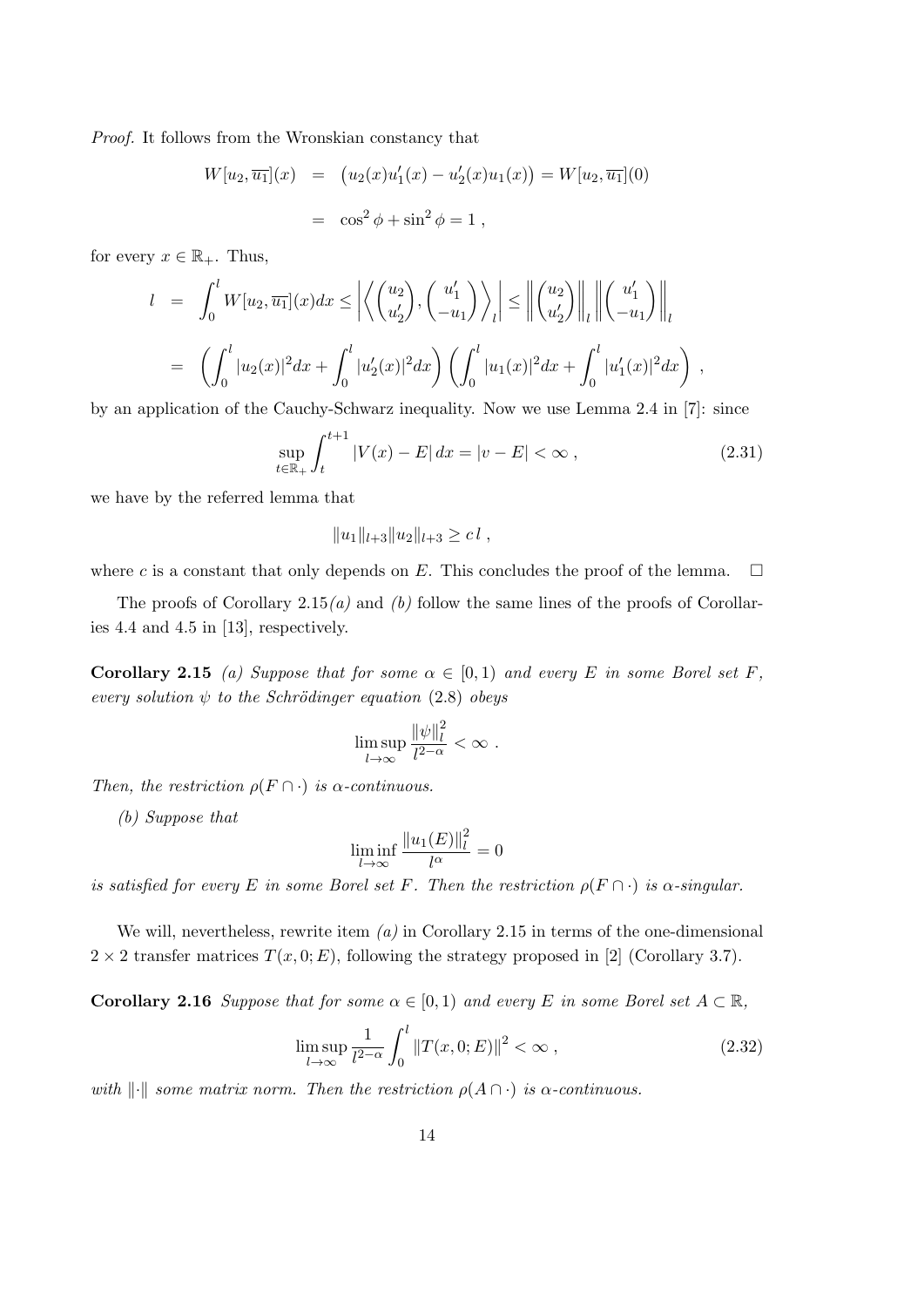*Proof.* By choosing  $\theta_1 = \arctan((\cot \phi)/k)$  and  $\theta_2 = -\arctan((\tan \phi)/k)$ , it follows by Theorem 2.1 in [14] that there exists a constant  $C_1$  such that

$$
||T(x,0;E)|| \ge C_1 \max \{ R_n(\theta_1), R_n(\theta_2) \},
$$

for all  $a_n^{\omega} \leq x < a_{n+1}^{\omega}$ , where  $R_n(\theta)$  is the n-th Prüfer radius starting from the initial condition  $\mathbf{v}_{\theta} = \begin{pmatrix} \cos \theta \\ \sin \theta \end{pmatrix}$  $\sin \theta$ ); explicitly  $C_1 = \max(k, 1/k)$ . Since

$$
R_n^2(\theta_{1(2)}) = \frac{1+k^2}{2k} \left( k^2 |u_{1(2)}(x)|^2 + |u'_{1(2)}(x)|^2 \right) ,
$$

we obtain the inequality

$$
\frac{1+k^2}{2k}\min(1,k^2)\left[|u_{1(2)}(x)|^2 + |u'_{1(2)}(x)|^2\right] \le R_n^2(\theta_{1(2)})\;.
$$

The last step in this proof is given by Lemma 2.4 in [7]: from (2.31), we have by the referred lemma and the considerations above that

$$
\int_0^l ||T(x,0;E)||^2 dx \le C_2 \int_0^l \max_{i=1,2} \left\{ |u_i(x,E)|^2 + |u'_i(x,E)|^2 \right\} dx
$$
  

$$
\le C_2 \sum_{j=0}^{l-1} \int_j^{j+1} \max_{i=1,2} \left\{ |u_i(x,E)|^2 + |u'_i(x,E)|^2 \right\} dx
$$
  

$$
\le (1+2|v-E|)C_2 \max \left\{ ||u_1(E)||_{l+3}^2, ||u_2(E)||_{l+3}^2 \right\}
$$
 (2.33)

where  $C_2 = (1 + k^2)/2$ . Hypothesis (2.32), together with (2.33), imply Corollary 2.16.  $\Box$ 

Remark 2.17 As remarked in [13], Corollaries 4.4 and 4.5 of [13] does not, in general, hold for continuous operators on  $L^2(\mathbb{R}_+)$ . It is, nevertheless, the structure of the potential (1.5), which satisfies  $(2.31)$ , that garantees the applicability of Corollary 2.16 to our model.

### 2.4 Hausdorff dimension and spectral transition

This subsection is devoted to the determination of the Hausdorff dimension of the spectral measure of  $H_S(v, \phi)$  and its spectral types. The next result is a direct adaptation of of Proposition 3.9 in  $[2]$  and Proposition 4.3 in  $[1]$  to the continuous Schrödinger operator  $H_S(v, \phi)$ .

**Proposition 2.18** Let  $\mathcal{A} = (a_n)_{n \geq 1}$  be given by (1.6),  $E \in \mathbb{R}$  and assume that the sequence  $(\theta_n^{\omega})_{n\geq 1}$  of Prüfer angles (2.21) is u.d. mod  $\pi$  for every  $\theta_0 \in [0, \pi)$ , almost every  $k \in \mathbb{R}_+$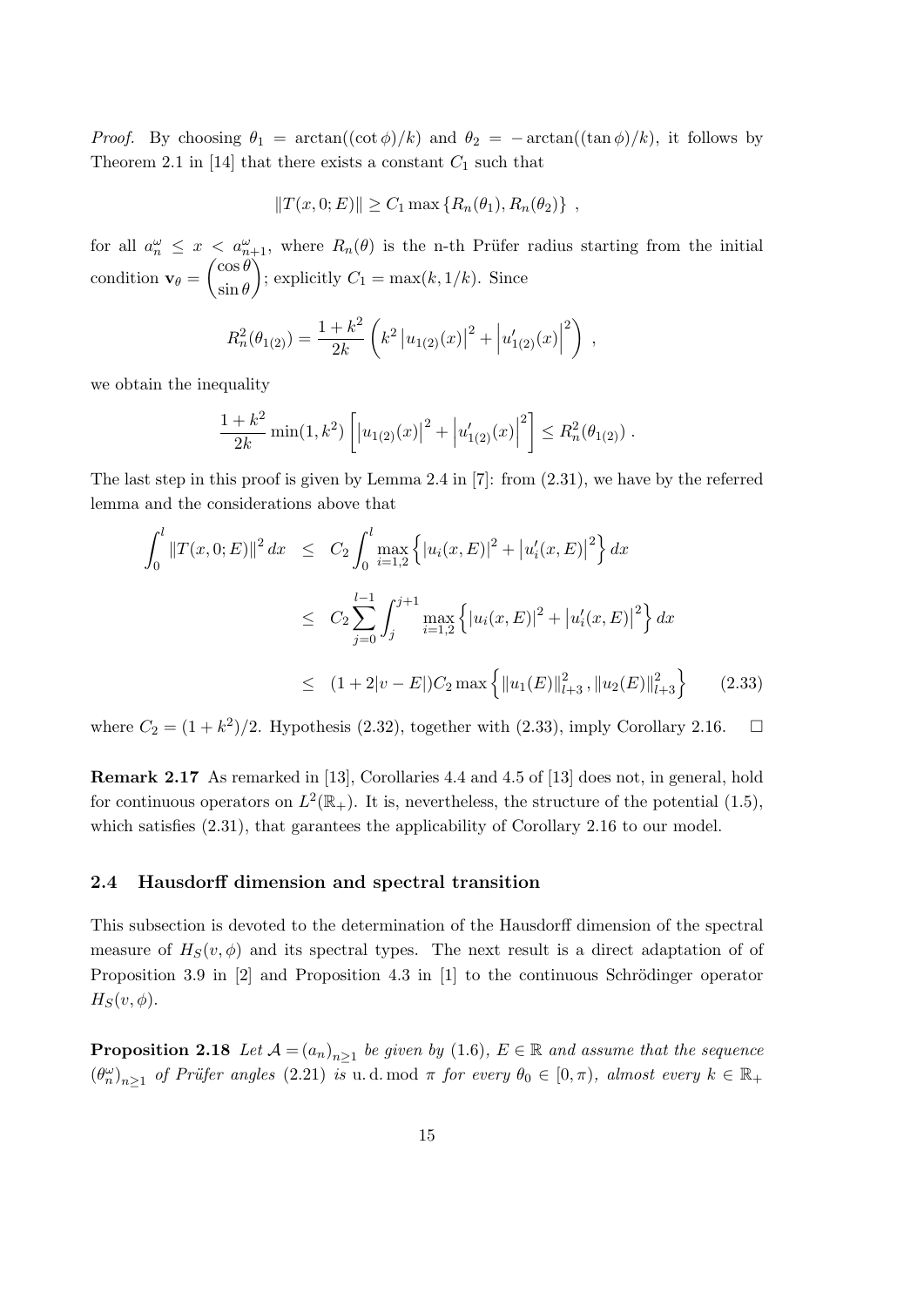(w.r.t. Lebesque measure) and almost every  $\omega \in \Xi$ . Then, there is a generalized eigenfunction  $\psi$  such that

$$
C_n^{-1}r^{n/2} \le R_n(\theta_0) \le C_n r^{n/2}
$$

holds with r given by (2.23) and  $C_n^{1/n} \searrow R_0(\theta_0)$  as  $n \to \infty$ . In addition, there exists a subordinate solution  $\phi$  (with  $\alpha^*$ -phase boundary condition) for energy E such that, for all sufficiently large n, the Prüfer radius associated with  $\phi$  satisfies

$$
|R_n(\alpha^*)| \leq \tilde{C}_n r^{-n/2}
$$

with  $\tilde{C}_n^{1/n} \searrow R_0(\alpha^*)$  as  $n \to \infty$ .

Now we state and prove one of our main results. Recall that  $H_S(v, \phi)$  was introduced in Definition 1.1, and the sparsity parameter satisfies  $\beta > 1$ .

**Theorem 2.19** Let  $\rho$  be the spectral measure of  $H_S(v, \phi)$ . Given a closed interval of energies  $L \subset \mathbb{R}_+$ , for almost every  $\phi \in [0, \pi]$ , and almost every  $\omega \in \Xi$ , the spectral measure  $\rho$ restricted to L has Hausdorff dimension

$$
h_{\rho}(E) = \max\left\{0, 1 - \frac{\ln r}{\ln \beta}\right\},\qquad(2.34)
$$

with  $r = r(v, E)$  given by (2.23).

Proof. Despite the proof being similar to the arguments present in the proofs of Theorem 3.11 in [2] and Theorem 1.4 in [1], we expose it for the readers' sake.

Theorem 2.8 implies that the sequence  $(\theta_n^{\omega})_{n\geq 0}$  of Prüfer angles is u.d. mod  $\pi$  for every  $\theta_0 \in [0, \pi]$ , every  $E \in L' := L \setminus (\mathbb{Q}\pi)^2$  and almost every  $\omega \in \Xi$ . We obtain from Proposition 2.18 the estimates

$$
||T(x,0;E)|| \le C_n r^{n/2} \le C'_n a_n^{\gamma/2} \le C''_n x^{\gamma/2}, \qquad (2.35)
$$

which hold for every  $E \in L'$  and every  $a_n^{\omega} \leq x < a_{n+1}^{\omega}$ , with  $\gamma := \ln r / \ln \beta$ ,  $C_n^{\prime\prime} > 0$  and  $\lim_{n\to\infty} (C''_n)^{1/n} < \infty.$ 

It follows by the constancy of  $||T(x, 0; E)||$  on  $[a_n + 1, a_{n+1}]$  that

$$
\int_0^l \|T(x, 0; E)\|^2 dx \le c \, l^{1+\gamma} \tag{2.36}
$$

holds for some  $c > 0$  and every  $E \in L'$ .

The application of Proposition 2.18 guarantees, for  $E \in L'$ , the existence of a subordinate solution  $\phi^{\text{sub}}$  such that its sequence of Prüfer radii satisfies the estimate

$$
|R_n(\theta_{\alpha^*})| \leq C_n''' a_n^{-\gamma/2} ,
$$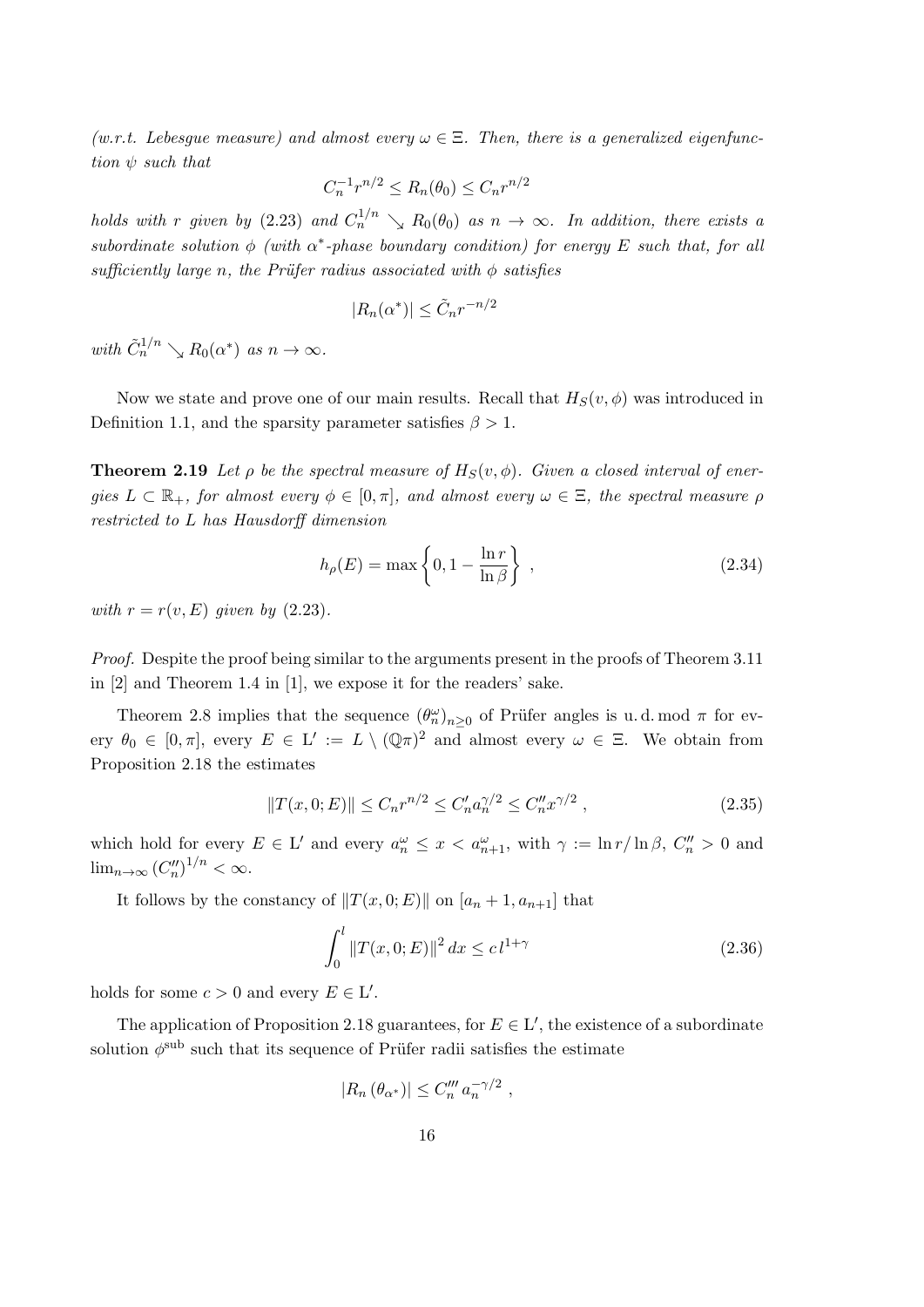for some constant  $C_n''' > 0$ .

Since every solution to (2.8) has constant modulus on the interval  $[a_n+1, a_{n+1}]$ , we have

$$
\left\|\Phi^{\text{sub}}\right\|_{l}^{2} \le c' \, l^{1-\gamma} \,,\tag{2.37}
$$

for some  $c' > 0$ .

Now we use the subordinacy theory. Being the restriction of the measure  $\rho$  to  $\mathbb{R}_+$ supported on the set of those E for which  $\Phi^{\text{sub}}$  satisfies the boundary condition  $\phi$  (thanks to the fact that  $\rho$  has no absolutely continuous part; see Theorem 1 in [12]), we have  $u_1 = \Phi^{\text{sub}}$  for a.e.  $E \in I$  with respect to  $\rho$ .

Thus, by  $(2.36)$  and  $(2.37)$ , on the intervals  $(3.39)$  one has

$$
\limsup_{l\to\infty}\frac{1}{l^{2-\alpha}}\int_0^l\|T(x,0;E)\|^2\,dx<\infty
$$

and

$$
\liminf_{l \to \infty} \frac{\|u_1(E)\|_l^2}{l^{\alpha'}} = 0,
$$

provided  $2 - \alpha = 1 + \gamma + \varepsilon$  and  $\alpha' = 1 - \gamma + \varepsilon$ , respectively, where  $\varepsilon$  is an arbitrary positive number.

It follows by Corollary 2.16 that the spectral measure  $\rho$  is simultaneously  $(1 - \gamma - \varepsilon)$ continuous and  $(1 - \gamma + \varepsilon)$ -singular. Since  $\varepsilon$  is arbitrary, we have, by Remark 2.11, that the restriction  $\rho(I' \cap \cdot)$  has exact Hausdorff dimension given by (2.34), where  $I' \subseteq L'$ .

Finally, from the theory of rank one perturbations (more specifically, Theorem 8.1 in [27]), we know that  $\rho((\mathbb{Q}\pi)^2) = 0$  holds for almost every  $\phi$ ; therefore, for almost every  $\phi$ , the restriction  $\rho(I \cap \cdot)$  has (2.34) as its Hausdorff dimension. This concludes the proof of the theorem.  $\Box$ 

Remark 2.20 Note that we have assumed that the minimal support of the absolutely continuous spectrum is an empty set, a result that can be obtained from Theorem 2.21 and is related to the boundedness of the norm of the transfer matrix  $||T(x, 0; E)||$  (see Theorem 1.1 in [20]). In fact,  $||T(x, 0; E)|| \leq C < \infty$  is satisfied for every  $x \in \mathbb{R}_+$  given that  $E = v + m^2 \pi^2$ ,  $m \in \mathbb{Z}$ ; however, since the set of energies where this boundedness occurs is enumerable, it does not belong to the minimal support of the absolutely continuous spectrum.

It is interesting to compare the above results obtained for the operator  $H_S(v, \phi)$  and its discrete counterpart (as studied in [22, 33]). Before that, let us make some remarks regarding the spectral types of these kind of operators. Let  $H_S^c(v, \phi)$  represent the continuous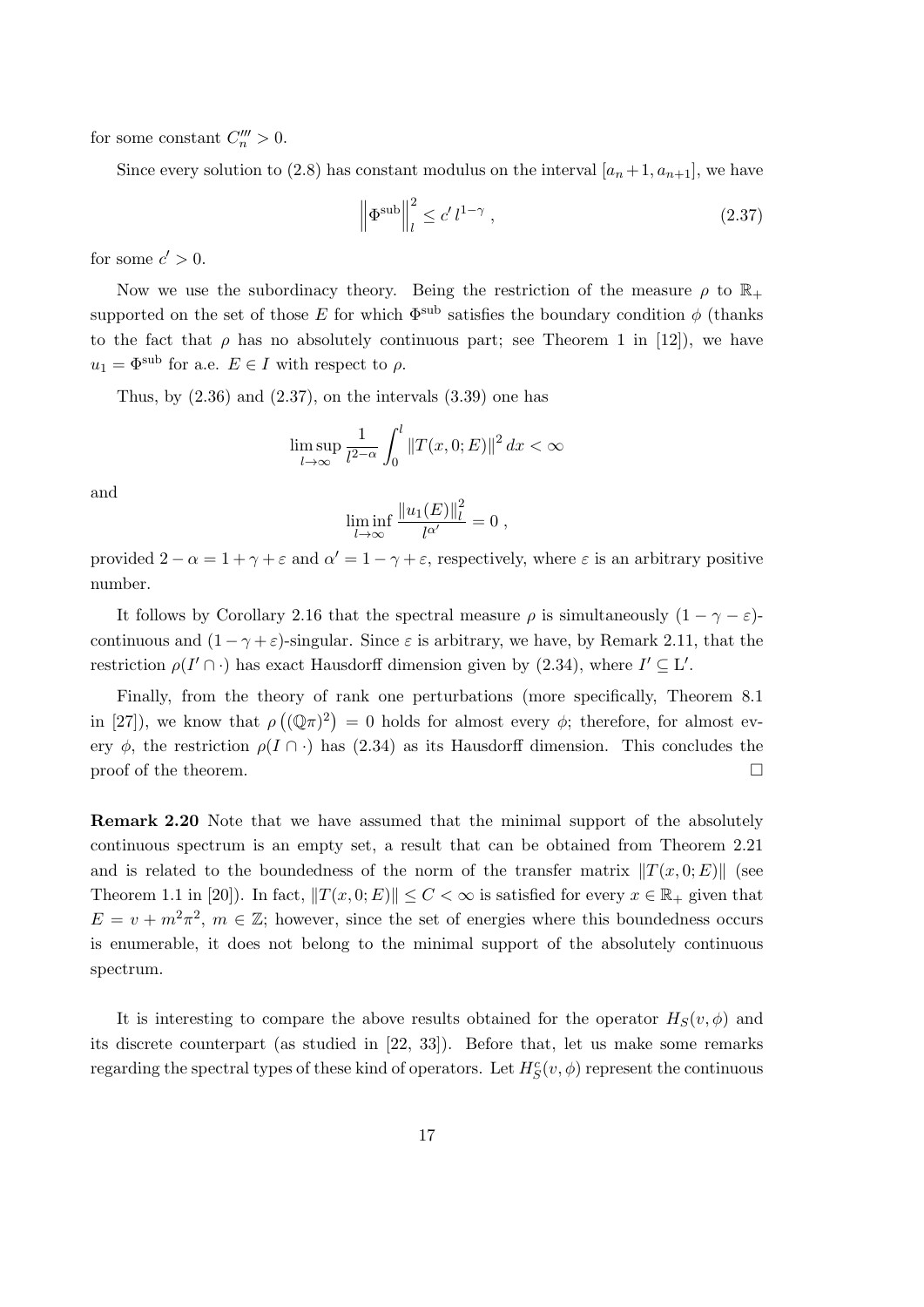Schrödinger operator in Definition 1.1 and denote by  $H_S^d(v, \phi)$  the discrete Schrödinger operator

$$
(H_S^d \psi)_n = \psi_{n+1} + \psi_{n-1} + V_n \psi_n ,
$$

acting on  $l^2(\mathbb{Z}_+)$ , where the sequence  $(V_n)$  is defined, in analogy to (1.5), as

$$
V_n = \begin{cases} v, & n = a_j^{\omega} \in \mathcal{A}, \\ 0, & n \notin \mathcal{A}, \end{cases}
$$
 (2.38)

and which satisfies the boundary condition

$$
\psi_{-1}\cos\phi - \psi_0\sin\phi = 0,
$$

with  $\phi \in [0, \pi]$ ; the set A is defined by (1.6).

Let  $\sigma_{\text{ess}}^{c(d)}$  denote the essential spectrum of the continuous (discrete) operator,  $\beta > 1$ the sparsity parameter and  $r(E)$  the asymptotic behavior of the norm  $||T(x, 0; E)||$  (given by (2.23) for  $H_S^c(v, \phi)$  and  $1 + \frac{V^2}{4(E^2-4)}$  for  $H_S^c(v, \phi)$ ; see [33]). In both cases, we can affirm that

### Theorem 2.21 Write

$$
I_{c(d)} := \left\{ E \in \sigma_{\mathrm{ess}}^{c(d)} \setminus A_{c(d)} : r < \beta \right\}
$$

with  $A_{c(d)}$  some set of Lebesgue zero measure. Then, for v-almost every  $\omega \in \Xi$ :

(a) the spectrum of  $H_S^{c(d)}$  $S^{(a)}(v, \phi)$  restricted to the set  $I_{c(d)} \backslash A_{c(d)}$  is purely singular continuous;

(b) the spectrum of  $H_S^{c(d)}$  $S^{(d)}_S(v,\phi)$  is purely point when restricted to  $\sigma^{c(d)}_{\mathrm{ess}} \setminus I_{c(d)}$  for almost every  $\phi \in [0, \pi]$ .

Proof. The proof is a slight variation of a proof given in [3] (Theorem 2.4); it is based on the criteria develop by Last-Simon in [20], with some adaptations for sparse operators; see [3, 22] for details.  $\square$ 

The first conclusion drawn from Theorem 2.21 is the absence of the absolutely continuous spectrum for both operators (see Section 4 in [22] and Remark 2.20).

Theorem 2.21 also shows that there exists a sharp transition between singular continuous and purely point spectrum for  $H_S^d(v, \phi)$ . Note from (2.34) that the condition for the Hausdorff dimension to be positive is the same for the existence of singular continuous spectrum, i.e.,  $\beta > r$ . In fact, the set of energies for which the Hausdorff dimension is zero coincides with the set where the purely point spectrum is supported.

The above discussion implies, from the expression  $r(E) = 1 + \frac{V^2}{4(E^2-4)}$ , that the dense purely point spectrum is located at the boundaries of  $\sigma(H_S^d)$ , while the singular continuous spectrum is located at the center of this interval. Nonetheless, this may not occur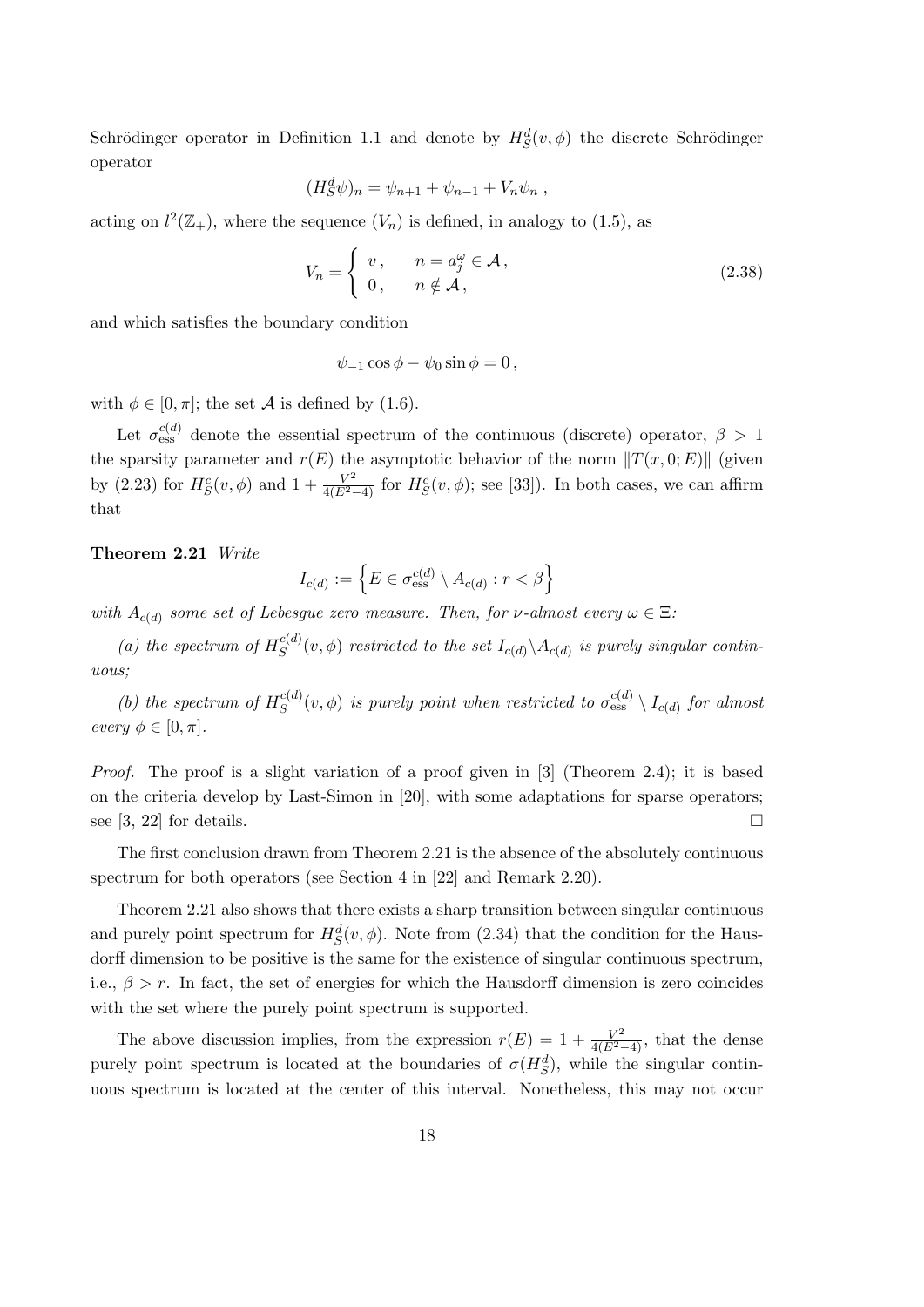for  $H_S^c(v, \phi)$ . According to (2.23), given its oscillatory behavior for  $E > v$ ,  $h_\rho(E)$  may vary from zero to one if  $1 + v^2/4E(E - v) > \beta$  and E ranges, for instance, the interval  $\left[ v + (n+1/2)^2 \pi^2, v + (n+3/2)^2 \pi^2 \right]$  for some integer *n*. Hence, in this situation, we may have several, but finite (since inevitably  $1+v^2/4E(E-v) < \beta$ , for E large enough) transition points, giving intervals of dense pure point spectrum intertwined with intervals of singular continuous spectrum.

Note also that  $\lim_{E\to\infty} h_{\rho}(E) = 1$ , i.e., for large values of energy, the effects of the sparse perturbation are attenuated. However, we still have a singular continuous spectrum, a result that suggests the dynamical picture that, despite the fact that a particle with energy  $E$  is able to transpose the "barriers" of small height v (when compared to  $E$ ) with high probability, the effects of the infinite number of barriers sum up to the reflection probability; thus, the particle "weakly recurs" to the origin with probability one (see [23, 32] for discussions of these ideas).

# 3 The Spectral properties of  $H_D(v_1, v_2, \phi)$

In this section we reconsider the results discussed in Section 2, but for the Dirac operator  $H_D(v_1, v_2, \phi)$ , according to Definition 1.2. Given the continual techniques and results from the previous section, we will omit great part of the details here. Note, however, that some expressions take a more complicated form in the Dirac case.

### 3.1 Essential spectrum

Our first step is the determination of the essential spectrum of the free operator  $H_D(0, 0, \phi)$ .

Proposition 3.22 The essential spectrum of the free operator is given by

$$
\sigma_{\rm ess}(H_D(0,0,\phi)) = (-\infty, -mc^2] \cup [mc^2, +\infty).
$$
\n(3.39)

Proof. In order to prove this proposition, we determine the exact behavior of the function  $m_D(E + i\varepsilon)$  as  $\varepsilon \downarrow 0$ ;  $m_D(z)$  is defined in such way that

$$
\xi(x,z) = \begin{pmatrix} \xi_1(x,z) \\ \xi_2(x,z) \end{pmatrix} = -\mathbf{u}(x,z) + m_D(z)\mathbf{v}(z)
$$

is a  $L^2(\mathbb{R}_+,\mathbb{C}^2)$  solution to the Dirac eigenvalue equation

$$
H_D(v_1, v_2, \phi)\Psi = z\Psi \tag{3.40}
$$

for some fixed  $z \in \mathbb{C}$ , where  $\mathbf{u}(x, z)$  and  $\mathbf{v}(x, z)$  are also solutions satisfying the boundary conditions

$$
u_1(0) = \cos \phi,
$$
  $u_2(0) = \sin \phi,$   
\n $v_1(0) = \sin \phi,$   $v_2(0) = -\cos \phi.$  (3.41)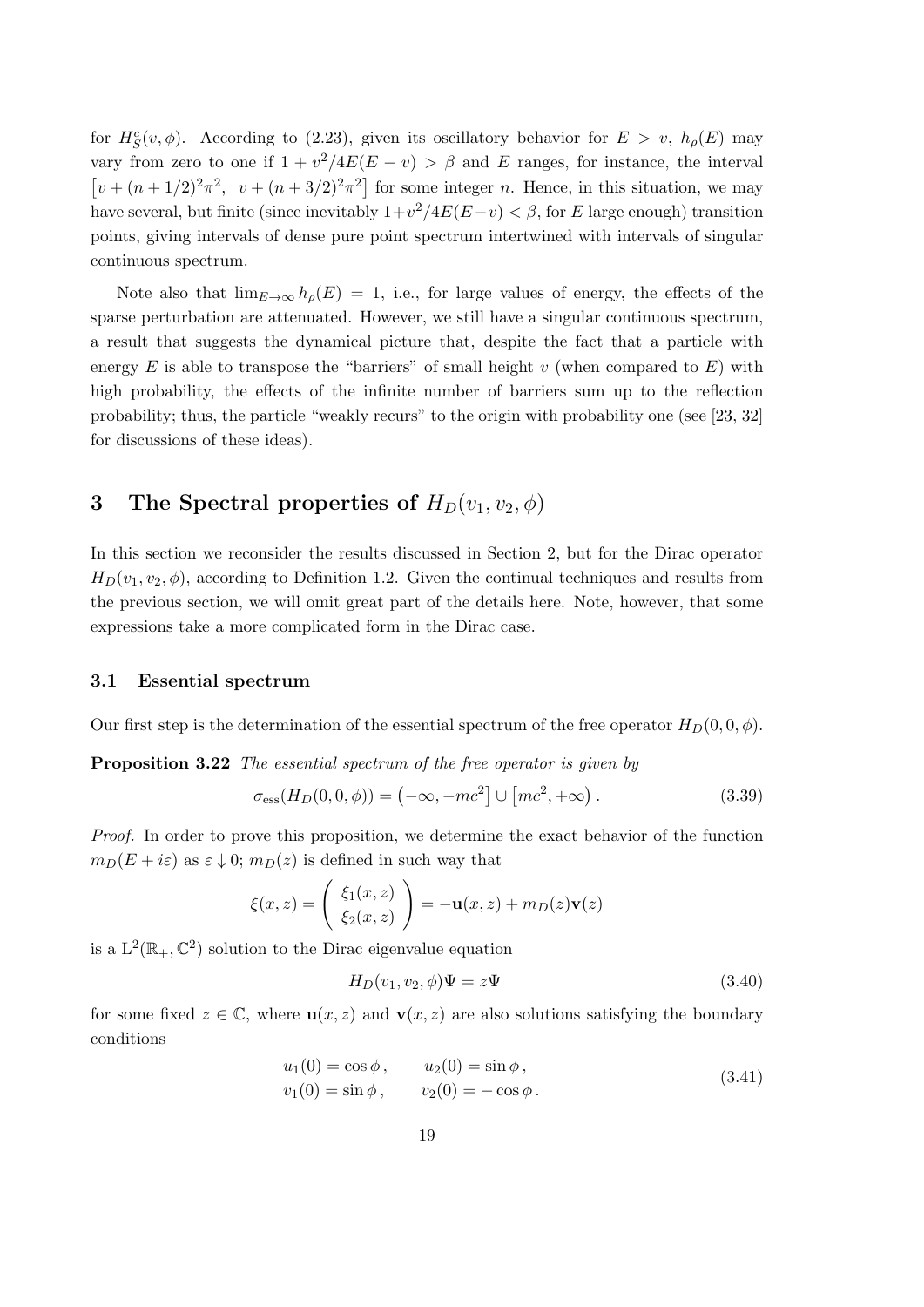After some manipulations, it follows by (1.3) that

$$
\psi''_j(x) + \frac{E^2 - m^2 c^4}{c^2} \psi_j = 0,
$$

where  $\psi_i$ ,  $j = 1, 2$ , are the components of the spinor  $\Psi$ .

Since  $m_D(z)$  is uniquely defined imposing that  $\xi = -\mathbf{u} + m_D(z)\mathbf{v}$  is in  $\mathbf{L}^2(\mathbb{R}_+,\mathbb{C}^2)$ , it is found that

$$
m_D(z) = i q(z) ,
$$

with  $q(z) = \sqrt{z^2 - m^2 c^4}/c$ . Now, put

$$
\Im m_D(E) = \lim_{\varepsilon \downarrow 0} \Im m_D(z) , \quad z = E + i\varepsilon,
$$

and let  $L(\rho)$  be the set of all  $E \in \mathbb{R}$  for which this limit exists. It is known (see Appendix B in [31]) that the minimal supports  $\mathcal{M}, \mathcal{M}_{ac}$  and  $\mathcal{M}_{s}$  of  $\rho$ , the absolutely continuous part  $\rho_{\rm ac}$  and the singular part  $\rho_{\rm s}$  of  $\rho$ , with respect to the Lebesgue measure in R, are given by  $E \in L(\rho)$  such that  $0 < \Im m_D(E) \leq \infty$ ,  $0 < \Im m_D(E) < \infty$  and  $\Im m_D(E) = \infty$ , respectively.

Since

$$
\lim_{\varepsilon \downarrow 0} \Im \, m_D(E + i\varepsilon) = \begin{cases} \frac{\sqrt{E^2 - m^2 c^4}}{c} & \text{if } E^2 > m^2 c^4, \\ 0 & \text{otherwise} \end{cases}
$$

it follows by the above criteria that the essential spectrum of  $H_D(v_1, v_2, \phi)$  satisfies (3.39).  $\Box$ 

The next result is obtained again by an adaptation of Theorem 3.13 in [6].

**Theorem 3.23** Let  $H_D(v_1, v_2, \phi)$  be the Dirac operator in Definition 1.2 and let

$$
H'_{D}(0, \phi) = H_{D}(0, 0, \phi) + \chi_{[0,1]} \begin{pmatrix} v_1 & 0 \\ 0 & v_2 \end{pmatrix}, \qquad (3.42)
$$

where  $(\chi_{[0,1]}\psi_i)(x) = \chi_{[0,1]}(x)\psi_i(x)$ ,  $\psi_i(x)$ ,  $i = 1, 2$  representing the components of the spinor  $\Psi \in L^2(\mathbb{R}_+, \mathbb{C}^2)$ . Then,

$$
\sigma_{\rm ess}(H_D(v_1,v_2,\phi)) = \sigma_{\rm ess}(H'_D(0,0,\phi)) .
$$

The essential spectrum of  $H_D'(0, 0, \phi)$  is, on the other hand, determined by the following

**Proposition 3.24** Let  $H_D'(0, 0, \phi)$  be the operator defined by (3.42). Then, its spectrum is absolutely continuous, with  $\sigma_{\text{ess}}(H'_D(0,0,\phi)) = (-\infty, -mc^2] \cup [mc^2, +\infty)$ .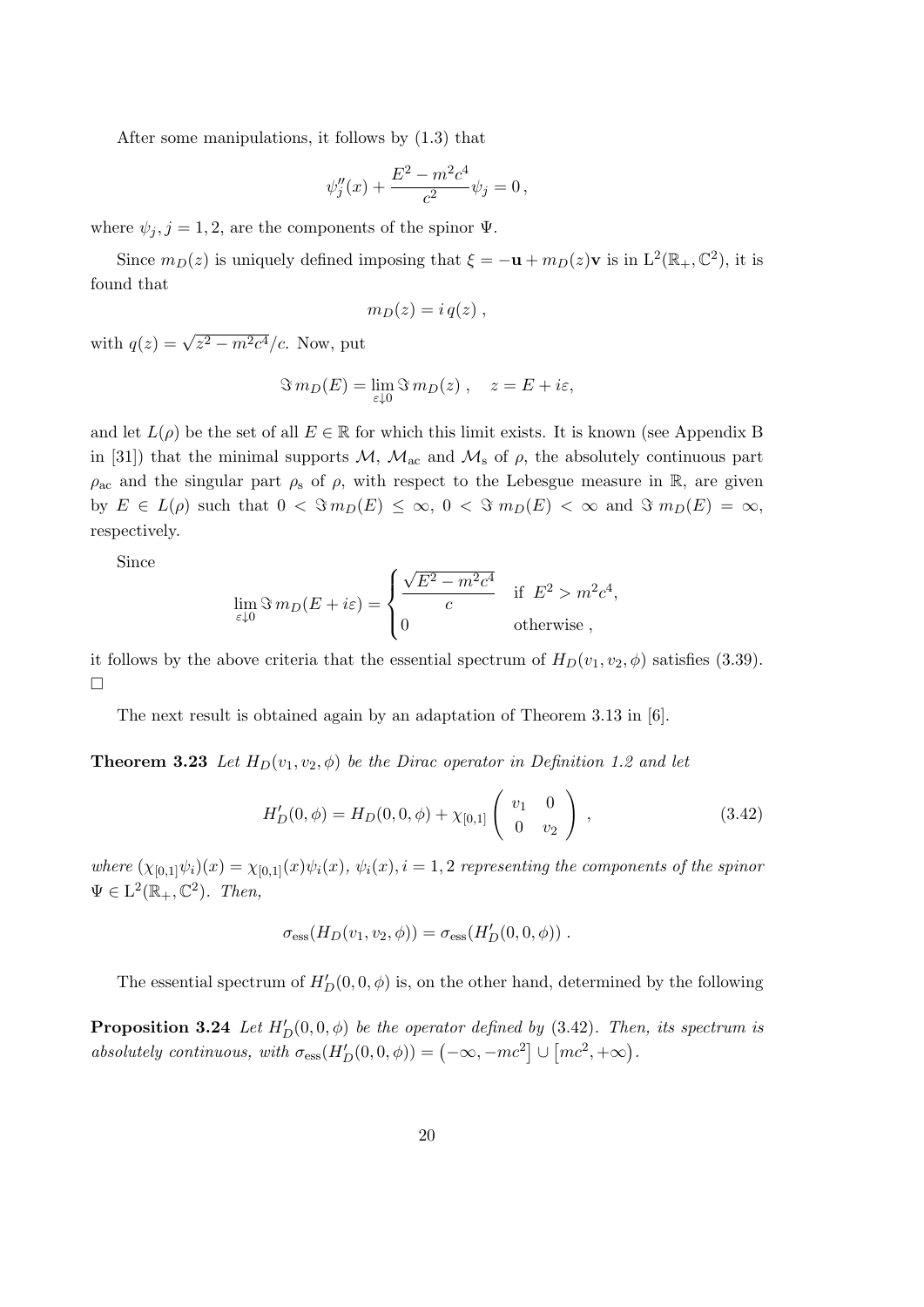Proof. The proof of the proposition follows the same steps of the proof of Proposition 2.4; the details are left for the avid reader.

By Theorem 3.23, and Proposition 3.24, the essential spectrum of  $H_D(v_1, v_2, \phi)$  is the union of the intervals defined in (3.39) with the possible addition of a finite number of isolated points (note that if  $|v_i| > mc$ ,  $i = 1, 2$ , these points are necessarily contained in the essential support of  $H_D(0, 0, \phi)$ .

### 3.2 Transfer matrix and Prüfer-type variables

Let  $\mathbf{u}^{D}(x,E)$  and  $\mathbf{u}^{N}(x,E)$  be the solutions to (3.40) with

$$
u_1^D(0) = 0, \t u_2^D(0) = 1,u_1^N(0) = 1, \t u_2^N(0) = 0,
$$
\t(3.43)

which satisfy the Dirichlet and Neumann boundary conditions, respectively.

For arbitrary  $x, y \in \mathbb{R}_+$  and  $E \in \mathbb{C}$ , the transfer matrix is the unique  $2 \times 2$ -matrix  $T_D(x, y; E)$  such that

$$
T_D(x, y; E) \begin{pmatrix} \psi_1(y) \\ \psi_2(y) \end{pmatrix} = \begin{pmatrix} \psi_1(x) \\ \psi_2(x) \end{pmatrix} , \qquad (3.44)
$$

for every solution  $\Psi$  to (3.40). Actually, it is possible to represent  $T_D(x, y; E)$  in terms of the solutions to  $(3.40)$  subject to the boundary conditions  $(3.43)$ , that is,

$$
T_D(x, y; E) = \begin{pmatrix} u_1^D(x) & u_1^N(x) \\ u_2^D(x) & u_2^N(x) \end{pmatrix}
$$

Remark 3.25 Definition (3.44) is one among other possible definitions of a transfer matrix related to the solutions to (3.40). The convenience of this choice will be made clear throughout the text.

Thanks to the structure of the potential, we can write  $T_D(x, 0; E)$  as

$$
T_D(x,0;E) = T_F(x-a_N-1;E)T_p(E)T_F(a_N-a_{N-1}-1;E)\cdots
$$

$$
\cdots T_p(E)T_F(a_1;E),
$$

where  $a_N^{\omega} + 1 \leq x < a_{N+1}^{\omega}$  for some  $N \in \mathbb{N}$ ; we write the "perturbed" matrix  $T_p(E)$ ,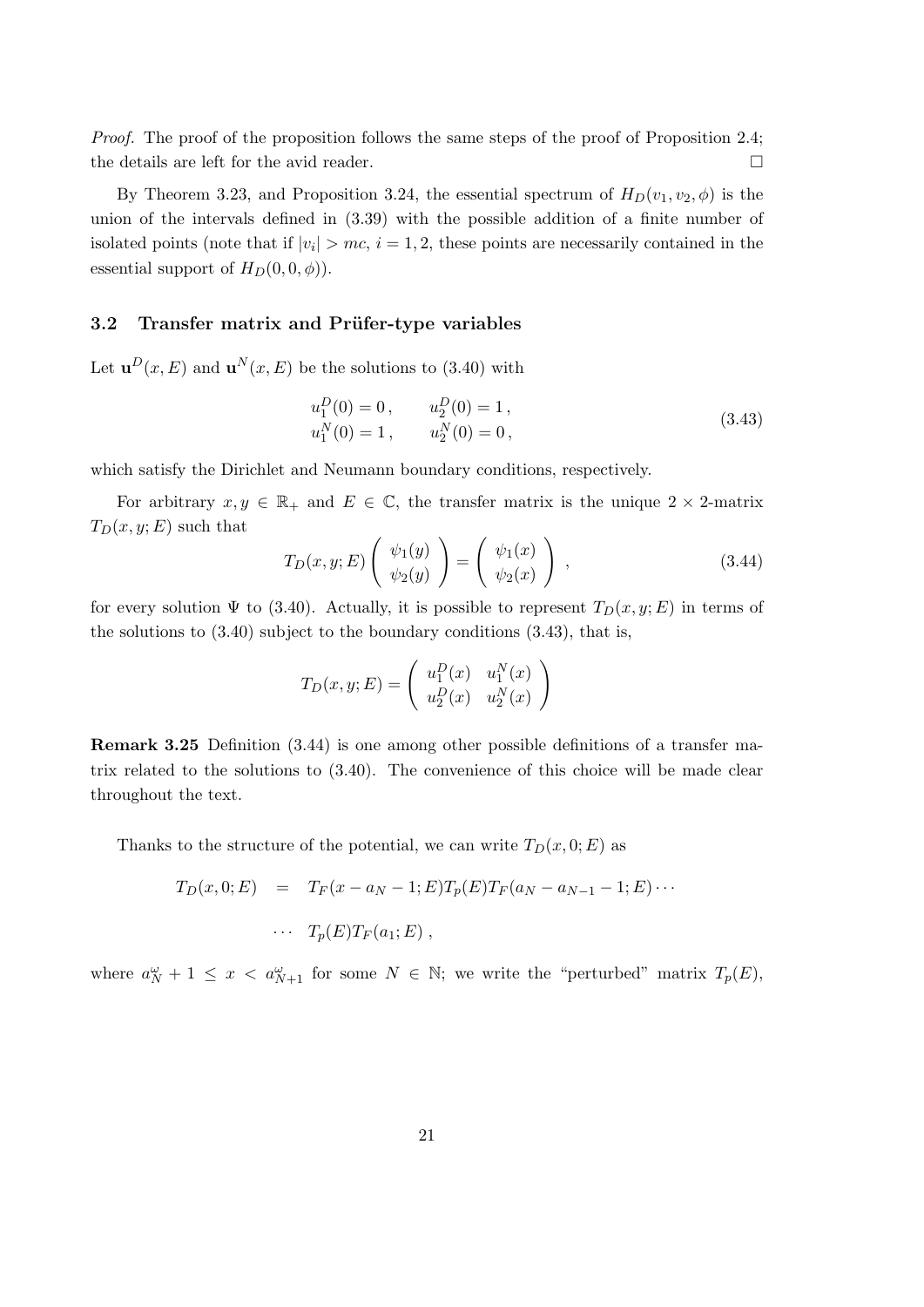occurring for  $x - 1 = a_j^{\omega} \in \mathcal{A}, j \in \mathbb{N}$ , as

$$
T_p(E) = \begin{cases} \begin{pmatrix} \cos \gamma & \eta \sin \gamma \\ -\frac{\sin \gamma}{\eta} & \cos \gamma \end{pmatrix}, & E \in [(A_1 \cap A_2) \cup (B_1 \cap B_2)] \cap \sigma_D \\ \begin{pmatrix} 1 & \frac{2mc^2+v_1-v_2}{c} \\ 0 & 1 \end{pmatrix}, & E \in \{mc^2+v_1\} \cap \sigma_D, v_2 - v_1 \neq 2mc^2 \end{cases}
$$
  

$$
T_p(E) = \begin{cases} \begin{pmatrix} 1 & 0 \\ \frac{2mc^2+v_1-v_2}{c} & 1 \end{pmatrix}, & E \in \{-mc^2+v_2\} \cap \sigma_D, v_2 - v_1 \neq 2mc^2 \end{cases}
$$
  

$$
\begin{pmatrix} 1 & 0 \\ 0 & 1 \end{pmatrix}, & E \in \{-mc^2+v_2\} \cap \sigma_D, v_2 - v_1 = 2mc^2 \end{cases}
$$
  
with  $\gamma := \frac{\sqrt{(E-mc^2-v_1)(E+mc^2-v_2)}}{c}$ ,  $\eta := \sqrt{\frac{E+mc^2-v_2}{E-mc^2-v_1}}$ ,  

$$
A_1 := \{E \in \mathbb{R} : E > mc^2 + v_1\}, & A_2 := \{E \in \mathbb{R} : E > v_2 - mc^2\},
$$
  

$$
B_1 := \{E \in \mathbb{R} : E < mc^2 + v_1\}, & B_2 := \{E \in \mathbb{R} : E < v_2 - mc^2\},
$$

and  $\sigma_D$  given by (3.39). The matrix

$$
T_F(x - y; E) := \begin{pmatrix} \cos \kappa (x - y) & \zeta \sin \kappa (x - y) \\ -\frac{\sin \kappa (x - y)}{\zeta} & \cos \kappa (x - y) \end{pmatrix}
$$

represents the "free" transfer matrix, with  $\kappa := \sqrt{E^2 - m^2 c^4}/c$ , and  $\zeta := \sqrt{\frac{E + mc^2}{E - mc^2}}$ . √

Let  $E = \pm$  $\sqrt{m^2c^4 + \kappa^2c^2}$ , with  $\kappa \in \mathbb{R}$ , be a parametrization of the continuous part of the essential spectrum of  $H_D(v_1, v_2, \phi)$  (see Theorem 3.23). As in the Schrödinger operator case, the free matrix  $T_F(x-y; E)$  is similar to a purely clockwise rotation  $R((x-y)\kappa)$ , that is, if one considers the non-singular  $2 \times 2$  matrix

$$
U_D := \sqrt{\frac{1+\zeta^2}{2}} \left( \begin{array}{cc} \frac{1}{\zeta} & 0 \\ 0 & 1 \end{array} \right)
$$

one gets  $U_D T_F(x-y; E) U_D^{-1} = R((x-y)\kappa)$  (see Equation (2.13)). Thus, relation (2.14) follows in this case with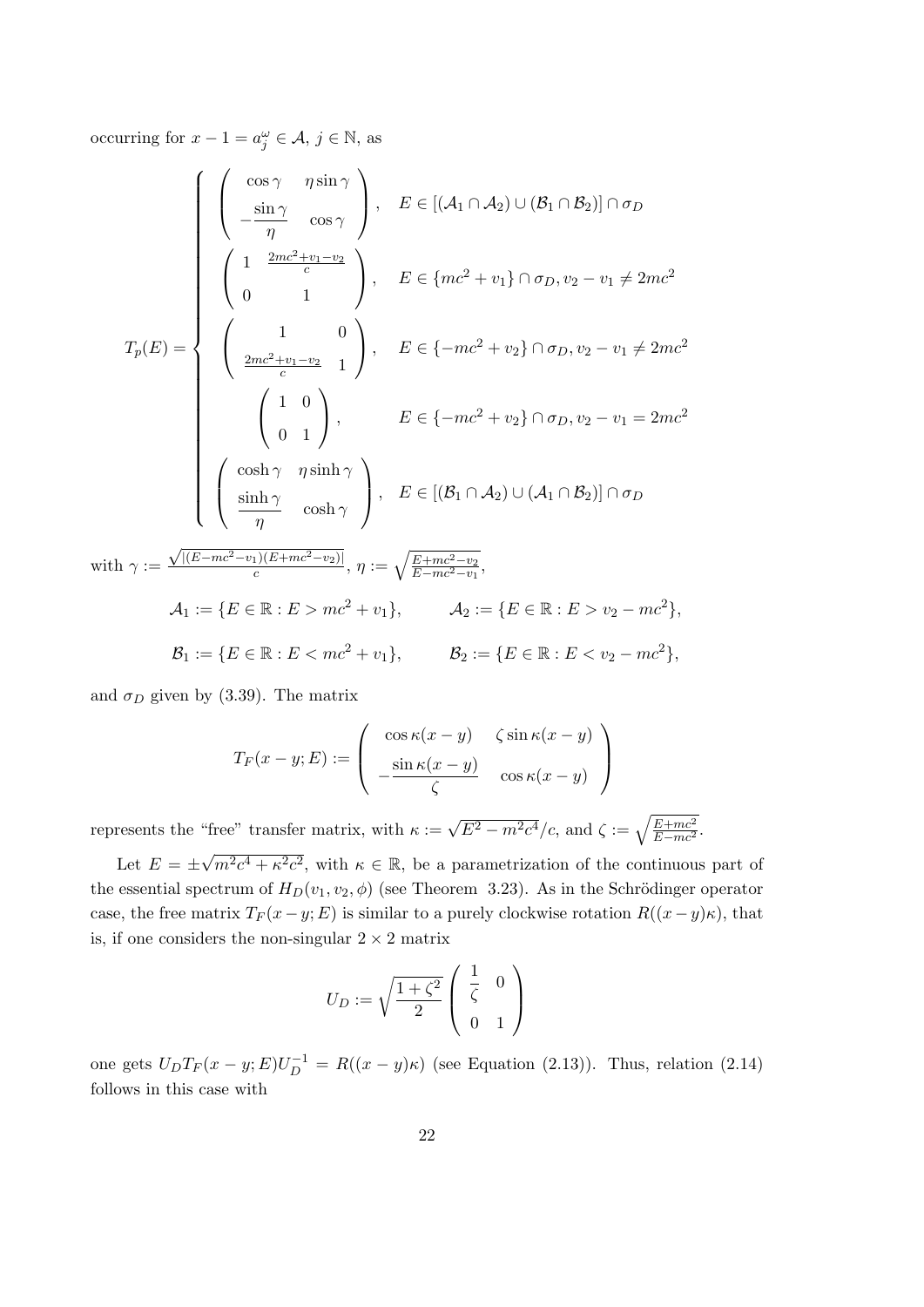$$
P_D(E) = \begin{cases} \begin{pmatrix} \cos \gamma & \frac{\eta}{\zeta} \sin \gamma \\ -\frac{\zeta}{\eta} \sin \gamma & \cos \gamma \end{pmatrix}, & E \in [(\mathcal{A}_1 \cap \mathcal{A}_2) \cup (\mathcal{B}_1 \cap \mathcal{B}_2)] \cap \sigma_D \\ \begin{pmatrix} 1 & \frac{2mc^2 + v_1 - v_2}{c\zeta} \\ 0 & 1 \end{pmatrix}, & E \in \{mc^2 + v_1\} \cap \sigma_D, v_2 - v_1 \neq 2mc^2 \end{cases}
$$

$$
P_D(E) = \begin{cases} \begin{pmatrix} 1 & 0 \\ \frac{(2mc^2 + v_1 - v_2)}{c} \zeta & 1 \end{pmatrix}, & E \in \{-mc^2 + v_2\} \cap \sigma_D, v_2 - v_1 \neq 2mc^2 \end{cases}
$$

$$
\begin{pmatrix} 1 & 0 \\ 0 & 1 \end{pmatrix}, & E \in \{mc^2 + v_1\} \cap \sigma_D, v_2 - v_1 = 2mc^2 \end{cases}
$$

$$
\begin{pmatrix} \cosh \gamma & \frac{\eta}{\zeta} \sinh \gamma \\ \frac{\zeta}{\eta} \sinh \gamma & \cosh \gamma \end{pmatrix}, E \in [(\mathcal{B}_1 \cap \mathcal{A}_2) \cup (\mathcal{A}_1 \cap \mathcal{B}_2)] \cap \sigma_D
$$

Given the sparse nature of the potential, we again adopt the Prüfer type variables given by (2.16) to parametrize the solutions to the Dirac equation (3.40). In particular, these variables satisfy the recurrence relation induced by (2.17) and (2.18), with  $\kappa$  and  $P_D(E)$ replacing  $k$  and  $P(E)$ , respectively, where

$$
\tilde{\mathbf{v}}_0(\theta_0) = R_0 \begin{pmatrix} \cos \theta_0 \\ \sin \theta_0 \end{pmatrix} = U_D \begin{pmatrix} \cos \phi \\ \sin \phi \end{pmatrix} = \sqrt{\frac{1 + \zeta^2}{2}} \begin{pmatrix} \frac{\cos \phi}{\zeta} \\ \sin \phi \end{pmatrix} ,
$$

and

$$
R_0^2 = \frac{1 + \zeta^2}{2\zeta} (\cos^2 \phi + \zeta^2 \sin^2 \phi) .
$$

If  $\Psi(x)$  represents a solution to (3.40) satisfying the initial conditions  $\Psi(0) = \begin{pmatrix} \cos \phi & \cdots & \cos \phi \\ \vdots & \ddots & \sin \phi \end{pmatrix}$  $\sin \phi$  $\setminus$ ,

then

$$
\tilde{\mathbf{v}}_n = U_D \mathbf{\Psi}((a_n + 1)x) .
$$

By following the same steps of the previous Schrödinger case, we can express the  $n$ -th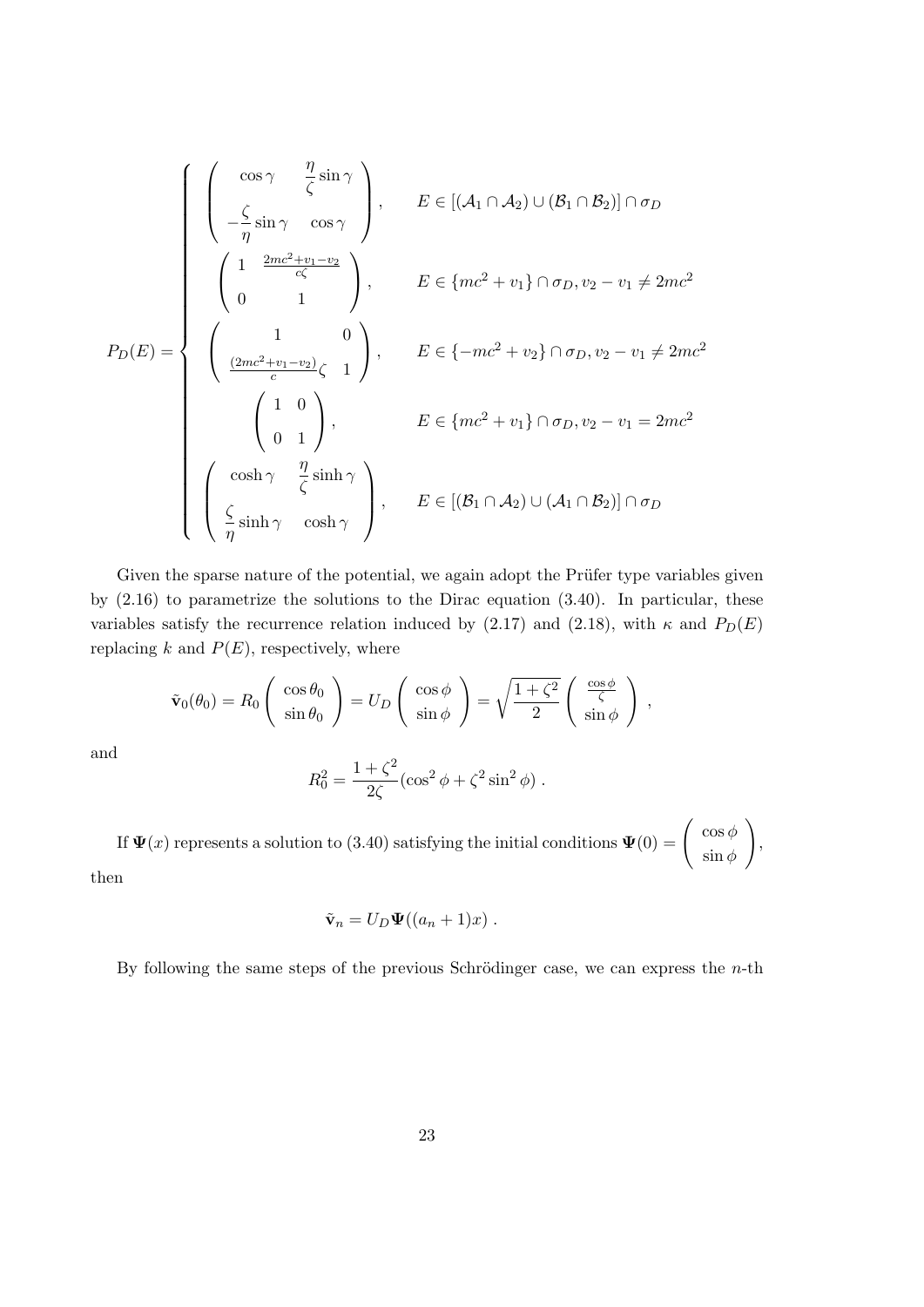Prüfer radius as the Birkhoff sum given by (2.19) (with  $\kappa$  replacing k); but now,

$$
a(\kappa) := \begin{cases} 1 + \frac{(\zeta^2 - \eta^2)^2}{2\zeta^2 \eta^2} \sin^2 \gamma, & E \in [(\mathcal{A}_1 \cap \mathcal{A}_2) \cup (\mathcal{B}_1 \cap \mathcal{B}_2)] \cap \sigma_D \\ 1 + \frac{(2mc^2 + v_1 - v_2)^2}{2c^2 \zeta^2}, & E \in \{mc^2 + v_1\} \cap \sigma_D, v_2 - v_1 \neq 2mc^2 \\ 1 + \frac{(2mc^2 + v_1 - v_2)^2}{2c^2} \zeta^2, & E \in \{-mc^2 + v_2\} \cap \sigma_D, v_2 - v_1 \neq 2mc^2 \\ 1, & E \in \{mc^2 + v_1\} \cap \sigma_D, v_2 - v_1 = 2mc^2 \\ 1 + \frac{(\zeta^2 + \eta^2)^2}{2\zeta^2 \eta^2} \sinh^2 \gamma, & E \in [(\mathcal{B}_1 \cap \mathcal{A}_2) \cup (\mathcal{A}_1 \cap \mathcal{B}_2)] \cap \sigma_D \end{cases}
$$
(3.45)

$$
b(\kappa) := \begin{cases} \frac{\zeta^4 - \eta^4}{2\zeta^2 \eta^2} \sin^2 \gamma, & E \in [(\mathcal{A}_1 \cap \mathcal{A}_2) \cup (\mathcal{B}_1 \cap \mathcal{B}_2)] \cap \sigma_D \\ -\frac{(2mc^2 + v_1 - v_2)^2}{2c^2 \zeta^2}, & E \in \{mc^2 + v_1\} \cap \sigma_D, v_2 - v_1 \neq 2mc^2 \\ \frac{(2mc^2 + v_1 - v_2)^2}{2c^2} \zeta^2, & E \in \{-mc^2 + v_2\} \cap \sigma_D, v_2 - v_1 \neq 2mc^2 \\ 0, & E \in \{mc^2 + v_1\} \cap \sigma_D, v_2 - v_1 = 2mc^2 \\ \frac{\zeta^4 - \eta^4}{2\zeta^2 \eta^2} \sinh^2 \gamma, & E \in [(\mathcal{B}_1 \cap \mathcal{A}_2) \cup (\mathcal{A}_1 \cap \mathcal{B}_2)] \cap \sigma_D \end{cases}
$$
(3.46)

and

$$
c(\kappa) := \begin{cases} \frac{\eta^2 - \zeta^2}{\zeta \eta} \sin \gamma \cos \gamma, & E \in [(\mathcal{A}_1 \cap \mathcal{A}_2) \cup (\mathcal{B}_1 \cap \mathcal{B}_2)] \cap \sigma_D \\ \frac{2mc^2 + v_1 - v_2}{c\zeta}, & E \in \{mc^2 + v_1\} \cap \sigma_D, v_2 - v_1 \neq 2mc^2 \\ \frac{2mc^2 + v_1 - v_2}{c} \zeta, & E \in \{-mc^2 + v_2\} \cap \sigma_D, v_2 - v_1 \neq 2mc^2 \\ 0, & E \in \{mc^2 + v_1\} \cap \sigma_D, v_2 - v_1 = 2mc^2 \\ \frac{\zeta^2 + \eta^2}{\zeta \eta} \sinh \gamma \cosh \gamma, & E \in [(\mathcal{B}_1 \cap \mathcal{A}_2) \cup (\mathcal{A}_1 \cap \mathcal{B}_2)] \cap \sigma_D \end{cases}
$$
(3.47)

The Prüfer angles are obtained recursively by (2.21) (k replaced by  $\kappa$ ), with  $B = C = 1$ if  $E \in \sigma_D$ ,

$$
A := \begin{cases}\n-\frac{\zeta}{\eta} \tan \gamma, & E \in [(\mathcal{A}_1 \cap \mathcal{A}_2) \cup (\mathcal{B}_1 \cap \mathcal{B}_2)] \cap \sigma_D \\
0, & E \in \{mc^2 + v_1\} \cap \sigma_D, v_2 - v_1 \neq 2mc^2 \\
\frac{2mc^2 + v_1 - v_2}{c} \zeta, & E \in \{-mc^2 + v_2\} \cap \sigma_D, v_2 - v_1 \neq 2mc^2 \\
0, & E \in \{mc^2 + v_1\} \cap \sigma_D, v_2 - v_1 = 2mc^2 \\
\frac{\zeta}{\eta} \tanh \gamma, & E \in [(\mathcal{B}_1 \cap \mathcal{A}_2) \cup (\mathcal{A}_1 \cap \mathcal{B}_2)] \cap \sigma_D\n\end{cases}
$$
\n(3.48)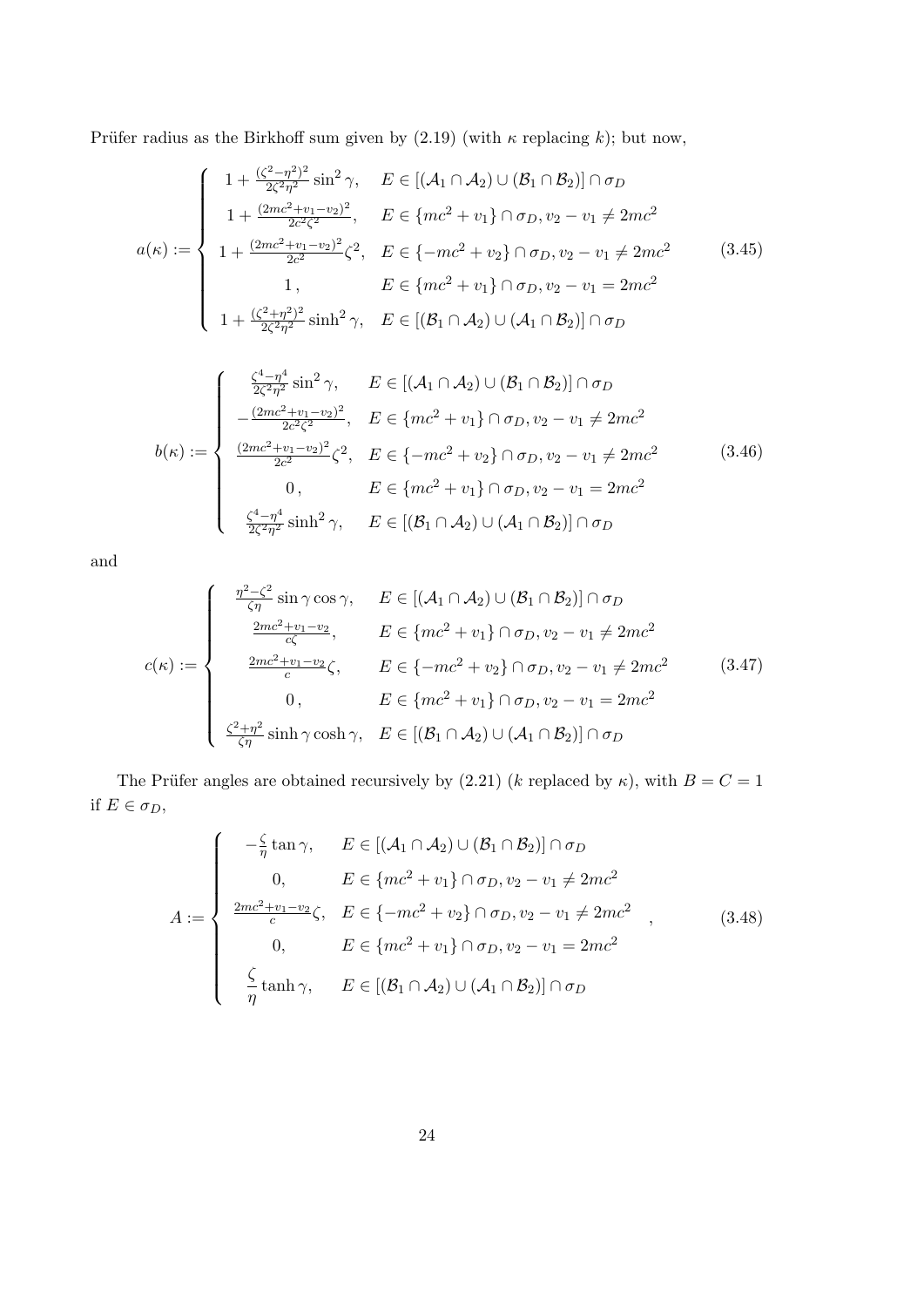and

$$
D := \begin{cases} \frac{\eta}{\zeta} \tan \gamma, & E \in [(\mathcal{A}_1 \cap \mathcal{A}_2) \cup (\mathcal{B}_1 \cap \mathcal{B}_2)] \cap \sigma_D \\ \frac{2mc^2 + v_1 - v_2}{c\zeta}, & E \in \{mc^2 + v_1\} \cap \sigma_D, v_2 - v_1 \neq 2mc^2 \\ 0, & E \in \{-mc^2 + v_2\} \cap \sigma_D, v_2 - v_1 \neq 2mc^2 \\ 0, & E \in \{mc^2 + v_1\} \cap \sigma_D, v_2 - v_1 = 2mc^2 \\ \frac{\eta}{\zeta} \tanh \gamma, & E \in [(\mathcal{B}_1 \cap \mathcal{A}_2) \cup (\mathcal{A}_1 \cap \mathcal{B}_2)] \cap \sigma_D \end{cases} \tag{3.49}
$$

Since Theorem 2.8, with its proper adaptations, is applicable to this situation, we may use the ergodic theorem and obtain a Dirac version of Lemma 2.7, that is,

**Lemma 3.26** Let  $(R_n(\theta_0))_{n\geq 1}$  be the sequence of the Prüfer radii satisfying (2.19), with  $a, b, c$  given by (3.45)-(3.47), and  $(\theta_n^{\omega})_{n\geq 1}$  the sequence of Prüfer angles satisfying (2.21), with A, D given by  $(3.48), (3.49), B = C = 1$ . Then,

$$
C_n^{-1}r_D^n \le (R_n(\theta_0))^2 \le C_n r_D^n ,
$$

for some real number  $C_n > 1$  and  $\lim_{n \to \infty} C_n^{1/n} = (R_0)^2$ , and

$$
r_D(v_1, v_2, E) = \frac{1+a}{2} \,. \tag{3.50}
$$

### 3.3 Spectral measure and subordinacy

Our goal in this subsection is to determine the spectral properties of  $H_D(v_1, v_2, \phi)$ . For this, we will calculate the limit of  $\Im m_D(E + i\varepsilon)$  (see Subsection 2.3 for details) as  $\varepsilon \searrow 0$ , since, once again,

$$
\rho_D(\lambda_2) - \rho_D(\lambda_1) = \lim_{\varepsilon \downarrow 0} \frac{1}{\pi} \int_{\lambda_1}^{\lambda_2} \Im m_D(E + i\varepsilon) dE , \qquad (3.51)
$$

where  $\rho_D(E)$  represents the spectral function of  $H_D(v_1, v_2, \phi)$  (see Chapters 1 and 2 in [21] for a definition of  $\rho_D(E)$  and a proof of (3.51)).

The next step is to introduce the concept of subordinate solution to (3.40) and adapt the ideas from [13].

**Definition 3.27** A solution  $\Psi$  to (3.40) is said to be subordinate if

$$
\lim_{l \to \infty} \frac{\|\Psi\|_l}{\|\Phi\|_l} = 0
$$

holds for any linearly independent solution  $\Phi$  to (3.40), where  $\lVert \cdot \rVert_l$  denotes the  $L^2(\mathbb{R}_+,\mathbb{C}^2)$ norm at the length  $l \in \mathbb{R}$ , i.e.,

$$
\|\Psi\|_{l}^{2} := \int_{0}^{l} (|\psi_1(x)|^2 + |\psi_2(x)|^2) dx.
$$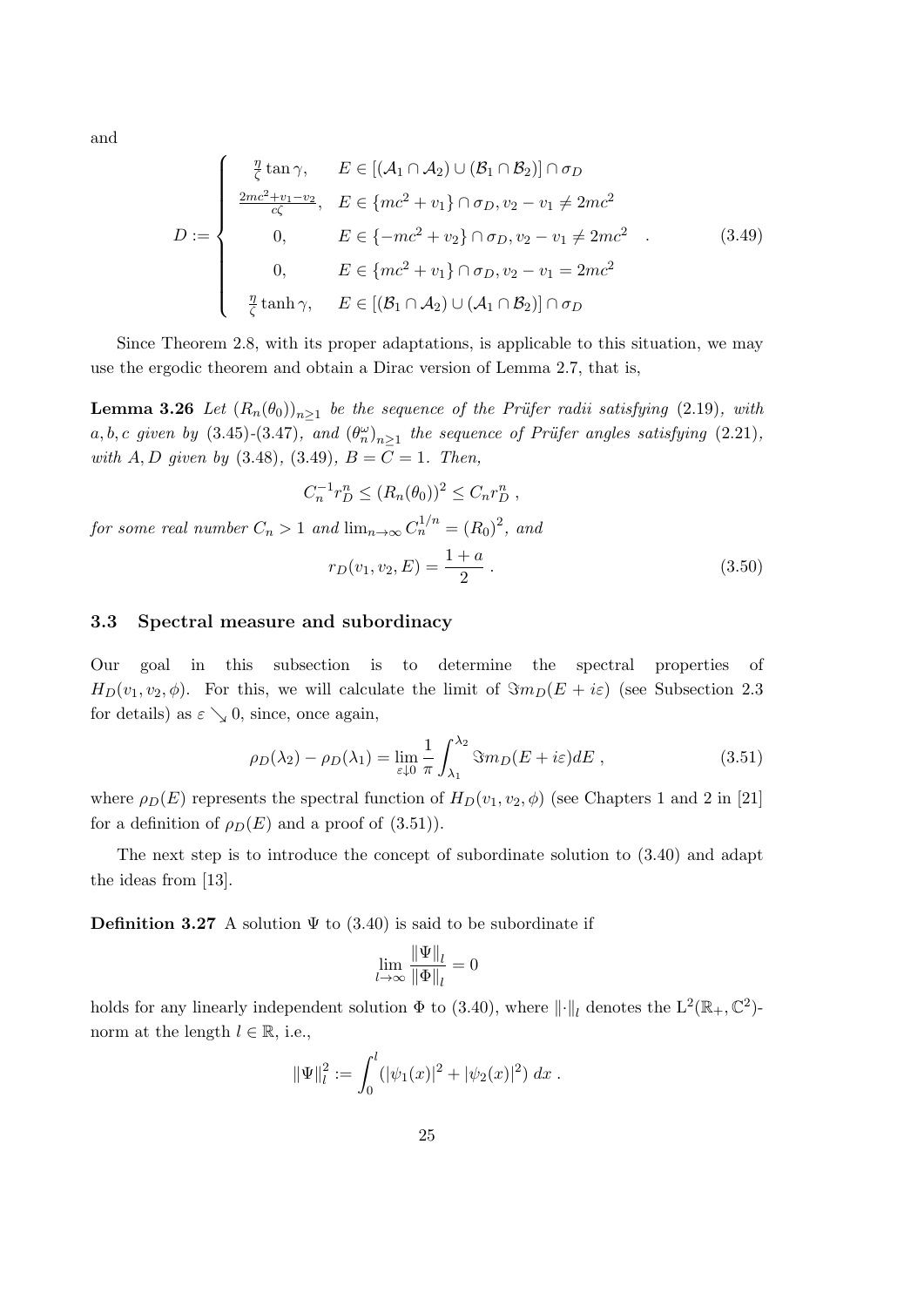Introduce, in analogy to (2.28) and equation (4.3) in [1], for any given  $\epsilon > 0$ , the length  $l(\epsilon) \in (0,\infty)$  by the equality

$$
\|\mathbf{u}\|_{l(\epsilon)}\|\mathbf{v}\|_{l(\epsilon)}=\frac{c}{2\epsilon}\;,
$$

where **u** and **v** are the solutions to  $(3.40)$  which satisfy the boundary conditions  $(3.41)$ .

The Wronskian of two spinors  $\Psi, \Phi : \mathbb{R}_+ \to \mathbb{C}$  is defined as  $W[\Phi, \Psi](x) = c(\varphi_1(x)\overline{\psi}_2(x) \varphi_2(x)\psi_1(x)$ . We have, from Green's identity (see Chapter 1 in [21]), that

$$
\int_0^N \left( (\overline{\Psi}(x))^t (H_D(v_1, v_2, \phi) \Phi)(x) - (\overline{(H_D(v_1, v_2, \phi) \Psi)}(x))^t \Phi(x) \right) dx
$$
  
=  $W[\Phi, \Psi](N) - W[\Phi, \Psi](0) = 0,$ 

i.e, the Wronskian of the solutions  $\{\Phi, \Psi\}$  to  $(3.40)$  is constant. By the same arguments presented in Subsection 2.3, we conclude that the  $l(\epsilon)$  is a well-defined monotone decreasing and continuous function of  $\epsilon$ , which diverges as  $\epsilon \to 0$ .

Combining the variation of parameters formula

$$
\xi(x, z) = -\mathbf{u}^N(x, E) + m_D(z)\mathbf{u}^D(x, E) - \frac{i\epsilon}{c}\mathbf{u}^N(x, E) \int_0^x (\mathbf{u}^D(t, E))^t \xi(t, z) dt
$$
  
+ 
$$
\frac{i\epsilon}{c}\mathbf{u}^D(x, E) \int_0^x (\mathbf{u}^N(t, E))^t \xi(t, z) dt
$$

(see Chapter 3 in [4] and Lemma 4.4 in [1]) with the identity

$$
\Im m_D(z) = \epsilon \int_0^\infty |\xi(x, z)|^2 dx ,
$$

we obtain the Jitomirskaya-Last inequalities stated in Theorem 2.13. As a direct consequence, Theorem 1.2 in  $[13]$  (see equations  $(2.29), (2.30)$ ) and its corollaries also hold true here; in particular, we have the following analogues of Corollaries 2.15 and 2.16:

**Corollary 3.28** (a) Suppose that for some  $\alpha \in [0,1)$  and every E in some Borel set  $A \subset \mathbb{R}$ ,

$$
\limsup_{l \to \infty} \frac{1}{l^{2-\alpha}} \int_0^l \|T_D(x, 0; E)\|^2 dx < \infty.
$$
 (3.52)

Then the restriction  $\rho(A \cap \cdot)$  is  $\alpha$ -continuous.

(b) Suppose that

$$
\liminf_{l \to \infty} \frac{\|\mathbf{u}(E)\|_l^2}{l^{\alpha}} = 0
$$

holds for every E in some Borel set F. Then the restriction  $\rho(F \cap \cdot)$  is  $\alpha$ -singular.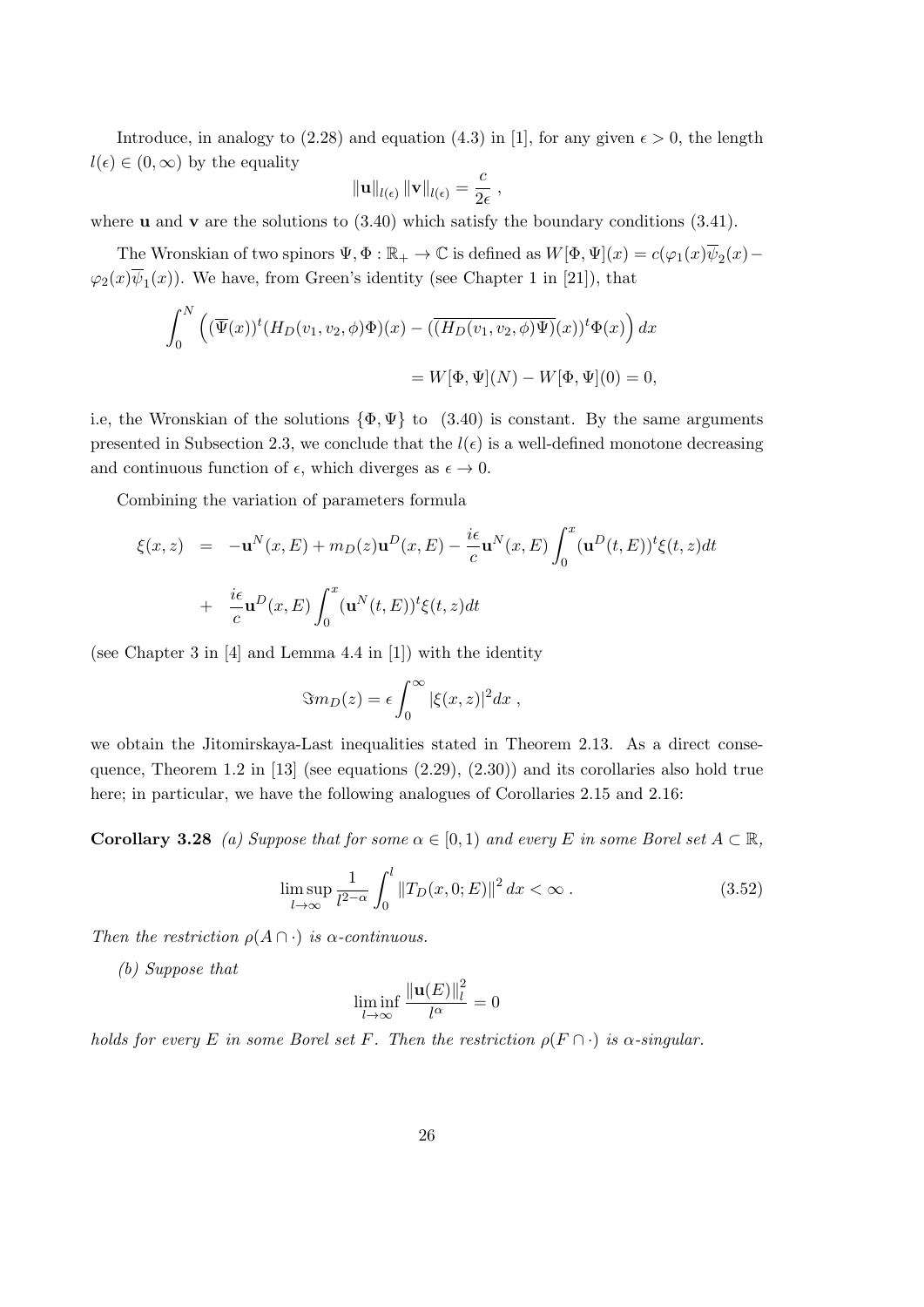*Proof.* We will only present some details of the proof of  $(a)$ ; item  $(b)$  can be proven directly by combining the ideas discussed in [1, 13]. By choosing  $\theta_1 = \arctan(\zeta \cot \phi)$  and  $\theta_2 = -\arctan(\zeta \tan \phi)$ , it follows by Theorem 2.1 in [14] that there exists a constant C such that

$$
||T_D(x, 0; E)|| \ge C \max \{ R_n(\theta_1), R_n(\theta_2) \},
$$

for all  $a_n^{\omega} \leq x < a_{n+1}^{\omega}$ , where  $R_n(\theta)$  is the n-th Prüfer radius starting from the initial condition  $\Psi = \begin{pmatrix} \cos \theta \\ \cdot & \theta \end{pmatrix}$  $\sin \theta$ ); explicitly  $C = \max(\zeta, 1/\zeta)$ . Since

$$
R_n^2(\theta_{1(2)}) = \frac{1+\zeta^2}{2} \left( \frac{\left| u_1^{1(2)}(x) \right|^2}{\zeta^2} + \left| u_1^{1(2)}(x) \right|^2 \right) ,
$$

we obtain the inequality

$$
\frac{1+\zeta^2}{2}\min(1,1/\zeta^2)\left[\left|u_1^{1(2)}(x)\right|^2+\left|u_1^{1(2)}(x)\right|^2\right]\leq R_n^2(\theta_{1(2)})\;.
$$

Thus, from the considerations above,

$$
\int_0^l \|T_D(x,0;E)\|^2 dx \ge D \int_0^l \max\left\{ \|\mathbf{u}_1(E)\|_l^2, \|\mathbf{u}_2(E)\|_l^2 \right\},\tag{3.53}
$$

where  $D = \frac{1+\zeta^2}{2\zeta}$  $\frac{+27}{2\zeta}$ . Hypothesis (3.52), together with (3.53), imply item (a) of Corollary 3.28.  $\Box$ 

### 3.4 Hausdorff dimension and spectral transition

Since Proposition 2.18 can be readily adapted to our Dirac operators, we can state the following

**Theorem 3.29** Let  $\rho_D$  be the spectral measure of  $H_D(v_1, v_2, \phi)$ . Given a closed interval of energies

$$
L \subset I = \left(-\infty, -mc^2\right] \cup \left[mc^2, +\infty\right) ,\qquad (3.54)
$$

for almost every  $\phi \in [0, \pi]$  and almost every  $\omega \in \Xi$ , the spectral measure  $\rho_D$  restricted to L has Hausdorff dimension given by (2.34), with  $\rho_D$  in substitution to  $\rho$  and  $r = r(v_1, v_2, E)$ as in (3.50).

Proof. The proof of Theorem 3.29 has the same structure of the proof of Theorem 2.19, with some minor adjustments.

We may compare the spectral properties of  $H_D(v, v, \phi)$  with its discrete counterpart, studied in [1]. Let  $H_D^c(v, \phi)$  represent the continuous Dirac operator in Definition 1.1 (with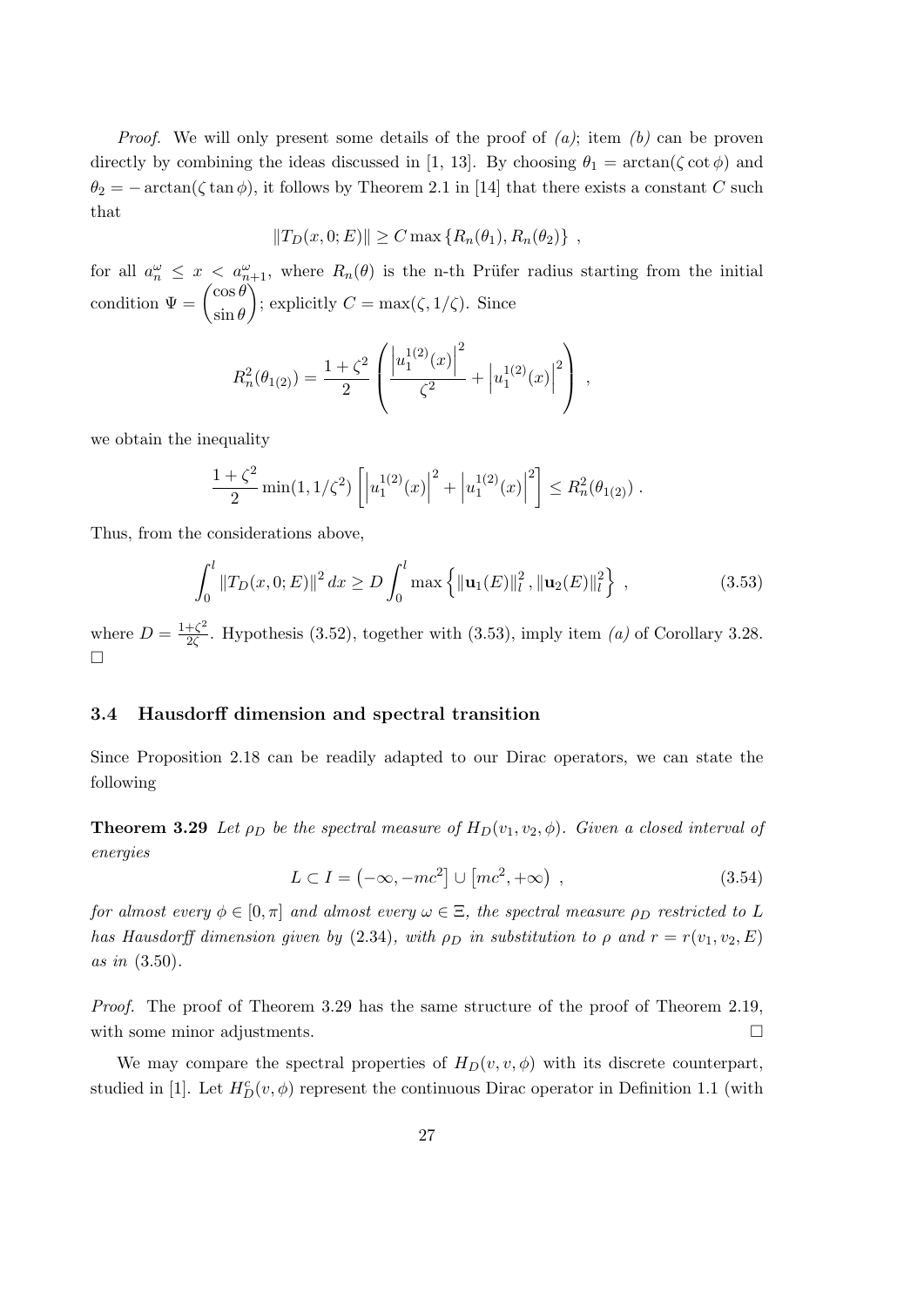$v_1 = v_2$ ) and define  $H_D^d(v, \phi)$  as the discrete Dirac operator (see [8, 9])

$$
(H_D^d(v,\phi)\Psi)_n = \begin{pmatrix} (mc^2 + V_n)\psi_{1,n} + c(\psi_{2,n} - \psi_{2,n-1}) \\ c(\psi_{1,n+1} - \psi_{1,n}) + (-mc^2 + V_n)\psi_{2,n} \end{pmatrix}
$$
(3.55)

acting on  $\Psi \in l^2(\mathbb{Z}_+,\mathbb{C}^2)$ , with the sequence  $(V_n)$  defined by  $(2.38)$  and which satisfies the boundary condition

$$
\psi_{2,-1}\cos\phi - \psi_{1,0}\sin\phi = 0\,,
$$

 $\phi \in [0, \pi]$ . We have opted to compare the operator  $H_D^d(v, \phi)$  with  $H_D^c(v, \phi)$ , since [1] gives us an analysis of the spectral properties of  $H_D^d(v, \phi)$ .

Let  $\Sigma_{\rm ess}$  denote the essential spectrum of both operators,  $\beta > 1$  the sparsity parameter and  $r(E)$  the asymptotic behavior of the norm  $||T_D(x, 0; E)||$ , which is given by (3.50) for  $H_D^c(v,\phi)$  and

$$
r(E) = 1 + \frac{1}{(m^2c^4 + 4c^2 - E^2)} \frac{v^2}{c^2} \left[ \frac{(E^2 - m^2c^4)^2 + 4m^2c^6}{(E^2 - m^2c^4)} - 4vE + 2v^2 \right]
$$

for  $H_D^d(v, \phi)$  (see [1]). In both cases, we have

### Theorem 3.30 Write

$$
J_{c(d)} := \left\{ E \in \Sigma_{\text{ess}}^{c(d)} \setminus B : r < \beta \right\}
$$

with B some set of Lebesque zero measure. Then, for v-almost every  $\omega \in \Xi$ :

(a) the spectrum of  $H_D^{c(d)}(v, \phi)$  restricted to the set  $J_{c(d)} \backslash B$  is purely singular continuous;

(b) the spectrum of  $H_D^{c(d)}(v, \phi)$  is purely point when restricted to  $\Sigma_{\text{ess}} \setminus J_{c(d)}$  for almost every  $\phi \in [0, \pi]$ .

*Proof.* For the operator  $H_D^d(v, \phi)$ , see Theorem 1.5 in [1]. For  $H_D^c(v, \phi)$ , the proof follows the same steps, regarding some minor details.

As a first remark, a direct consequence of Theorem 3.30 is the absence of absolutely continuous spectrum in both operators (the considerations in Remark 2.20 also applies to  $H_D^c(v, \phi)$ ).

A second point is the location of the dense point and the singular continuous spectra. For  $H_D^d(v, \phi)$ , we see from the expression of  $r(E)$  that the point part is located at the boundaries of  $\Sigma$ , while the singular continuous spectrum is located at the center of this interval; this may not occur for  $H_D^c(v, \phi)$ , since, given its oscillatory behavior for  $E > v$ ,  $h_{\rho_D}(E)$  may vary from zero to one if  $1+(m^2c^4v^2)/(E^2-m^2c^4)[(E-v)^2-m^2c^4] > \beta$  and if E ranges in intervals such as  $\left[v + \sqrt{(n+1/2)^2 \pi^2 c^2 + m^2 c^4}, v + \sqrt{(n+3/2)^2 \pi^2 c^2 + m^2 c^4}\right]$  for some integer  $n$ . Hence, in this situation, we may have several transition points, providing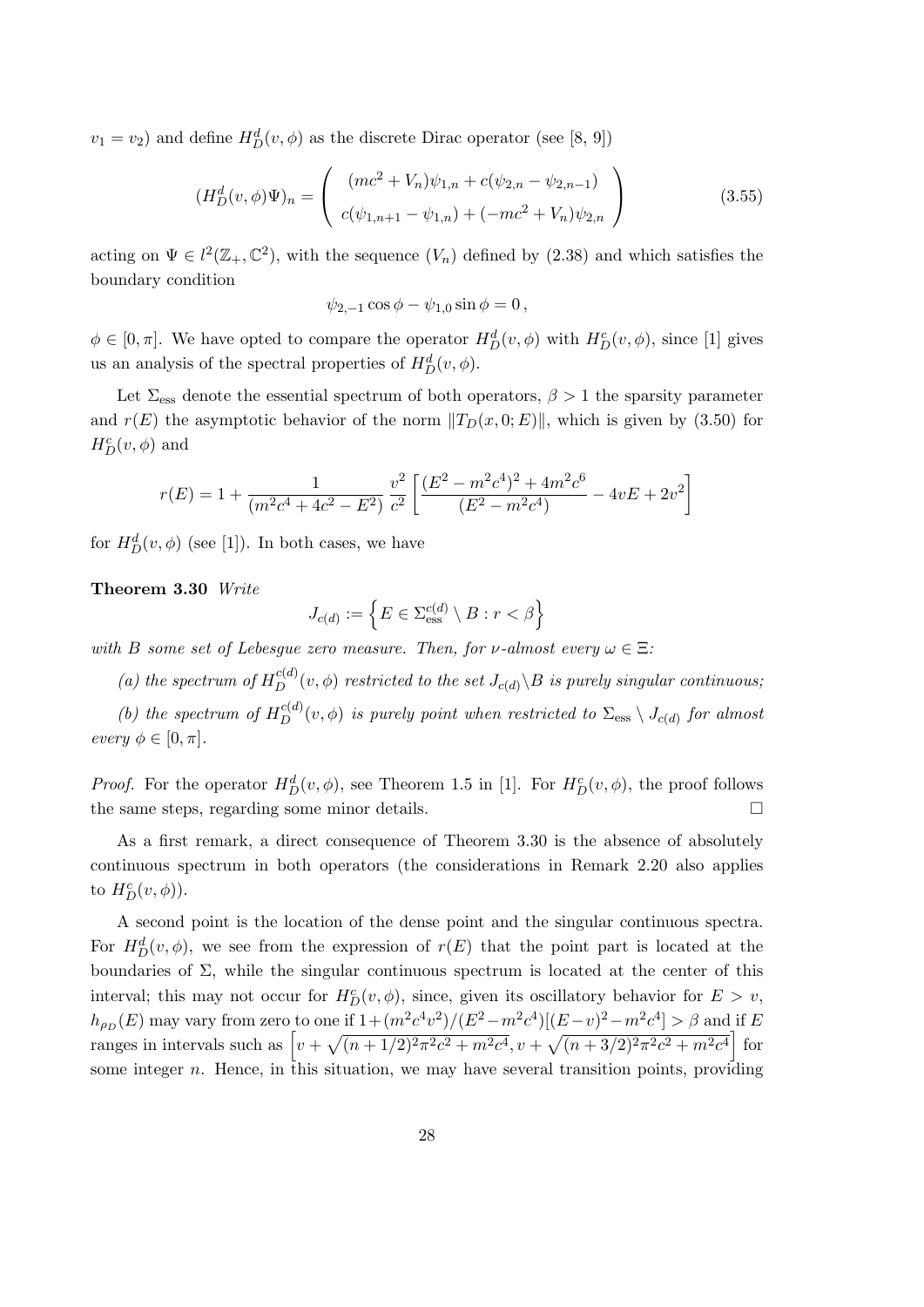intervals of dense purely point spectrum intertwined with intervals of singular continuous spectrum.

Note also that in the  $\lim_{E\to\pm\infty} h_{\rho_D}(E) = 1$  (i.e., for large absolute values of energy), the effects of the sparse perturbation are attenuated. This also happens with  $H_S^c(v, \phi)$ , as previously discussed.

Excluding the existence of spectrum for negative values of energy (representing the possible states of antiparticles), surprisingly there are no major spectral differences between the relativistic and non-relativistic operators, as one might expect.

### 4 Lower bounds of the transport exponents

In this section we employ some results of [11] to get some lower bounds of transport exponents of the continuous operators  $H_S(v, \phi)$  and  $H_D(v_1, v_2, \phi)$ , and compare the results with those related to their discrete counterparts.

We begin by recalling the definition of the averaged moments of order  $p > 0$  of the position operator  $(\langle X \rangle \varphi) = \langle x \rangle \varphi(x), \langle x \rangle =$ √  $\overline{1+x^2}$  ( $\varphi \in \mathcal{H} = L^2(\mathbb{R}_+)$  in the Schrödinger case, whereas  $\varphi \in \mathcal{H} = L^2(\mathbb{R}_+, \mathbb{C}^2)$  in the Dirac case)

$$
\mathbb{M}(p, f, T) = \frac{2}{T} \int_0^{\infty} e^{-2t/T} ||\langle X \rangle^{p/2} e^{-itH} f(H) \psi_0||^2_{\mathcal{H}} dt,
$$

associated with the initial state  $\psi_0$  localized at the origin and with energy "localized" in a compact interval  $J = [a, b]$ ,  $a < b$ , at time T through some positive  $f \in C_0^{\infty}(J)$ .

The presence of transport will be probed by lower bounds for the lower growth exponent, defined by

$$
\beta^-(p, f) := \liminf_{T \to \infty} \frac{\ln M(p, f, T)}{p \ln T} ;
$$

in order to obtain transport rates nearby a given energy level, we follow [11, 24] and introduce the local lower transport exponent as

$$
\beta^-(p, E) := \inf_{J \ni E} \, \sup \{ \beta^-(p, f) : 0 \le f \in C_0^{\infty}(J) \} .
$$

Introduce the measurable function  $\gamma(E) : \mathbb{R} \to \mathbb{R}_+$  by

$$
\gamma(E) = \limsup_{x \to \infty} \frac{\ln \|T(x, 0; E)\|}{\ln x}
$$

.

Given a Borel set  $S \subset \mathbb{R}$  with  $|S| > 0$  ( $|\cdot|$  denotes the Lebesgue measure) and  $q: S \to \mathbb{R}$ a measurable function, define  $g^S$  as the unique real number such that, simultaneously: a)  $g(E) \ge g^S$  for almost every E with respect to the Lebesgue measure; b) for all  $r > 0$ , there exists  $S \subset S_r$ ,  $|S_r| > 0$ , such that for all  $E \in S_r$ , one has  $g(E) \le g^S + r$ .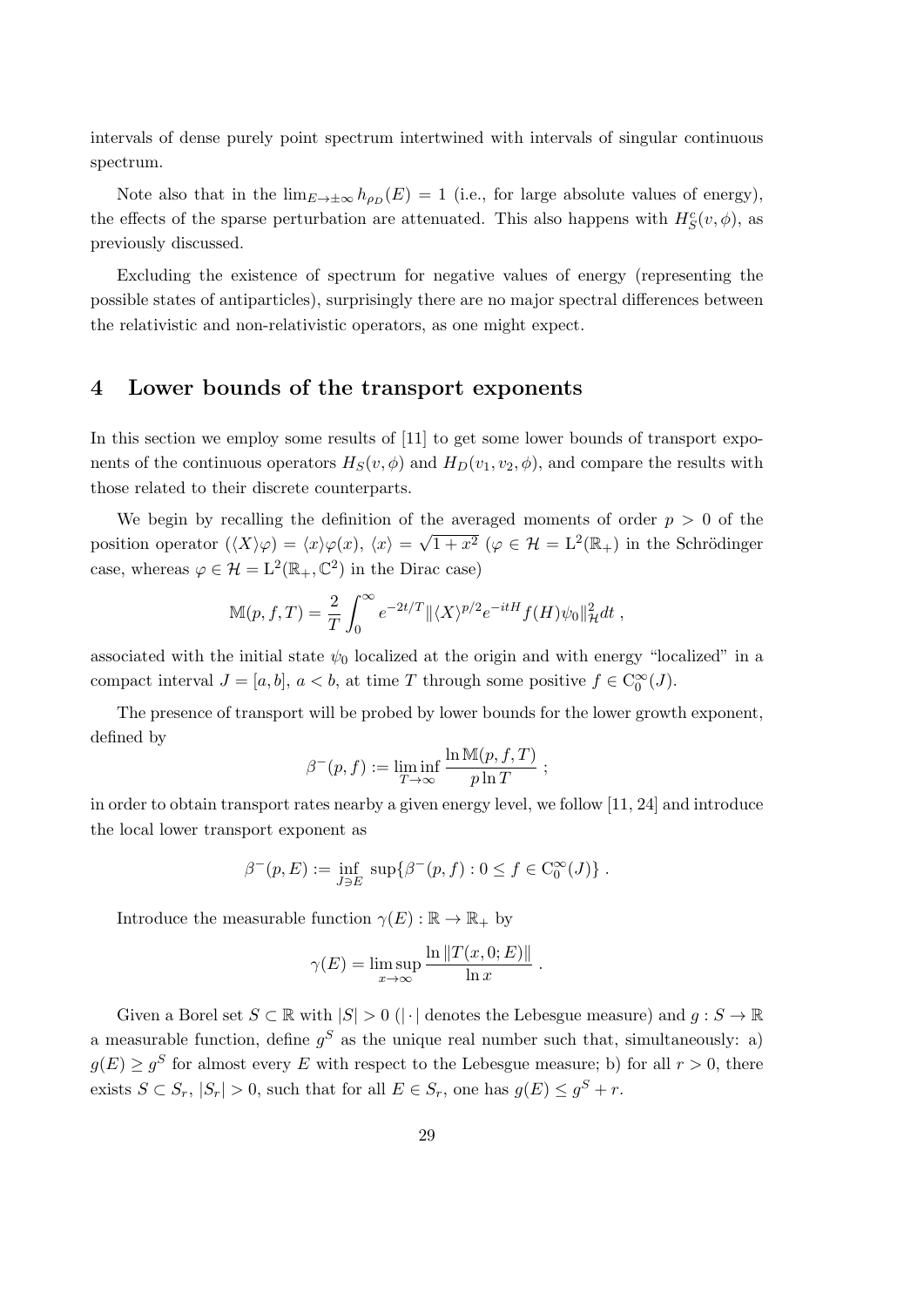Since the norms of the transfer matrices related to the solutions to Schrödinger and Dirac equations  $(2.8)$  and  $(3.40)$ , respectively, are polynomially bounded, we can use Theorem 2.2 in [11] and the continuous counterpart of Theorem 2 in [24] to obtain

**Theorem 4.1** Consider  $H_S(v, \phi)$  and  $H_D(v_1, v_2, \phi)$  with

$$
\psi_0 = \begin{cases}\n\chi_{[0,1]} & \text{if } \psi_0 \in \mathcal{H} = \mathbb{L}^2(\mathbb{R}_+) \\
\chi_{[0,1]} & \text{if } \psi_0 \in \mathcal{H} = \mathbb{L}^2(\mathbb{R}_+, \mathbb{C}^2)\n\end{cases} (4.1)
$$

Then, for almost every  $\omega \in \Xi$  and every sparsity parameter  $\beta > 1$ , the following properties hold true:

1. For any  $0 \le f \in C_0^{\infty}(J)$ , with  $J \subset (0, +\infty)$ , and any  $s > 0$ , there exists a finite constant  $C_S(p, J, s) > 0$  such that, for all sufficiently large T,

$$
\mathbb{M}_S(p, f, T) \ge C_S(p, J, s) T^{p-2\gamma^J - s} ,
$$

for  $p > 2\gamma^J + s$  with  $\gamma^J = \inf_{E \in J} {\ln r(v, E)} / (2 \ln \beta)$ ,  $r(v, E)$  given by (2.23). As a consequence, for any  $E \in \mathbb{R}_+$ ,

$$
\beta_S^-(p, E) \ge 1 - \frac{\ln r(v, E)}{p \ln \beta}.
$$

2. For any  $0 \le f \in C_0^{\infty}(J)$ , and  $J \subset (-\infty, -mc^2) \cup (mc^2, +\infty)$ , for any  $s > 0$ , there exists a finite constant  $C_D(p, J, s) > 0$  such that, for all sufficiently large T,

$$
\mathbb{M}_D(p, f, T) \ge C_D(p, J, s) T^{p-2\gamma^J - s} ,
$$

 $for p > 2\gamma^J + s \ with \ \gamma^J = \inf_{E \in J} {\ln r_D(v_1, v_2, E)} / (2 \ln \beta), \ r_D(v_1, v_2, E) \ given \ by \ (3.50).$ As a consequence, for any  $E \in (-\infty, -mc^2) \cup (mc^2, +\infty)$ ,

$$
\beta_D^-(p, E) \ge 1 - \frac{\ln r_D(v_1, v_2, E)}{p \ln \beta}.
$$

Proof. Theorem 4.1 is a direct consequence of Theorem 2.2 in [11], Theorem 2 in [24], and

$$
\gamma(E) = \limsup_{x \to \infty} \frac{\ln \|T(x, 0; E)\|}{\ln x} = \frac{\ln r(E)}{2 \ln \beta}, \qquad (4.2)
$$

where  $r(E)$  satisfies (2.23) for the Schrödinger operator, (3.50) for the Dirac operator; note that  $\gamma(E)$  is a continuous function in both cases.

**Remark 4.2** The adaptation of Theorem 2 in [24] to the continuous Dirac operator  $H_D$  is straightforward and, therefore, will be omitted.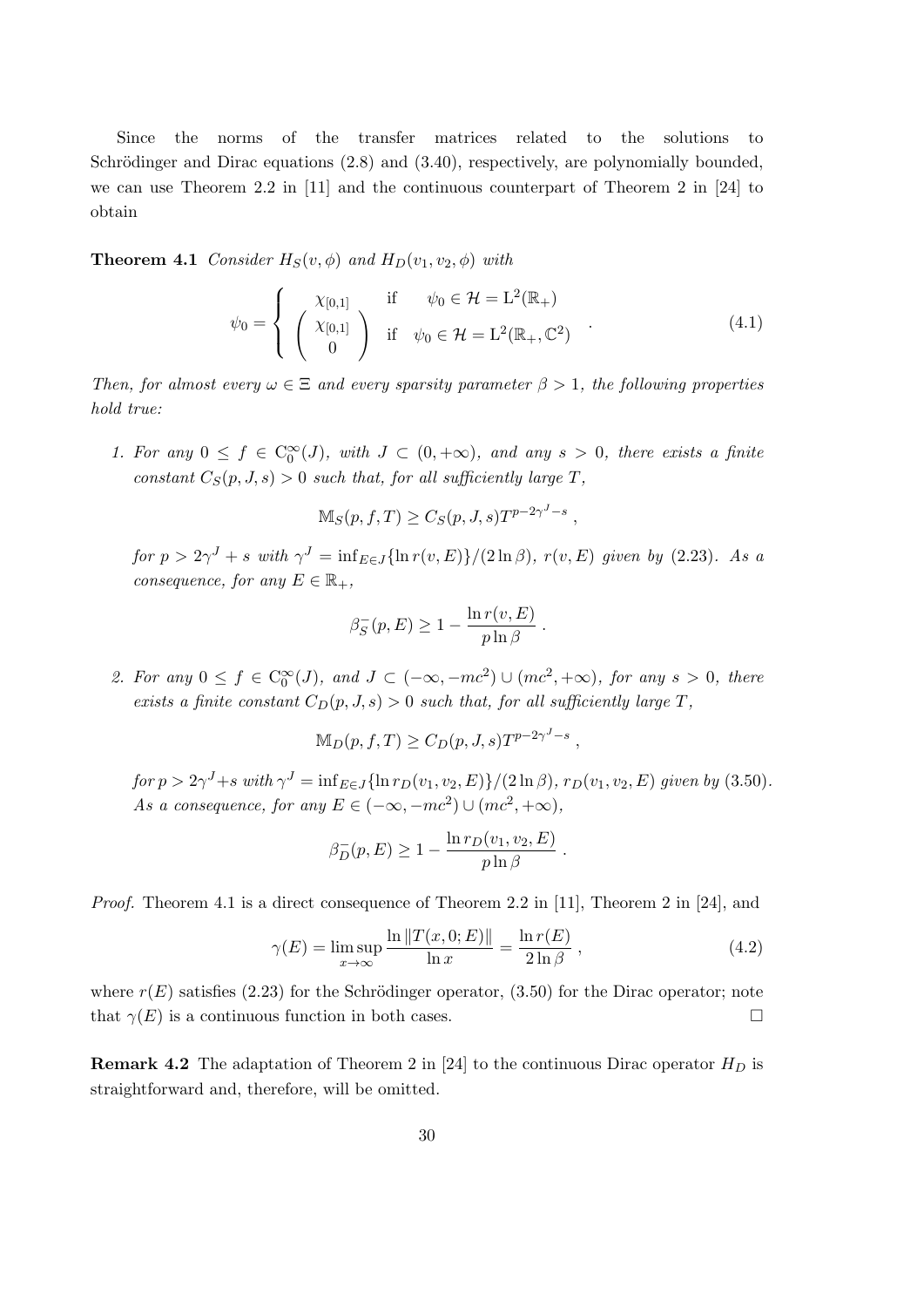A first conclusion taken from Theorem 4.1 is the asymptotic ballistic transport at large values of energy in both cases, since we obtain  $\lim_{E\to\infty} \gamma(E) = 0$  ( $\lim_{E\to\infty} r(E) = 1$ ) for the Schrödinger operator  $H_S(v, \phi)$ , and  $\lim_{E\to\pm\infty} \gamma(E) = 0$  ( $\lim_{E\to\pm\infty} r_D(E) = 1$ ) for  $H_D(v_1, v_2, \phi)$ , independently of the sparsity parameter  $\beta > 1$ . Since the Hausdorff dimension of the spectral measures of both operators, as proved in the last section, converges to 1 in this asymptotic limit, the general inequality

$$
\beta^-(p,f) \ge h_\rho \tag{4.3}
$$

(see [5] for a discussion of this problem) is, in fact, sharp and is independent of  $p$ .

Another important feature of these operators is the existence of "critical energies"; by critical energy we refer to a specific value of energy for which the solutions to (2.8) and (3.40) are bounded. Note that this definition is slightly different from the one given in [7].

If we denote the set of critical energies of  $H_S(v, \phi)$  by  $\mathcal{E}_S$  and the set of critical energies of  $H_D(v_1, v_2, \phi)$  by  $\mathcal{E}_D$ , we see from (2.35) that  $\mathcal{E}_S$  and  $\mathcal{E}_D$  coincide, respectively, with the sets of energies where  $r(v, E)$  and  $r_D(v_1, v_2, E)$  are equal to one; thus, according to (2.23) and (3.50),

$$
\mathcal{E}_S = \{ E \in \mathbb{R}_+ : E = v + (n+1/2)^2 \pi^2, n \in \mathbb{Z} \},\
$$

$$
\mathcal{E}_D = \{ E \in (-\infty, -mc^2] \cup [mc^2, +\infty) : \gamma(E) = (n+1/2)\pi, n \in \mathbb{Z} \},
$$
  

$$
\gamma(E) = \sqrt{|(E - mc^2 - v_1)(E + mc^2 - v_2)|}/c.
$$

Let  $E_S^c$  and  $E_D^c$  denote, respectively, points of  $\mathcal{E}_S$  and  $\mathcal{E}_D$ . By Theorem 4.1, we obtain  $\beta_S^ S(S(T), E_S^c) \geq 1, \beta_D^-(p, E_D^c) \geq 1$ , and consequently, existence of ballistic transport, although the spectrum is singular continuous at these points. A similar phenomenon was observed in [7] for the Bernoulli-Anderson model: singular spectra and super-diffusive transport.

This is perhaps the major difference between the discrete and continuous operators, and the reason is simple: the absence of critical energies in the discrete cases, due to the nature of the solutions to the discrete versions of (2.8) and (3.40).

At the critical points, the inequality expressed by (4.3) turns into an equality to one; thus, at least at these points, the Hausdorff and packing dimensions of the spectral measures coincide (see Section 1 in [5] for some statements regarding this issue).

Remark 4.3 We could have adapted the results in [7] in order to obtain a different lower bound of the dynamical exponents  $\beta_{\mathcal{S}_{\alpha}}^ S_{(D)}(p, E)$ . In fact, it follows by an adapted version of its Corollary 2.1 that

$$
\beta_{S(D)}^-(p, E) \ge \frac{1 - (1 + 2\gamma_{S(D)}(E))/p}{1 + \gamma_{S(D)}},
$$

with  $\gamma_{S(D)}(E)$  satisfying (4.2). Despite the rather crude bound given above, the method developed in [7] is particularly efficient when the eigenfunctions are polynomially bounded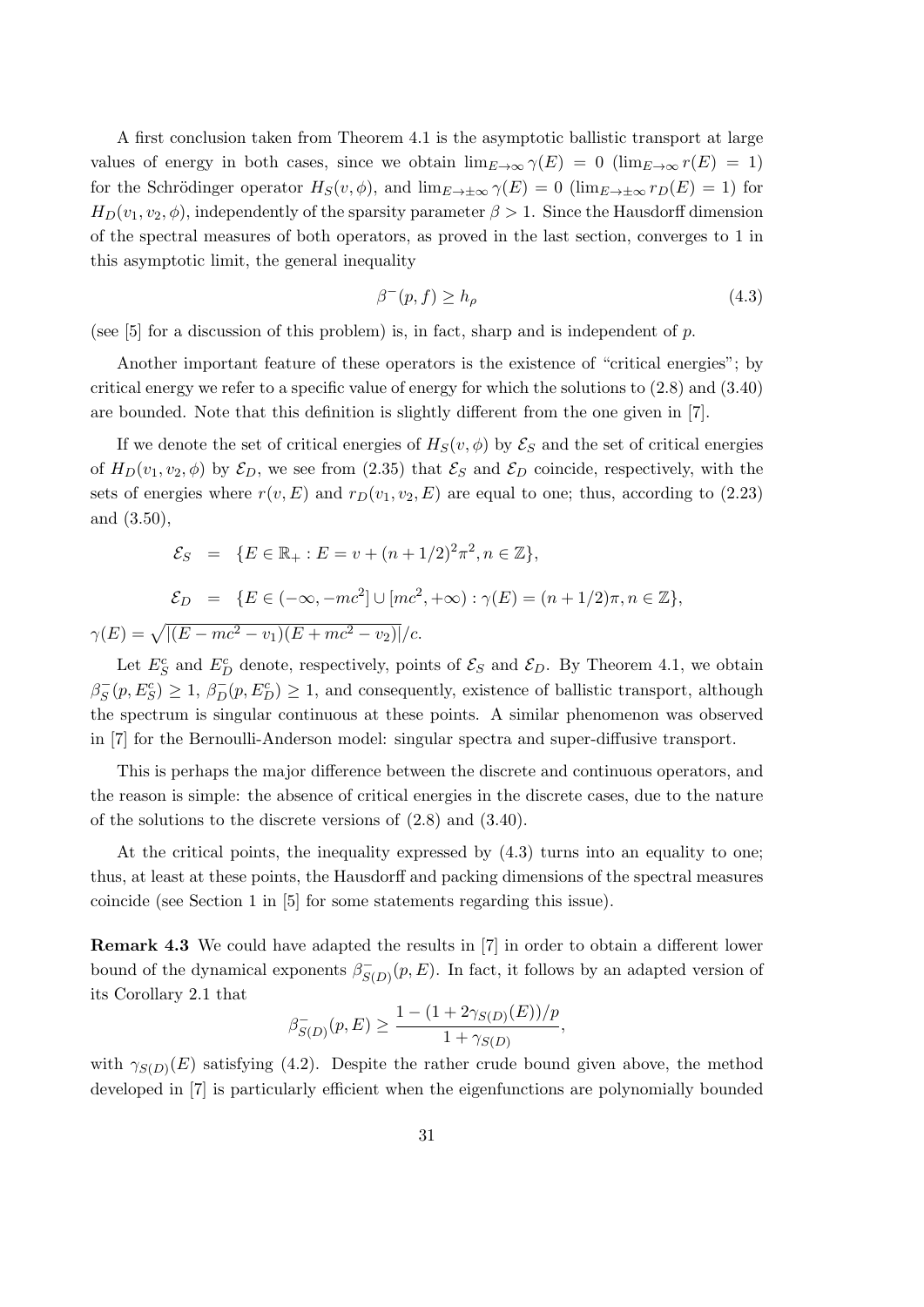only at single points of the spectrum: this suffices to guarantee nontrivial dynamical lower bounds, in contrast to Theorem 4.1, which demands a set of positive Lebesgue measure where the eigenfunctions are bounded.

# A Proof of Proposition 2.4

*Proof.* We only present is a proof for the operator  $H'_{\mathcal{S}}(0,0)$ , since the general case follows from the well-known stability of the absolutely continuous spectrum with respect to rank-one perturbations.

In order to prove Proposition 2.4, we will establish the exact boundary behavior of the Weyl-Titchmarsh  $m(E + i\varepsilon)$  function, defined by (2.24), as  $\varepsilon \downarrow 0$ . We obtain from (2.24) and (2.9) that

$$
m(E + i0) = \frac{\chi'(0, E)}{\chi(0, E)} ;
$$
 (A.1)

since, for  $x \geq 1$ , the potential is null, the  $L^2(\mathbb{R}_+, \mathbb{C})$  solution  $\chi(x, E)$  to  $(2.8)$  is uniquely defined (up to a multiplicative constant  $c \neq 0$ ) as

$$
\chi(x, E) = \begin{cases} ce^{ikx}, & E \in \mathbb{R}_+ \\ ce^{-kx}, & E \in (-\infty, 0) \end{cases}
$$
 (A.2)

where  $k^2 := |E|$ .

Thus, it follows from the definition of transfer matrix (2.10) that

$$
\left(\begin{array}{c} \chi(0,z) \\ \chi'(0,z) \end{array}\right) = T^{-1}(1,0;E) \left(\begin{array}{c} \chi(1,z) \\ \chi'(1,z) \end{array}\right) ,
$$

which, combined with  $(2.2)$ ,  $(A.1)$ ,  $(A.2)$  and the considerations present in the proof of Proposition 3.39, lead to

$$
\Im m(E) = \begin{cases} \frac{k\alpha^2}{\alpha^2 \cos^2 \alpha + k^2 \sin^2 \alpha}, & E > v \\ \frac{k}{1 + k^2}, & E = v \\ \frac{k\alpha^2}{\alpha^2 \cosh^2 \alpha + k^2 \sinh^2 \alpha}, & E > v \end{cases}
$$

if  $E \geq 0$ , and  $\Im m(E) = 0$  if  $E < 0$ . This concludes the proof of the Proposition.

Remark A.4 It is worth noting that differently from the analogous discrete operator,  $H'_{S}(0, \phi)$  cannot be regarded as a rank-one, or more generally as a compact perturbation of the free operator  $H_S(0, \phi)$ .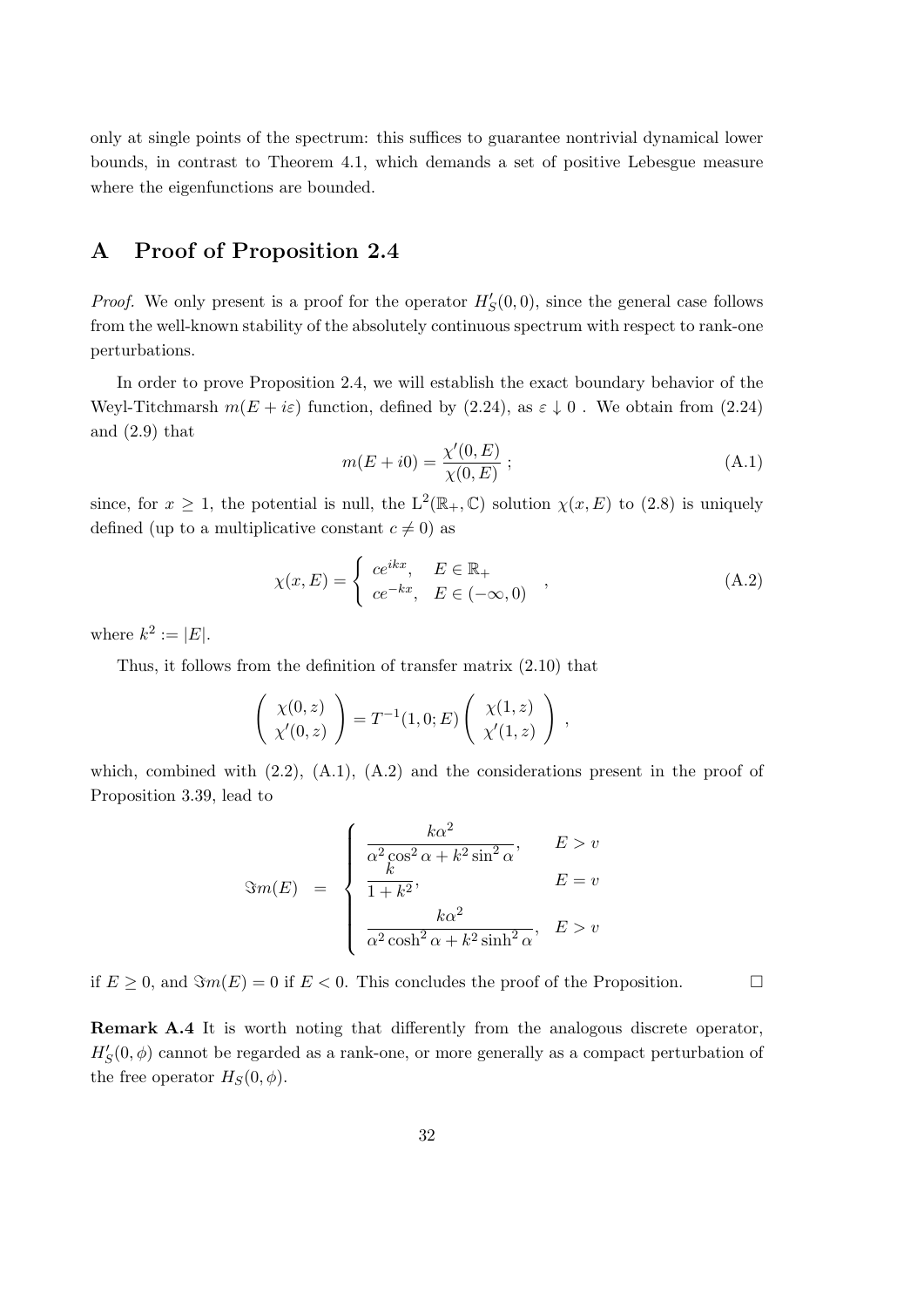### References

- [1] Carvalho, S. L., de Oliveira, C. R., Prado, R. A.: Sparse one-dimensional discrete Dirac operators II: Spectral properties. J. Math. Phys. 52, 073501 (2011).
- [2] Carvalho, S. L., Marchetti, D. H. U., Wreszinski, W. F.: Sparse Block–Jacobi Matrices with Accurate Hausdorff Dimension. J. Math. Anal. Appl. **368**, 218–234 (2010).
- [3] Carvalho, S. L., Marchetti, D. H. U., Wreszinski, W. F.: On the uniform distribution of the Prüfer angles and its implication to a sharp transition of Jacobi matrices with randomly sparse perturbations. arXiv:1006.2849.
- [4] Coddington, E. A., Levinson, N.: Theory of Ordinary Differential Equations. Krieger Publishing Company, Malabar (1984).
- [5] Combes, J. M., Mantica, G.: Fractal dimensions and quantum evolution associated with sparse potential Jacobi matrices. In: S. Graffi, A. Martinez (eds.) Long time behaviour of classical and quantum systems, Series on concrete and appl. math. Vol. 1, pp. 107–123. Singapore: World Scientific (2001).
- [6] Cycon, H. L., Froese, R., G., Kirsch, W., Simon, B.: Schrödinger Operators with Application to Quantum Mechanics and Global Geometry. Springer, Berlin (1987).
- [7] Damanik, D., Lenz, D., Stolz, G.: Lower transport bounds for one-dimensional continuum Schrödinger operators. Math. Ann. **336**, 361–369 (2006).
- [8] de Oliveira, C. R., Prado, R. A.: Dynamical localization for the 1D Bernoulli discrete Dirac operator. J. Phys. A: Math. Gen. 38, L115–L119 (2005).
- [9] de Oliveira, C. R., Prado, R. A.: Spectral and localization properties for the one dimensional Bernoulli discrete Dirac operator. J. Math. Phys. 46, 072105 (2005).
- [10] Falconer, K. J.: Fractal Geometry. Wiley, Chichester (1990).
- [11] Germinet, F., Kiselev, A. Tcheremchantsev, S.: Transfer matrices and transport for Schrödinger operators. Ann. Inst. Fourier 54, no. 3, 787–830 (2004).
- [12] Gilbert, D. J., Pearson, D. B.: On subordinacy and analysis of the spectrum of onedimensional Schrödinger operators. J. Math. Anal. Appl. 128, 30–56 (1987).
- [13] Jitomirskaya, S., Last, Y.: Power-law subordinacy and singular spectra I. Half-line operators. Acta. Math. 183, 171–189 (1999).
- [14] Kiselev, A., Last, Y., Simon, B.: Modified Prüfer and EFGP transforms and the spectral analysis of one-dimensional Schrödinger operators. Commun. Math. Phys. 194, 1–45 (1998).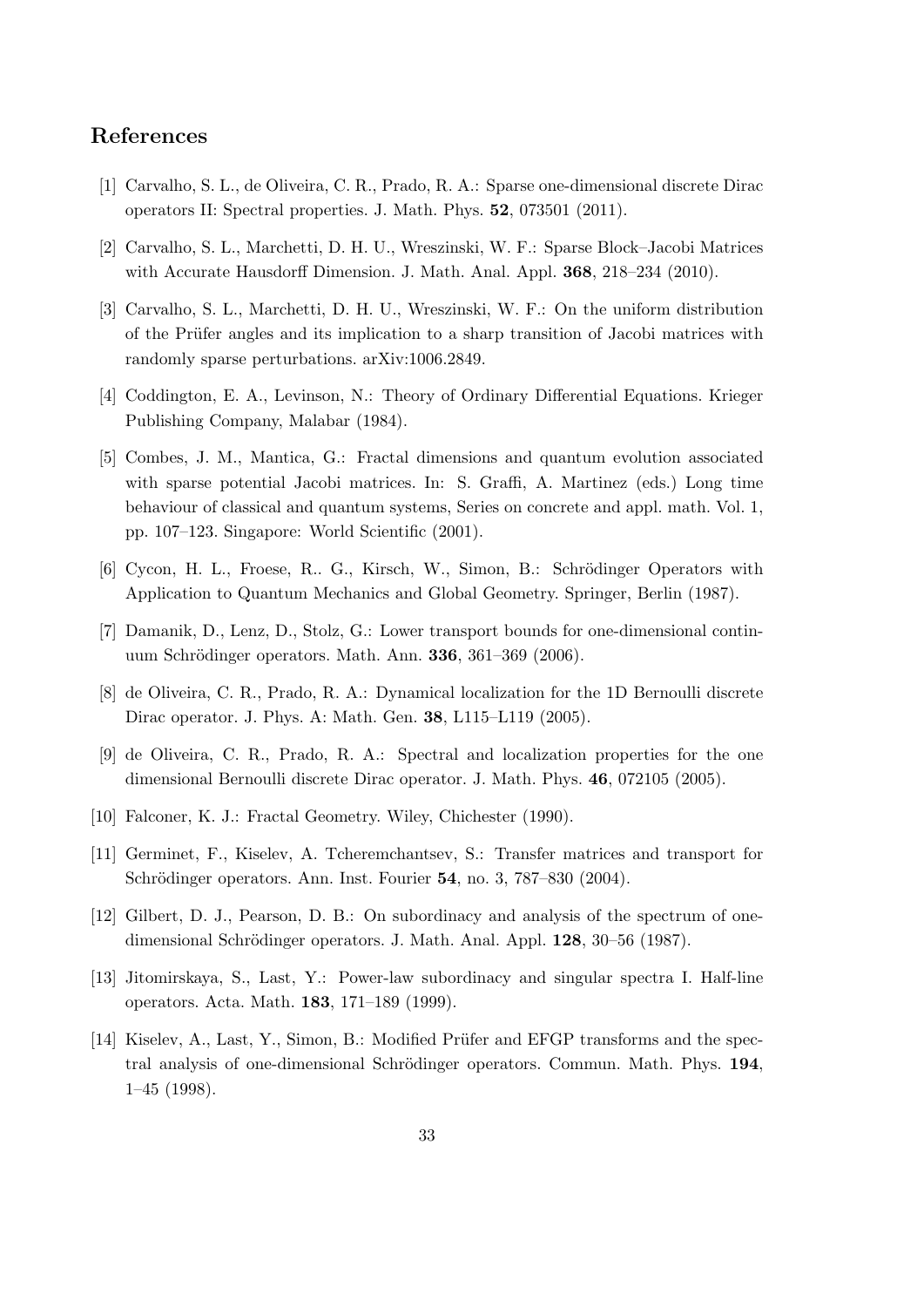- [15] Kuipers, L., Niederreiter, H.,: Uniform Distributions of Sequences. John Wiley & Sons, New York (1974).
- [16] Krutikov, D.: Asymptotics of the Fourier transform of the spectral measure for Schrödinger operators with bounded and unbounded sparse potentials. J. Phys. A 35 (2002), 6393–6417.
- [17] Hundertmark, D., Kirsch, W.: Spectral Theory os Sparse Potentials. Stochastic Processes, Physics and Geometry: New Interplays. A Volume in Honor of Sergio Albeverio. Canadian Mathematical Society Conference Proceedings 28, 213–238 (2000).
- [18] Last, Y.: Quantum dynamics and decomposition of singular continuous spectra. J. Funct. Anal. 142, 406–445 (1996).
- [19] Last, Y.: Sturm–Liouville operator on infinite intervals. W. O. Amrein, A. M. Hinz, and D. B. Pearson (Eds.), Sturm–Liouville Theory: Past and Present. Birkhäuser Verlag, Basel, 99–120 (2005).
- [20] Last, Y., Simon, B.: Eigenfunctions, transfer matrices, and absolutely continuous spectrum of one-dimensional Schrödinger operators. Invent. Math. 135, 329–367 (1999).
- [21] Levitan, B. M., Sargsjan, I. S.: Introduction to Spectral Theory. AMS, Rhode Island (1975).
- [22] Marchetti, D. H. U., Wreszinski, W. F., Guidi, L. F., Angelo, R. M.: Spectral transition in a sparse model and a class of nonlinear dynamical systems. Nonlinearity 20, 765–787 (2007).
- [23] Pearson, D. B.: Singular Continuous Measures in the Scattering Theory. Commun. Math. Phys. 60, 13–36 (1978).
- [24] Prado, R. A., de Oliveira, C. R.: Sparse 1D discrete Dirac operators I: Quantum transport. preprint (www.dm.ufscar.br/profs/oliveira/DiracSparse1.pdf).
- [25] Rogers, C. A.: Hausdorff measures. Cambridge University Press, second edition (1998).
- [26] Rogers, C. A., Taylor, S. J.: The analysis of additive set functions in Euclidean space. Acta. Math. 101, 273–302 (1959).
- [27] Simon, B.: Spectral Analysis of Rank One Perturbations and Applications. J. Feldman, R. Froese, L. Rosen (Eds.), CRM Proc. and Lecture Notes, Vol 8, Amer. Math. Soc., Providence, RI, 109–149 (1995).
- [28] Simon, B., Stolz, G.: Operators with singular continuous spectrum V. Sparse potentials. Proc. Amer. Math. Soc. 124, 2073–2080 (1996).